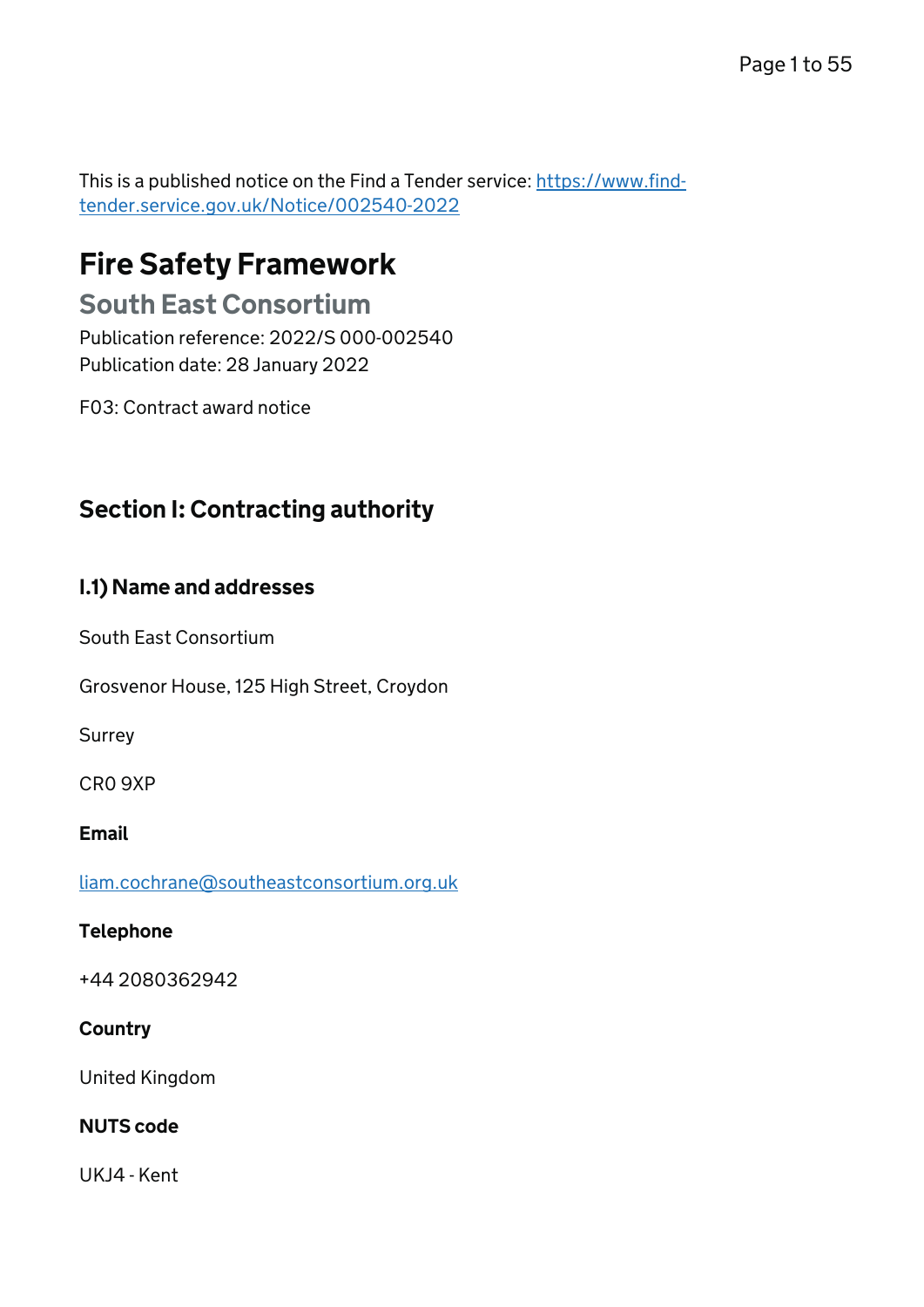# Internet address(es)

### Main address

### <http://www.southeastconsortium.org.uk>

### Buyer's address

[https://www.mytenders.co.uk/search/Search\\_AuthProfile.aspx?ID=AA18401](https://www.mytenders.co.uk/search/Search_AuthProfile.aspx?ID=AA18401)

# I.2) Information about joint procurement

The contract is awarded by a central purchasing body

# I.4) Type of the contracting authority

Body governed by public law

# I.5) Main activity

Housing and community amenities

# Section II: Object

# II.1) Scope of the procurement

# II.1.1) Title

Fire Safety Framework

# II.1.2) Main CPV code

45343000 - Fire-prevention installation works

# II.1.3) Type of contract

Works

# II.1.4) Short description

The is a framework for the provision of Fire Consultancy (FRA's and Compartmentation surveys), and works including Passive Fire protection, Suppression Systems and Fire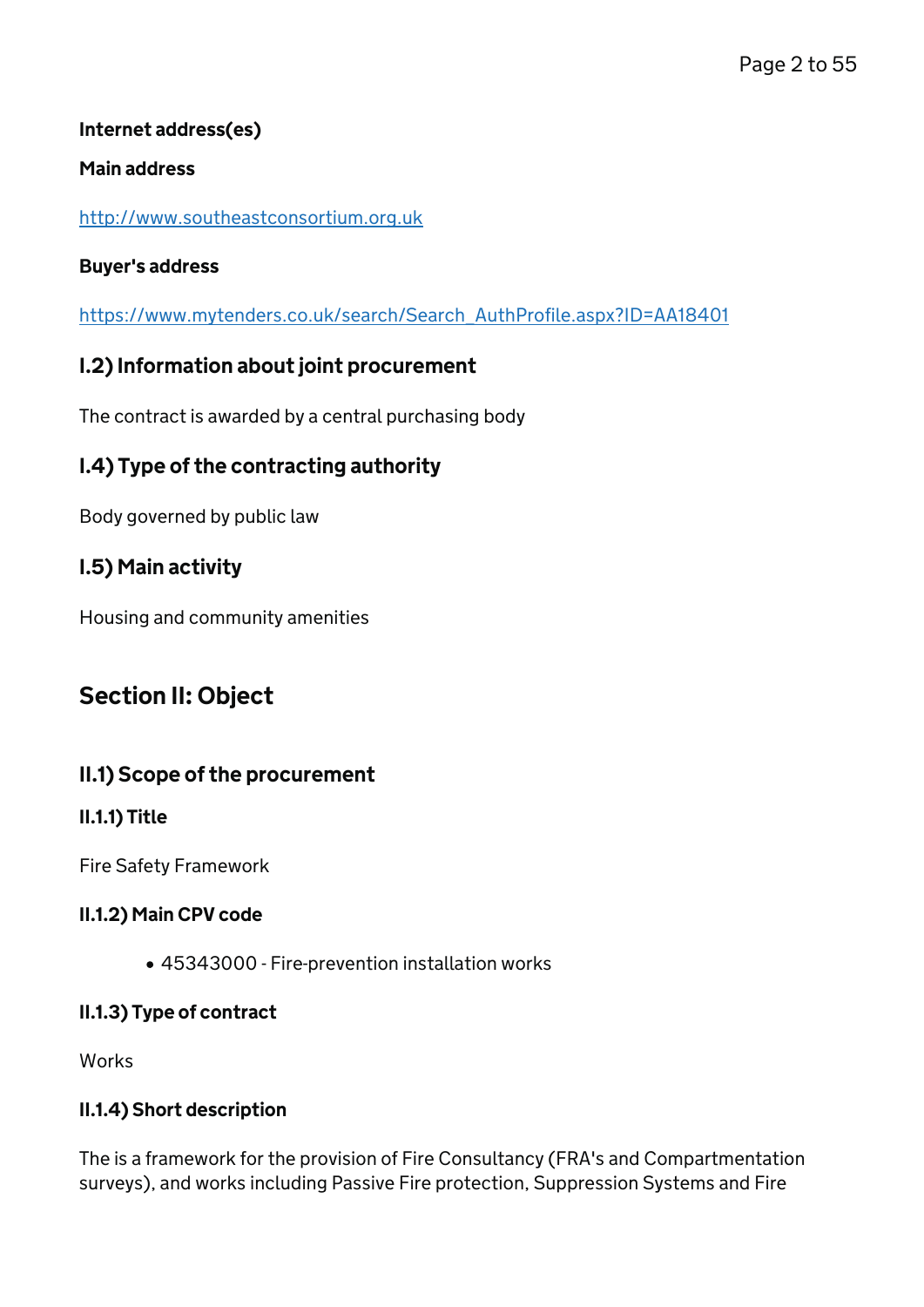Alarms/Emergency Lighting.

# II.1.6) Information about lots

This contract is divided into lots: Yes

# II.1.7) Total value of the procurement (excluding VAT)

Value excluding VAT: £150,000,000

# II.2) Description

# II.2.1) Title

Fire Consultancy Services

# Lot No

1

# II.2.2) Additional CPV code(s)

- 71313410 Risk or hazard assessment for construction
- 90711100 Risk or hazard assessment other than for construction

# II.2.3) Place of performance

# NUTS codes

UK - United Kingdom

# II.2.4) Description of the procurement

This lot covers Fire Risk Assessments carried out by a UKAS Certified Competent Person and Compartmentation Surveys.

# II.2.5) Award criteria

Quality criterion - Name: CPQS / Weighting: 70 marks

Cost criterion - Name: CPQS / Weighting: 100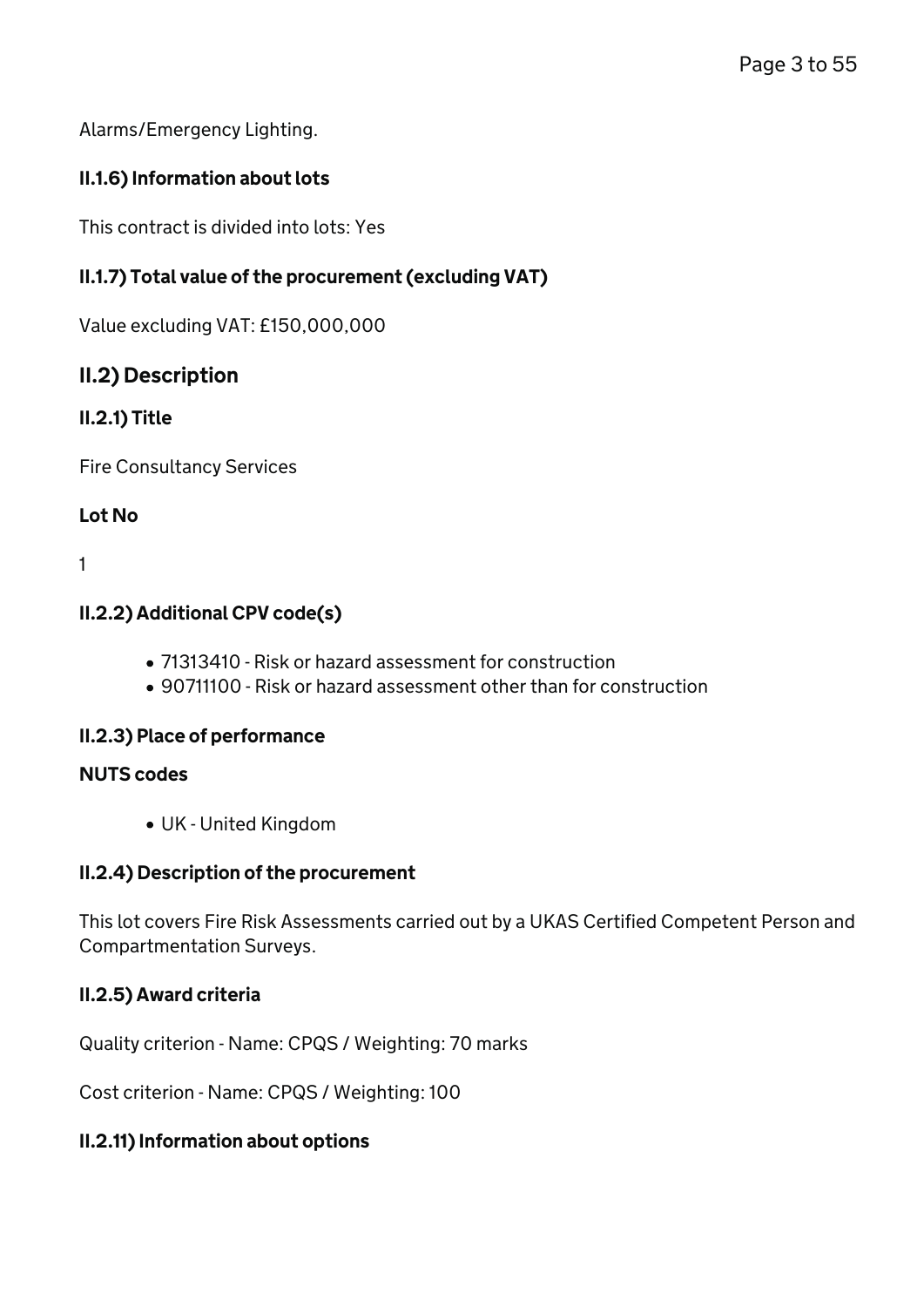# II.2.13) Information about European Union Funds

The procurement is related to a project and/or programme financed by European Union funds: No

# II.2) Description

# II.2.1) Title

Internal Passive Fire Protection

# Lot No

 $\mathcal{D}$ 

# II.2.2) Additional CPV code(s)

- 51700000 Installation services of fire protection equipment
- 44221220 Fire doors

# II.2.3) Place of performance

### NUTS codes

UK - United Kingdom

# II.2.4) Description of the procurement

The purpose of this lot is to enable current and future clients of SEC to be able to access competent contractors who can carry out works arising from fire risk assessments and compartmentation surveys.

The work covered includes fire doors, frames, doorsets, glazing, fire stopping, seals and compartmentations works in communal areas and within dwellings.

# II.2.5) Award criteria

Quality criterion - Name: CPQS / Weighting: 70 marks

Cost criterion - Name: CPQS / Weighting: 100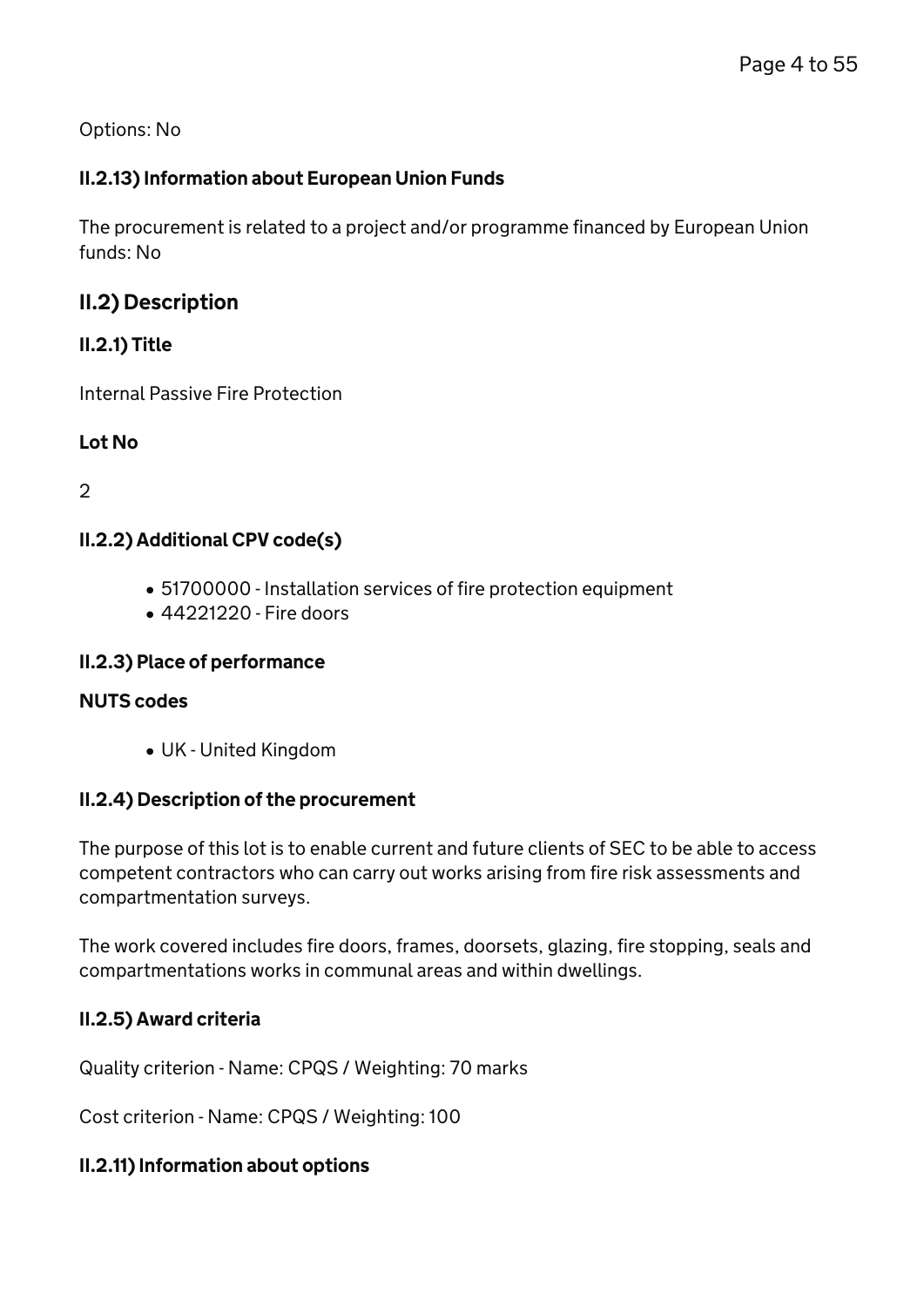# II.2.13) Information about European Union Funds

The procurement is related to a project and/or programme financed by European Union funds: No

# II.2) Description

# II.2.1) Title

External Fire Protection

# Lot No

3

# II.2.2) Additional CPV code(s)

- 45262650 Cladding works
- 44221000 Windows, doors and related items
- 45343100 Fireproofing work
- 45320000 Insulation work

# II.2.3) Place of performance

# NUTS codes

UK - United Kingdom

# II.2.4) Description of the procurement

This Lot is designed to encompass all external fire protection work and other associated works that form the external envelope to a building. This Lot is designed to allow Clients to conduct single or multiple work streams in relation to external fire protection and other capital works that will need to be carried out at the same time.

# II.2.5) Award criteria

Quality criterion - Name: CPQS / Weighting: 70 marks

Cost criterion - Name: CPQS / Weighting: 100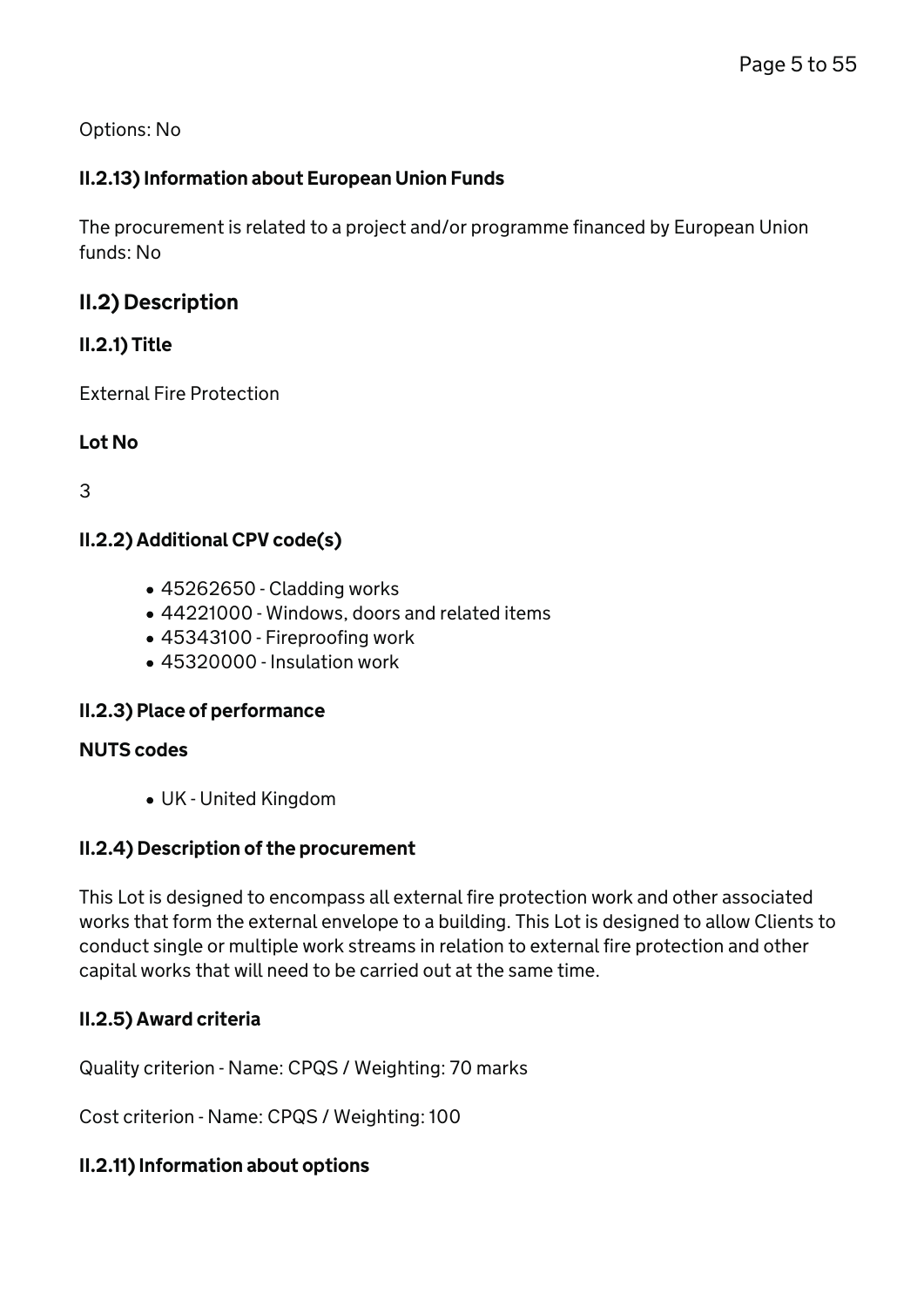# II.2.13) Information about European Union Funds

The procurement is related to a project and/or programme financed by European Union funds: No

# II.2) Description

# II.2.1) Title

Fire Alarms and Emergency Lighting

### Lot No

4

# II.2.2) Additional CPV code(s)

- 31518200 Emergency lighting equipment
- 31625200 Fire-alarm systems
- 31625100 Fire-detection systems
- 31625000 Burglar and fire alarms
- 45343220 Fire-extinguishers installation work
- 35111300 Fire extinguishers

# II.2.3) Place of performance

#### NUTS codes

UK - United Kingdom

# II.2.4) Description of the procurement

This lot will cover installation, servicing and maintenance of fire alarms, emergency lighting systems, fire extinguishers and risers and other associated works as detailed.

# II.2.5) Award criteria

Quality criterion - Name: CPQS / Weighting: 70 marks

Cost criterion - Name: CPQS / Weighting: 100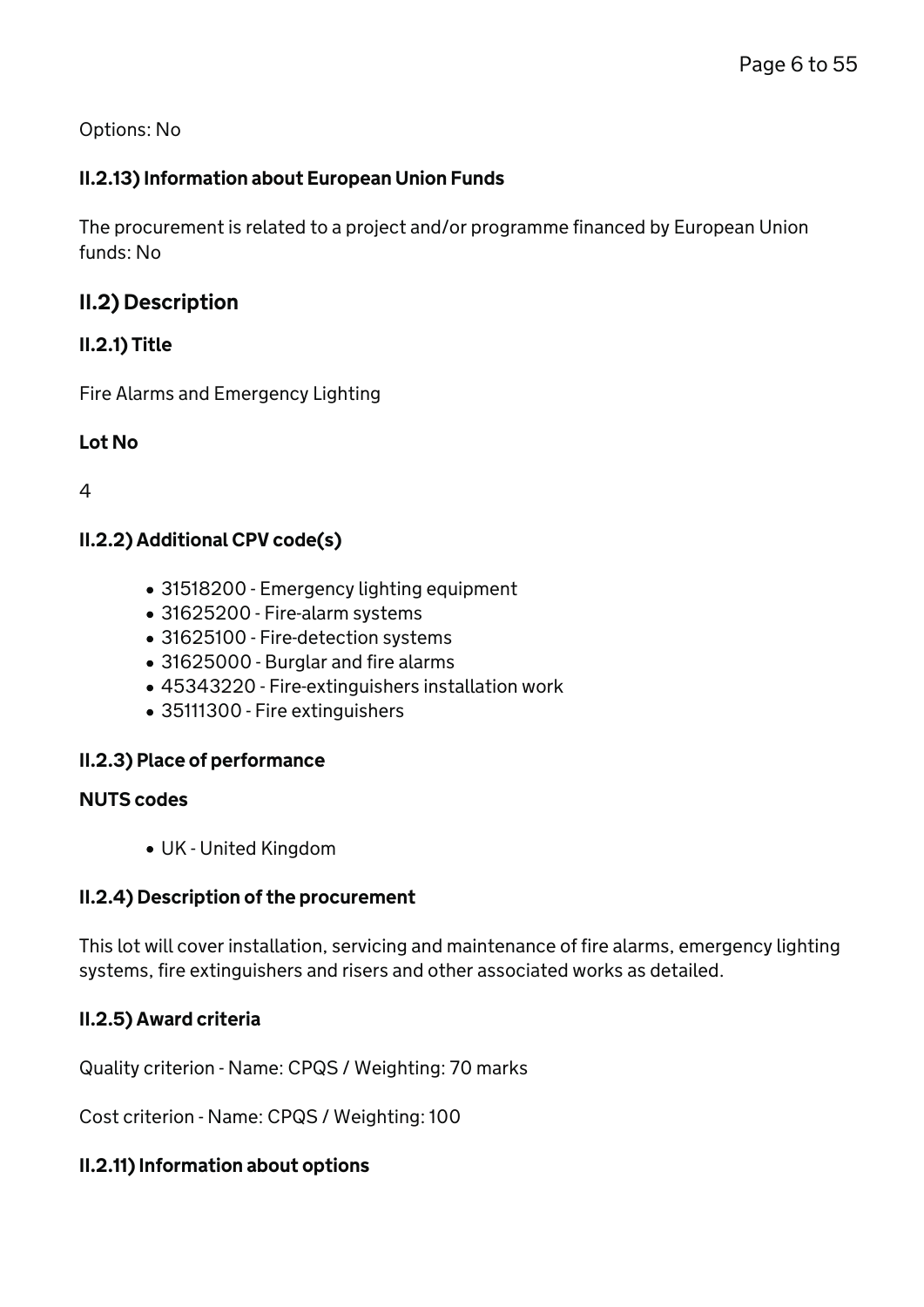# II.2.13) Information about European Union Funds

The procurement is related to a project and/or programme financed by European Union funds: No

# II.2) Description

# II.2.1) Title

Fire Suppression Systems

Lot No

5

# II.2.2) Additional CPV code(s)

- 35111500 Fire suppression system
- 44115500 Sprinkler systems

# II.2.3) Place of performance

# NUTS codes

UK - United Kingdom

# II.2.4) Description of the procurement

This lot is for the installation, servicing and maintenance of fire suppression systems, such as sprinklers and associated systems.

# II.2.5) Award criteria

Quality criterion - Name: CPQS / Weighting: 70 marks

Cost criterion - Name: CPQS / Weighting: 100

# II.2.11) Information about options

Options: No

# II.2.13) Information about European Union Funds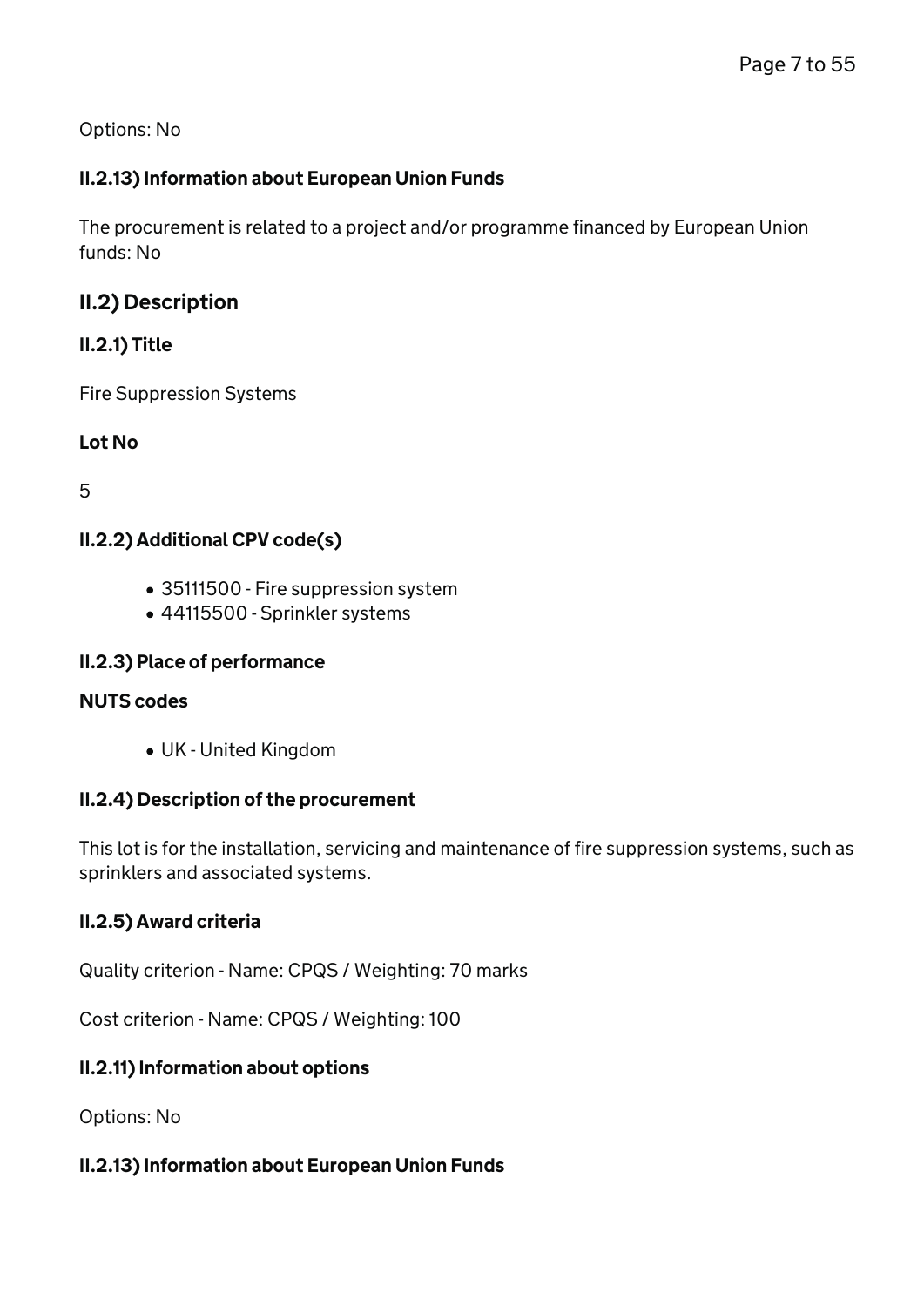The procurement is related to a project and/or programme financed by European Union funds: No

# II.2) Description

# II.2.1) Title

Combined Works (Lots 2 to 5)

# Lot No

6

# II.2.2) Additional CPV code(s)

45343000 - Fire-prevention installation works

# II.2.3) Place of performance

# NUTS codes

UK - United Kingdom

# II.2.4) Description of the procurement

This lot is designed for contractors who can cover all elements of lots 2 to 5.

# II.2.5) Award criteria

Quality criterion - Name: CPQS / Weighting: 70 marks

Cost criterion - Name: CPQS / Weighting: 100

# II.2.11) Information about options

Options: No

# II.2.13) Information about European Union Funds

The procurement is related to a project and/or programme financed by European Union funds: No

# II.2) Description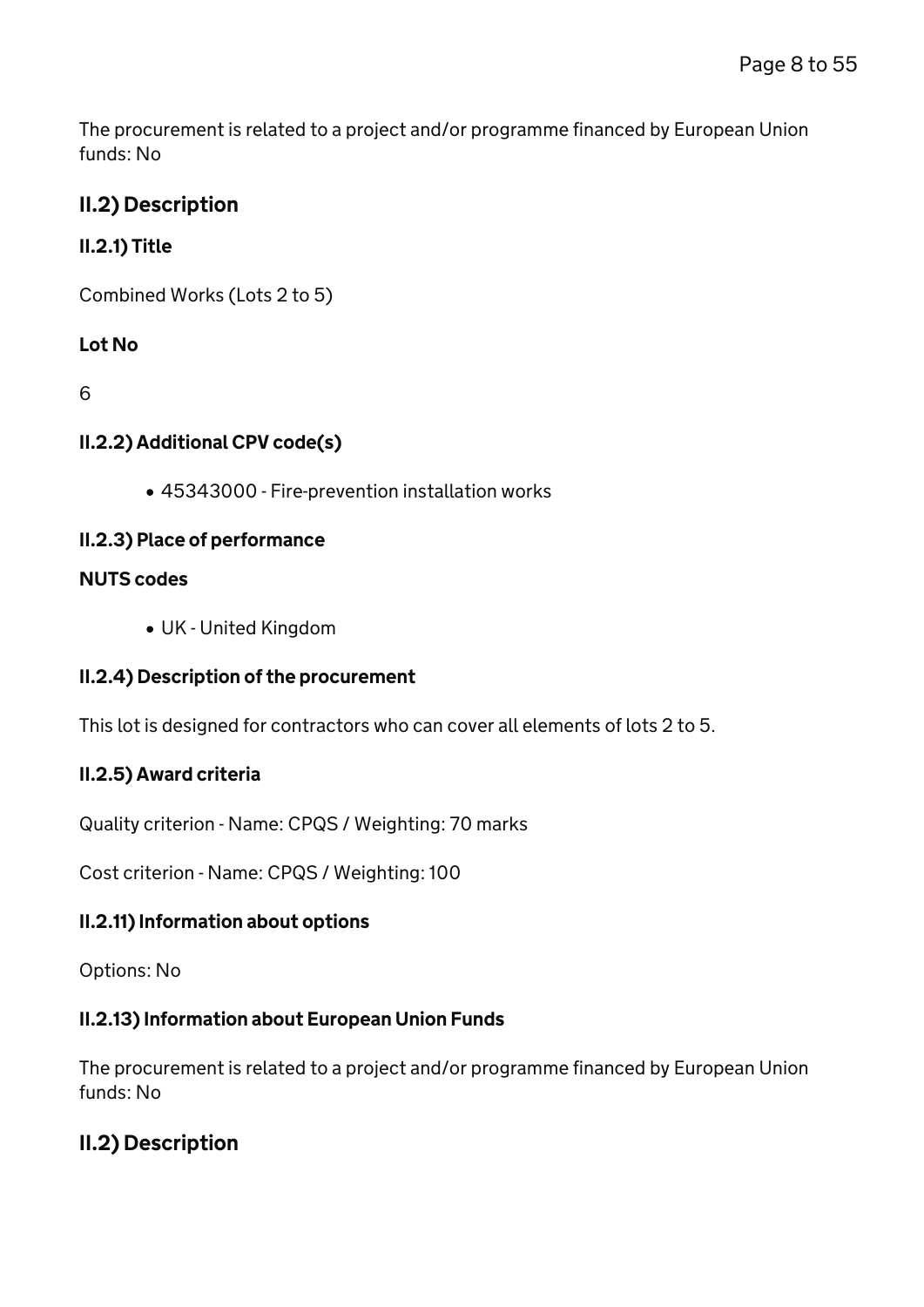# II.2.1) Title

Bespoke Lot for Dacorum Borough Council - Fire Improvement Works

# Lot No

7

# II.2.2) Additional CPV code(s)

- 44221220 Fire doors
- 31518200 Emergency lighting equipment
- 31625100 Fire-detection systems

### II.2.3) Place of performance

### NUTS codes

UK - United Kingdom

# II.2.4) Description of the procurement

A bespoke lot for Dacorum Borough Council's Fire Improvement Works, including fire doors, emergency lighting and fire detection.

# II.2.5) Award criteria

Quality criterion - Name: CPQS / Weighting: 70 marks

Cost criterion - Name: CPQS / Weighting: 100

# II.2.11) Information about options

Options: No

# II.2.13) Information about European Union Funds

The procurement is related to a project and/or programme financed by European Union funds: No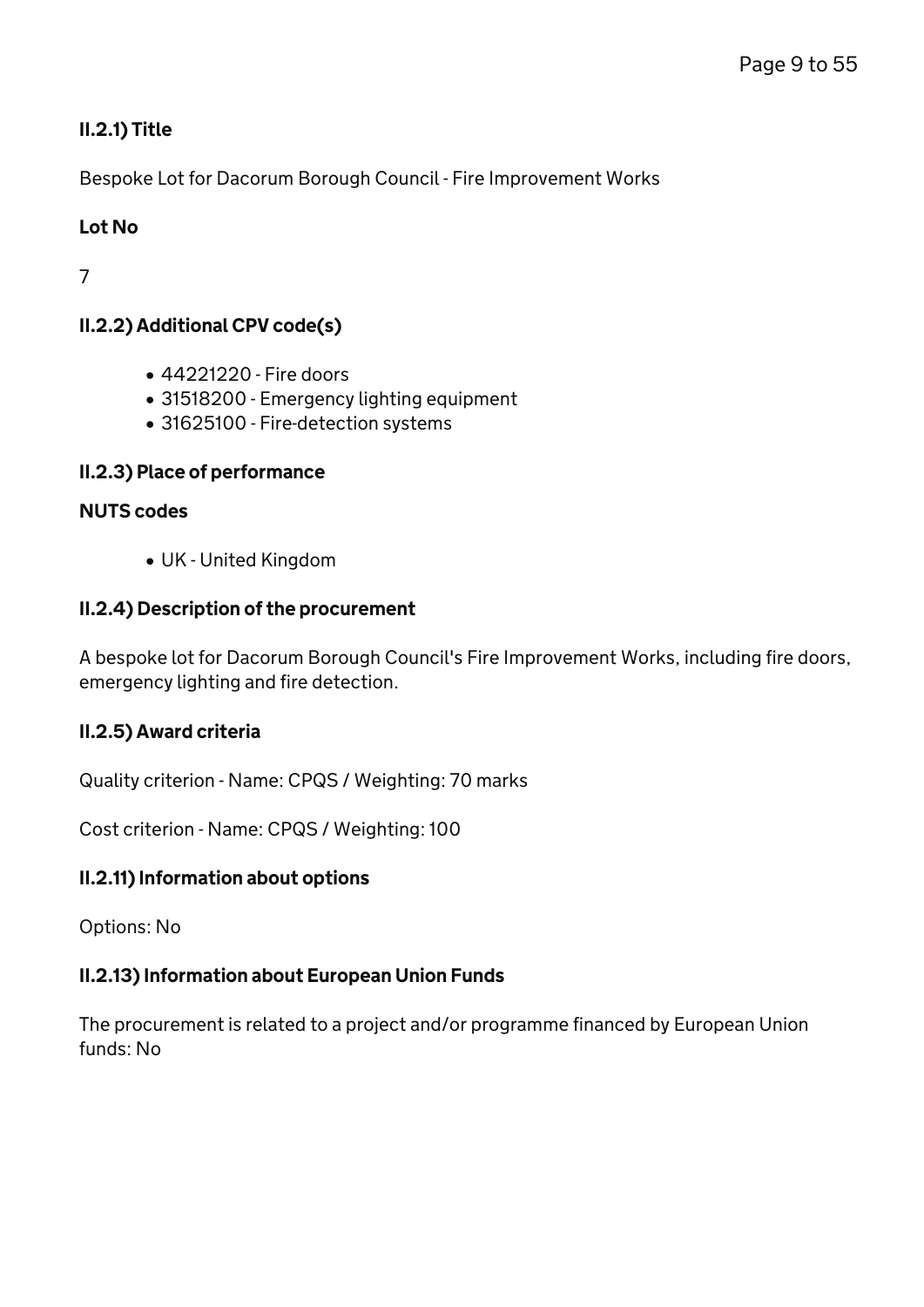# Section IV. Procedure

# IV.1) Description

# IV.1.1) Type of procedure

Restricted procedure

# IV.1.3) Information about a framework agreement or a dynamic purchasing system

The procurement involves the establishment of a framework agreement

# IV.1.8) Information about the Government Procurement Agreement (GPA)

The procurement is covered by the Government Procurement Agreement: Yes

# IV.2) Administrative information

# IV.2.1) Previous publication concerning this procedure

Notice number: [2021/S 000-010162](/Notice/010162-2021)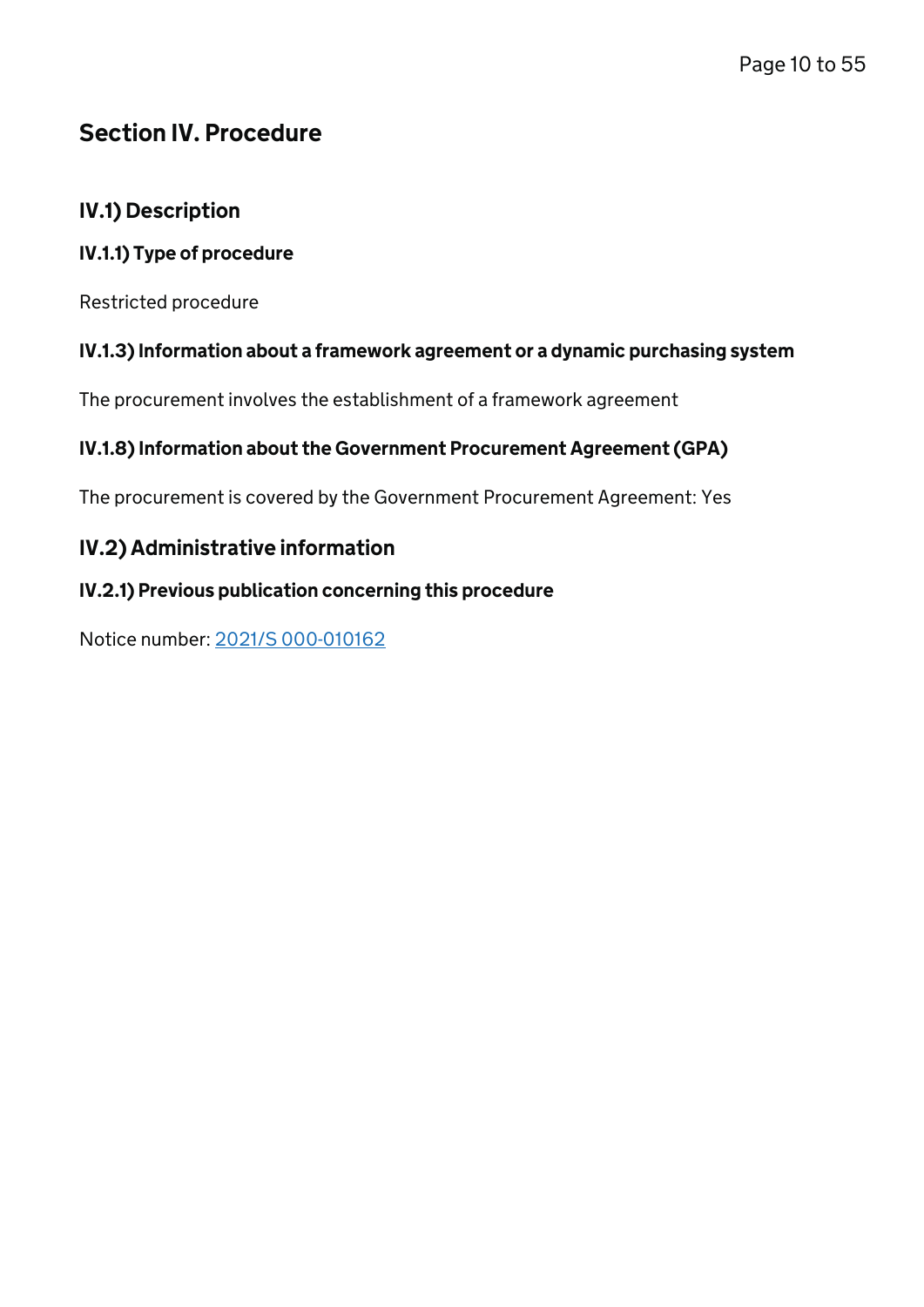# Section V. Award of contract

# Lot No

1

# **Title**

Fire Consultancy Services

A contract/lot is awarded: Yes

# V.2) Award of contract

# V.2.1) Date of conclusion of the contract

24 January 2022

# V.2.2) Information about tenders

Number of tenders received: 11

Number of tenders received from SMEs: 9

Number of tenders received from tenderers from other EU Member States: 11

Number of tenders received from tenderers from non-EU Member States: 0

Number of tenders received by electronic means: 11

The contract has been awarded to a group of economic operators: Yes

# V.2.3) Name and address of the contractor

Tersus Consultancy Limited

Red Mill House, Red Mill Trading Estate, Holloway Bank

Wednesbury

WS10 0NN

# Telephone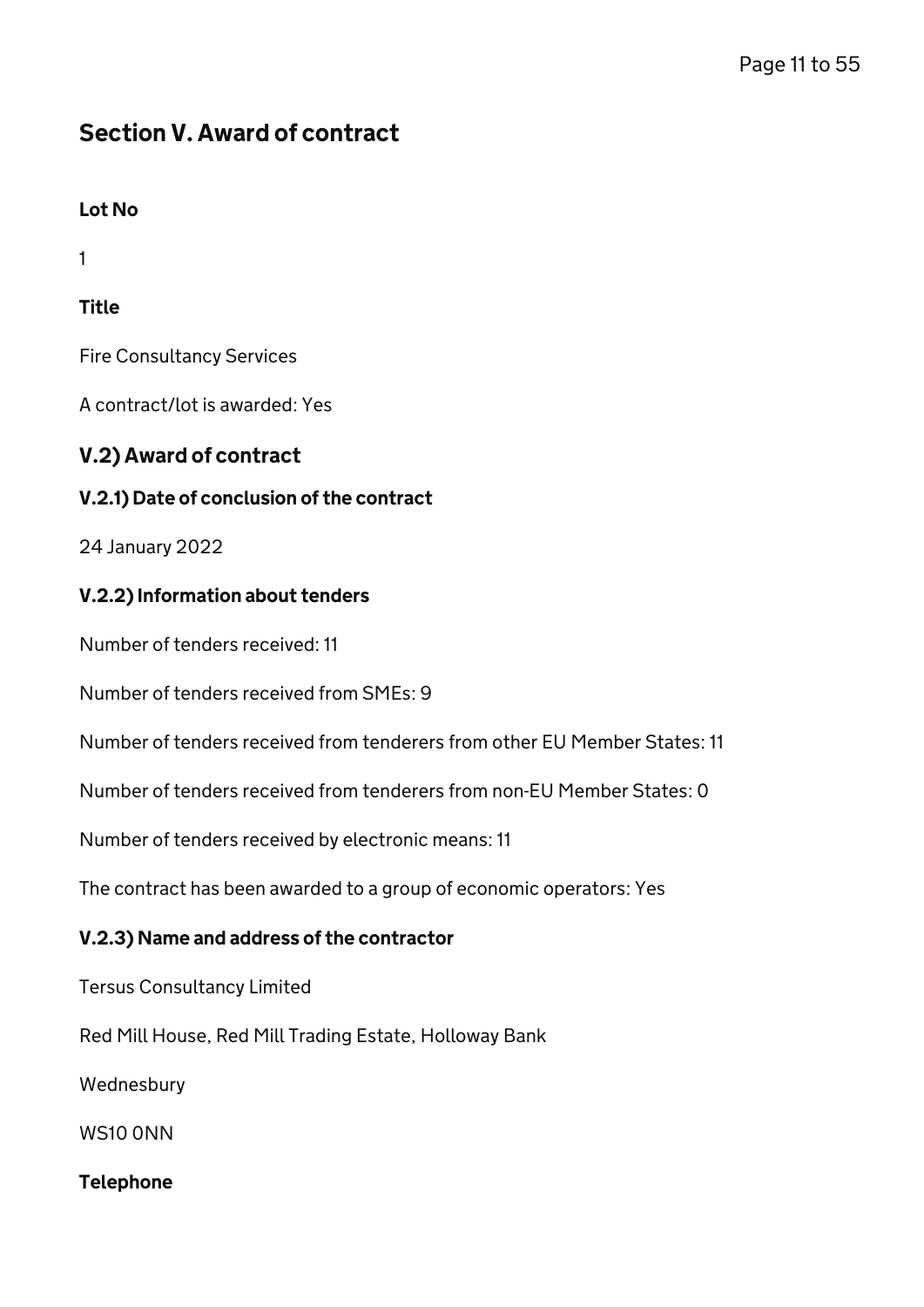### +44 7794267866

# **Country**

United Kingdom

### NUTS code

UK - United Kingdom

### The contractor is an SME

Yes

# V.2.3) Name and address of the contractor

Frankham Consultancy Group Limited

Irene House, Five Arches Business Park, Maidstone Road

Sidcup

DA14 5AE

# Telephone

+44 2083097777

#### Fax

+44 2083097890

### **Country**

United Kingdom

### NUTS code

UKJ - South East (England)

# The contractor is an SME

Yes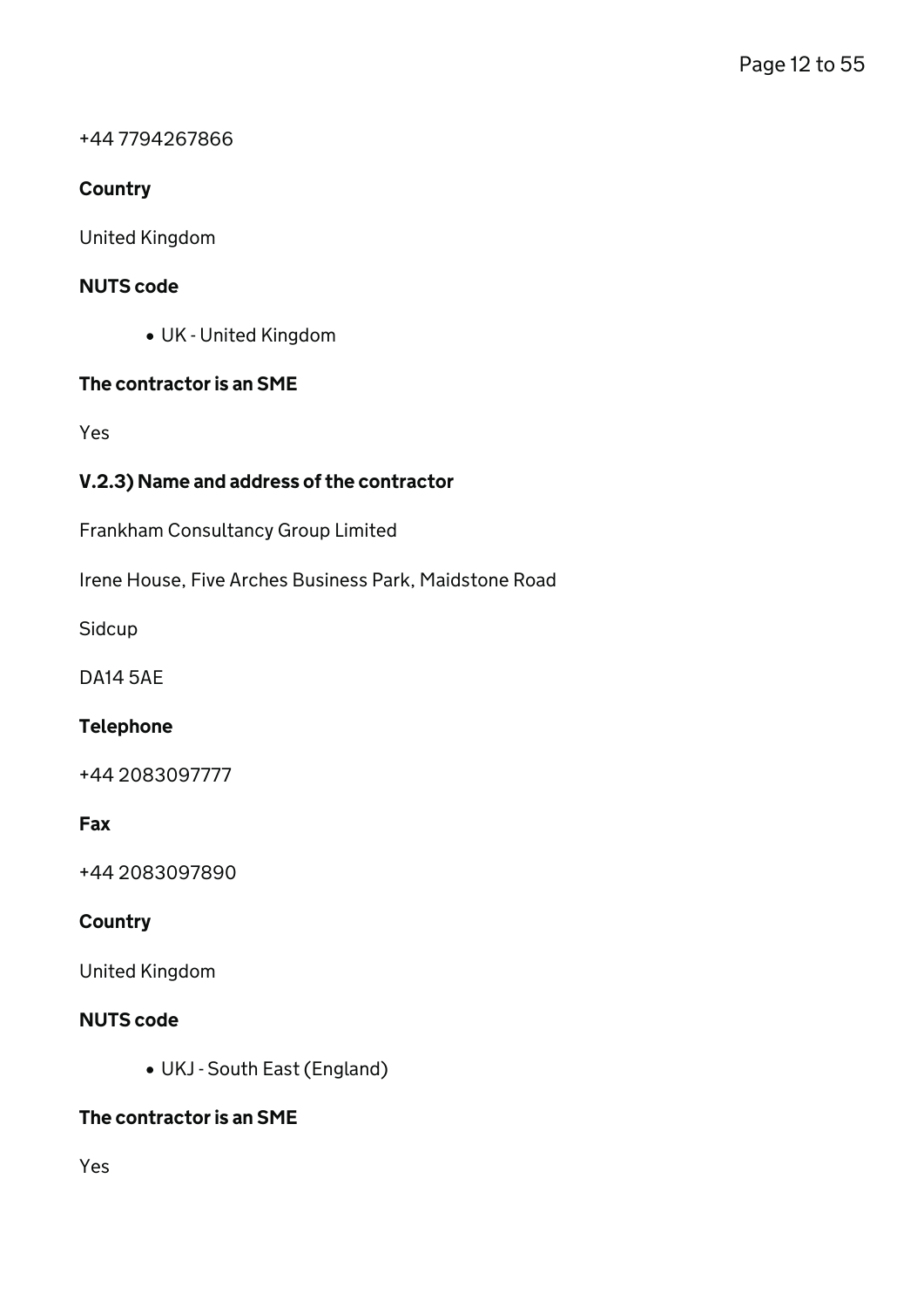### V.2.3) Name and address of the contractor

Ashton Fire Ltd

Chipko, Parslow Hillock

Princes Risborough

HP27 0RJ

#### Telephone

+44 7802499444

#### **Country**

United Kingdom

#### NUTS code

UK - United Kingdom

# The contractor is an SME

Yes

# V.2.3) Name and address of the contractor

Clear Safety Services Ltd

18 Canterbury Road, Whitstable

Kent

CT5 4EY

#### Telephone

+44 7590383729

#### **Country**

United Kingdom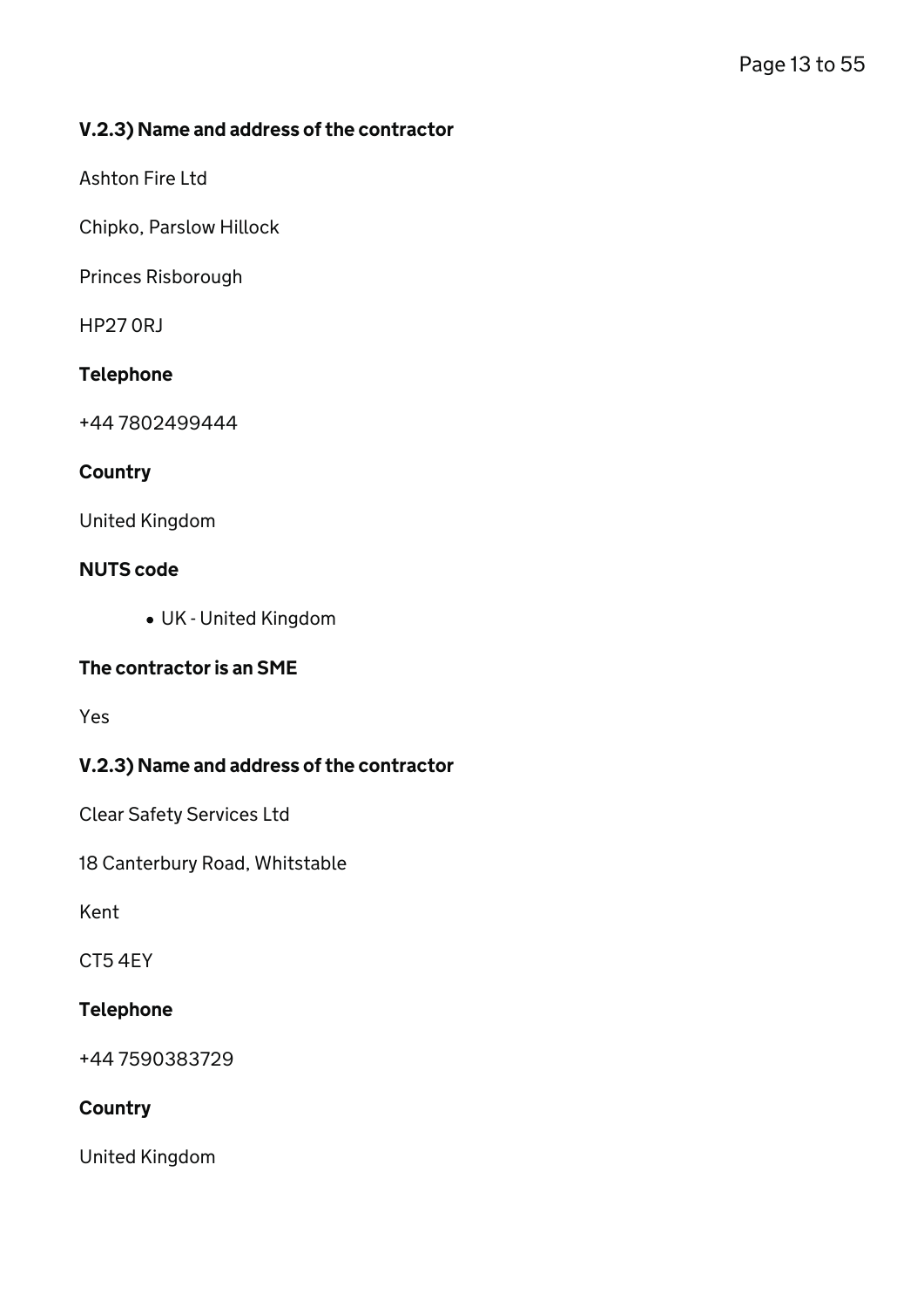### NUTS code

UKJ44 - East Kent

### The contractor is an SME

Yes

# V.2.3) Name and address of the contractor

TEAM Safety services

8 Berkeley Close

Potters Bar

EN6 2LG

#### Telephone

+44 7940784227

### **Country**

United Kingdom

### NUTS code

UKH - East of England

#### The contractor is an SME

Yes

# V.2.3) Name and address of the contractor

Firntec Ltd

High Holborn Road

Ripley

DE5 3NW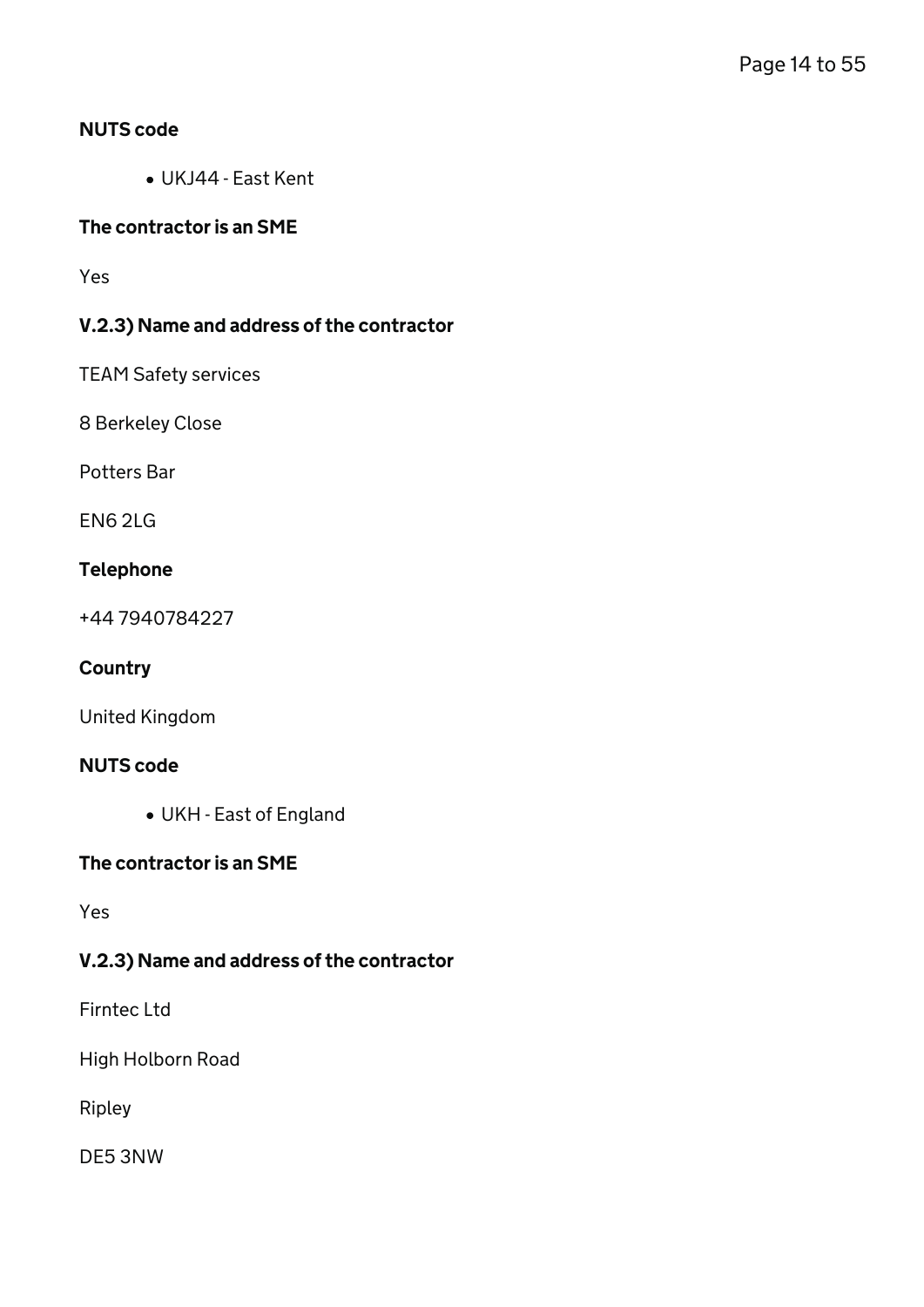# Telephone

+44 1752977147

# **Country**

United Kingdom

# NUTS code

UK - United Kingdom

#### The contractor is an SME

Yes

# V.2.3) Name and address of the contractor

Ridge and Partners LLP

Beaumont House, 59 High Street

Theale

RG7 5AL

### Telephone

+44 1189297217

# **Country**

United Kingdom

### NUTS code

UK - United Kingdom

# The contractor is an SME

No

# V.2.3) Name and address of the contractor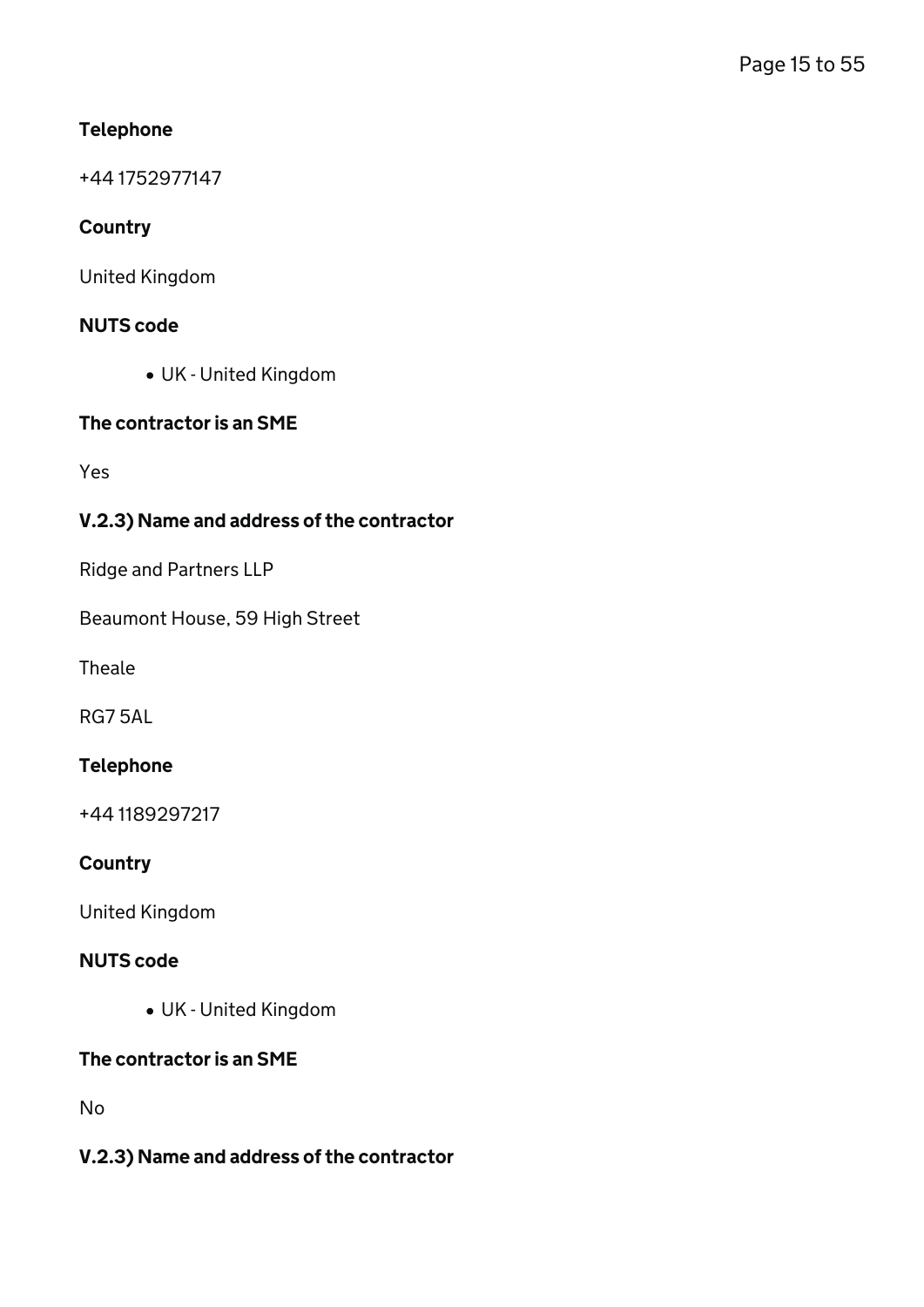# The Oakleaf Group

7 Brookfield, Moulton Park

Northampton

NN3 6WL

### Telephone

+44 8452937571

### Fax

+44 8452937572

### **Country**

United Kingdom

### NUTS code

UKF2 - Leicestershire, Rutland and Northamptonshire

#### The contractor is an SME

No

# V.2.4) Information on value of contract/lot (excluding VAT)

Total value of the contract/lot: £20,000,000

# Section V. Award of contract

#### Lot No

2

**Title** 

Internal Passive Fire Protection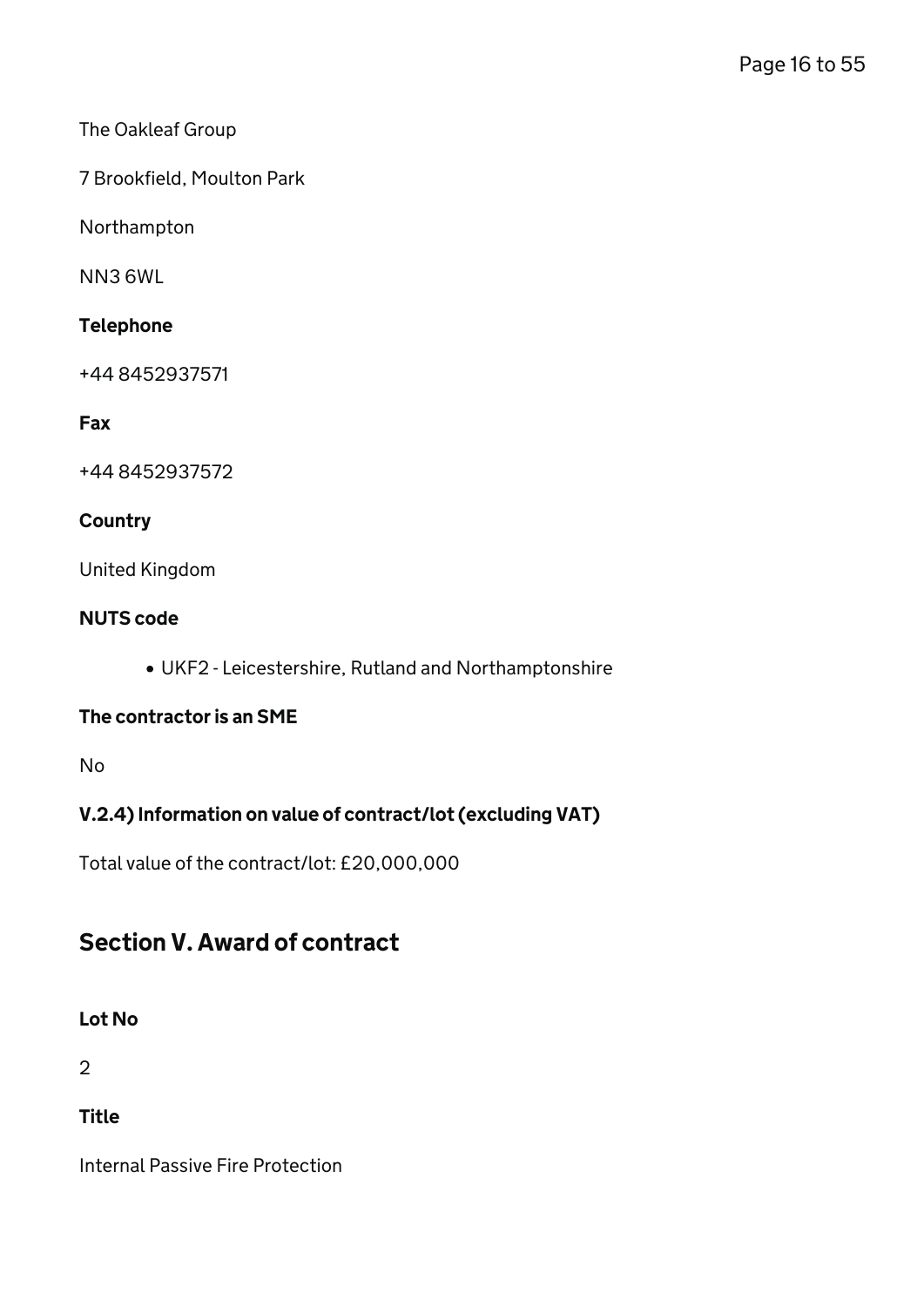A contract/lot is awarded: Yes

# V.2) Award of contract

### V.2.1) Date of conclusion of the contract

24 January 2022

### V.2.2) Information about tenders

Number of tenders received: 19

Number of tenders received from SMEs: 10

Number of tenders received from tenderers from other EU Member States: 19

Number of tenders received from tenderers from non-EU Member States: 0

Number of tenders received by electronic means: 19

The contract has been awarded to a group of economic operators: Yes

#### V.2.3) Name and address of the contractor

Trail Services Uk Ltd

unit F14 Northfleet industrial estate , Lower road

Northfleet

DA11 9SW

#### Telephone

+44 7540183056

#### **Country**

United Kingdom

#### NUTS code

UKJ4 - Kent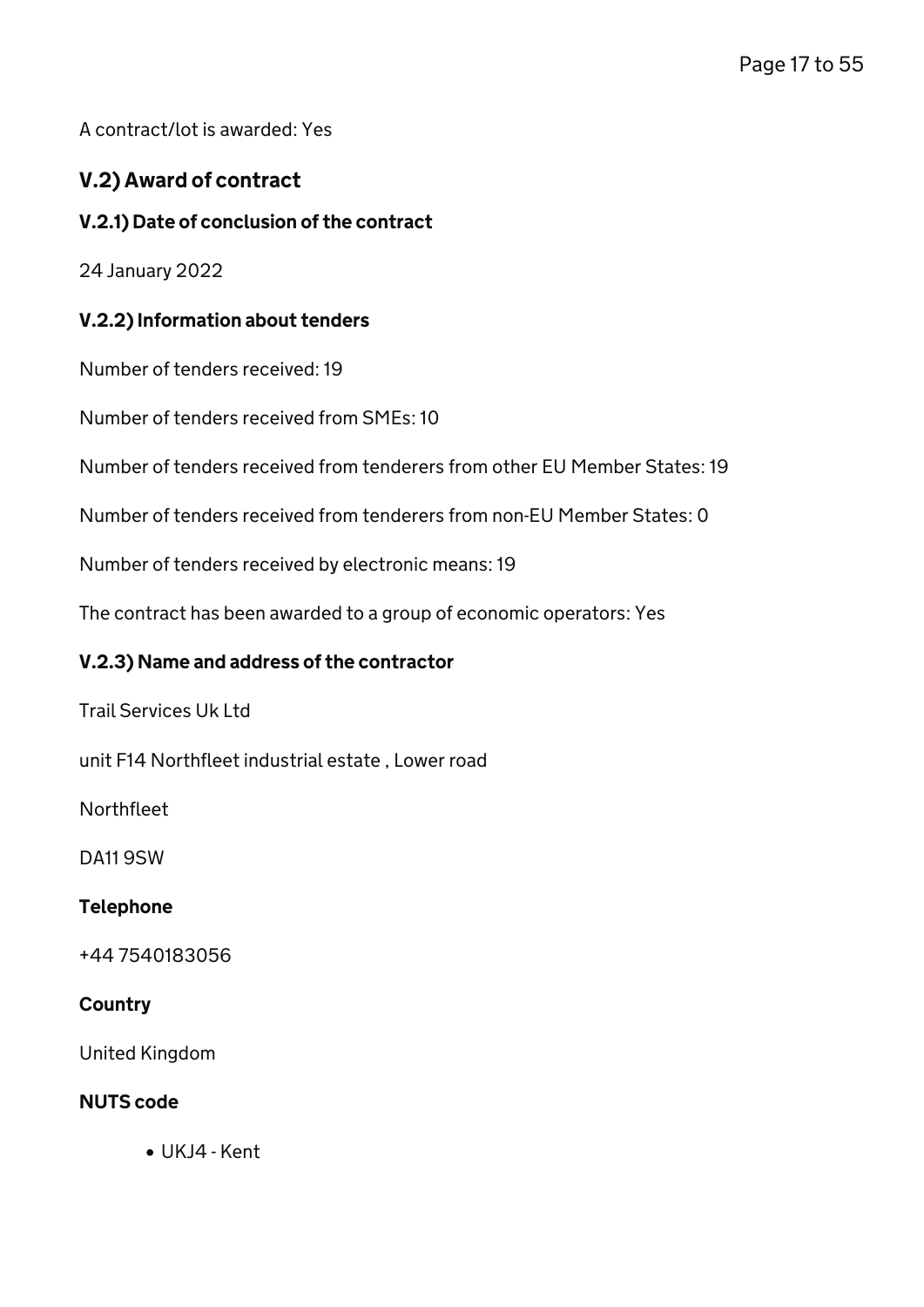# The contractor is an SME

Yes

# V.2.3) Name and address of the contractor

Breyer Group PLC

Faringdon Avenue, Harold Hill

Romford

RM3 8ST

#### Telephone

+44 1708383500

### **Country**

United Kingdom

#### NUTS code

UK - United Kingdom

#### The contractor is an SME

No

# V.2.3) Name and address of the contractor

Mulalley and Company Limited

Teresa Gavin House, Woodford Avenue

Woodford

IG8 8FA

#### Telephone

+44 2085519999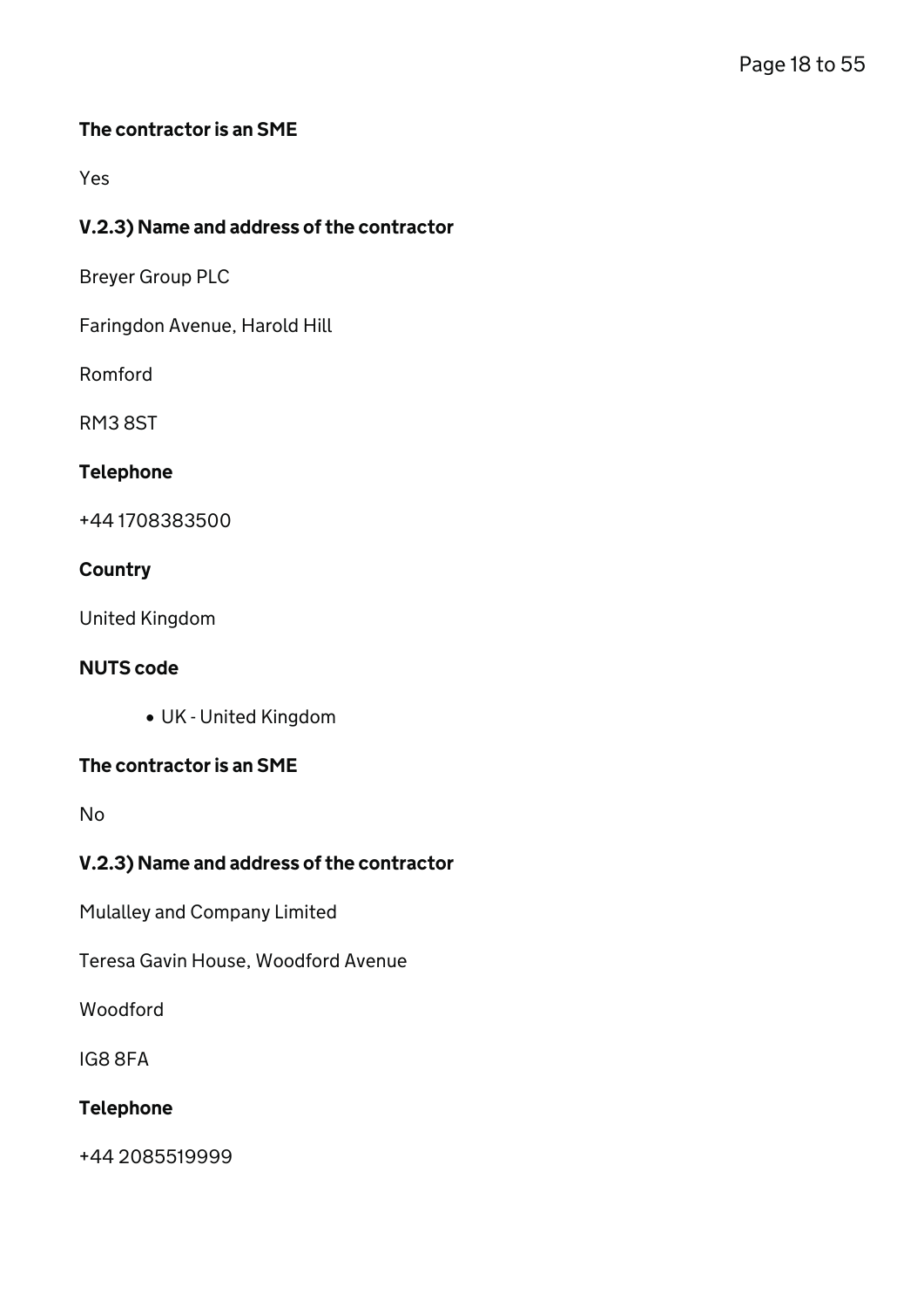# Fax

+44 2085511363

# **Country**

United Kingdom

# NUTS code

UKI - London

# The contractor is an SME

No

# V.2.3) Name and address of the contractor

### Chas Berger

Power House Unit G, Peek Business Centre, Woodside, Dunmow Road,, Unit 9 Peek Business Unit, Woodside, Dunmow Rd

Bishops Stortford

CM23 5RG

# Telephone

+44 7973905682

# Fax

+44 2083573609

# **Country**

United Kingdom

# NUTS code

UKJ - South East (England)

# The contractor is an SME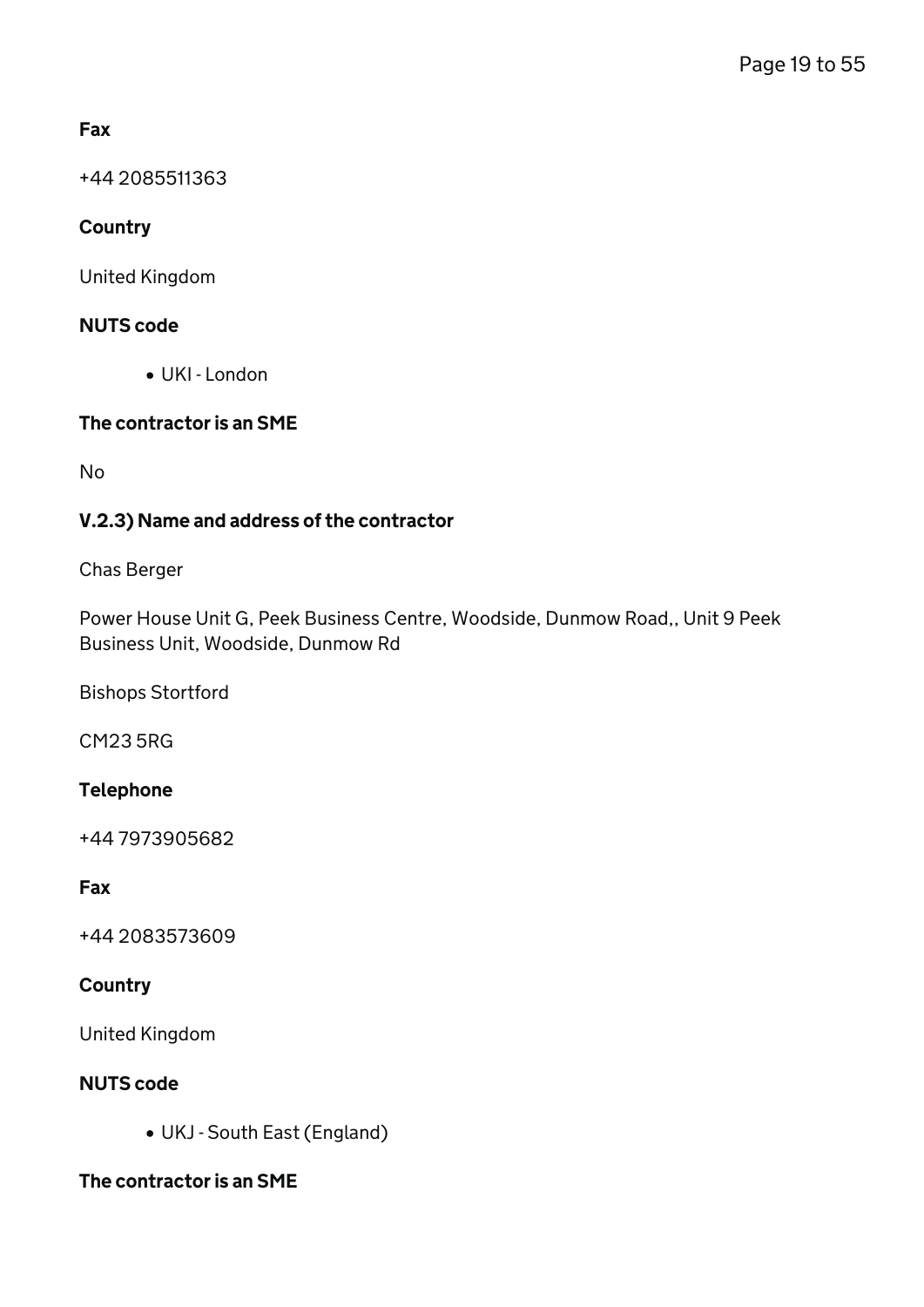### Yes

# V.2.3) Name and address of the contractor

Sureserve Fire and Electrical Ltd (Formally Allied Protection)

Unit 2, Regent Business Centre, Jubilee Road

Burgess Hill

BN6 8BA

### Telephone

+44 1708758838

# **Country**

United Kingdom

### NUTS code

UK - United Kingdom

# The contractor is an SME

No

# V.2.3) Name and address of the contractor

VINCI Facilities

Stuart House, Rainham

Essex

RM13 8RH

# Telephone

+44 1708634650

### Fax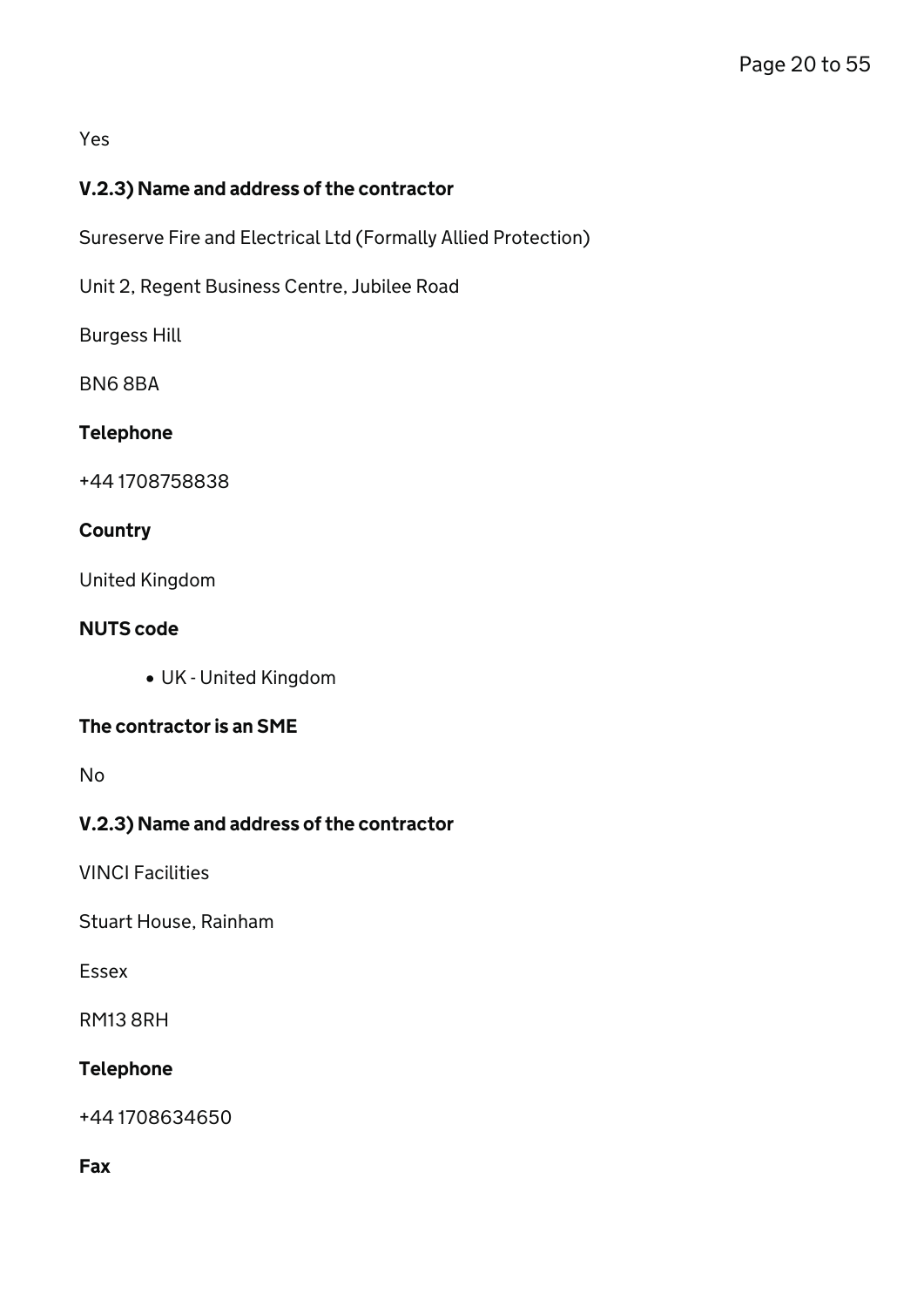+44 1708634790

# **Country**

United Kingdom

### NUTS code

UK - United Kingdom

#### The contractor is an SME

No

# V.2.3) Name and address of the contractor

Amber Construction Services Ltd

Unit 5 Rippleside Commercial Estate, Ripple Road, Barking, Essex

Barking

IG11 0RJ

#### Telephone

+44 2085926000

## Fax

+44 2085928194

#### **Country**

United Kingdom

#### NUTS code

UK - United Kingdom

#### The contractor is an SME

Yes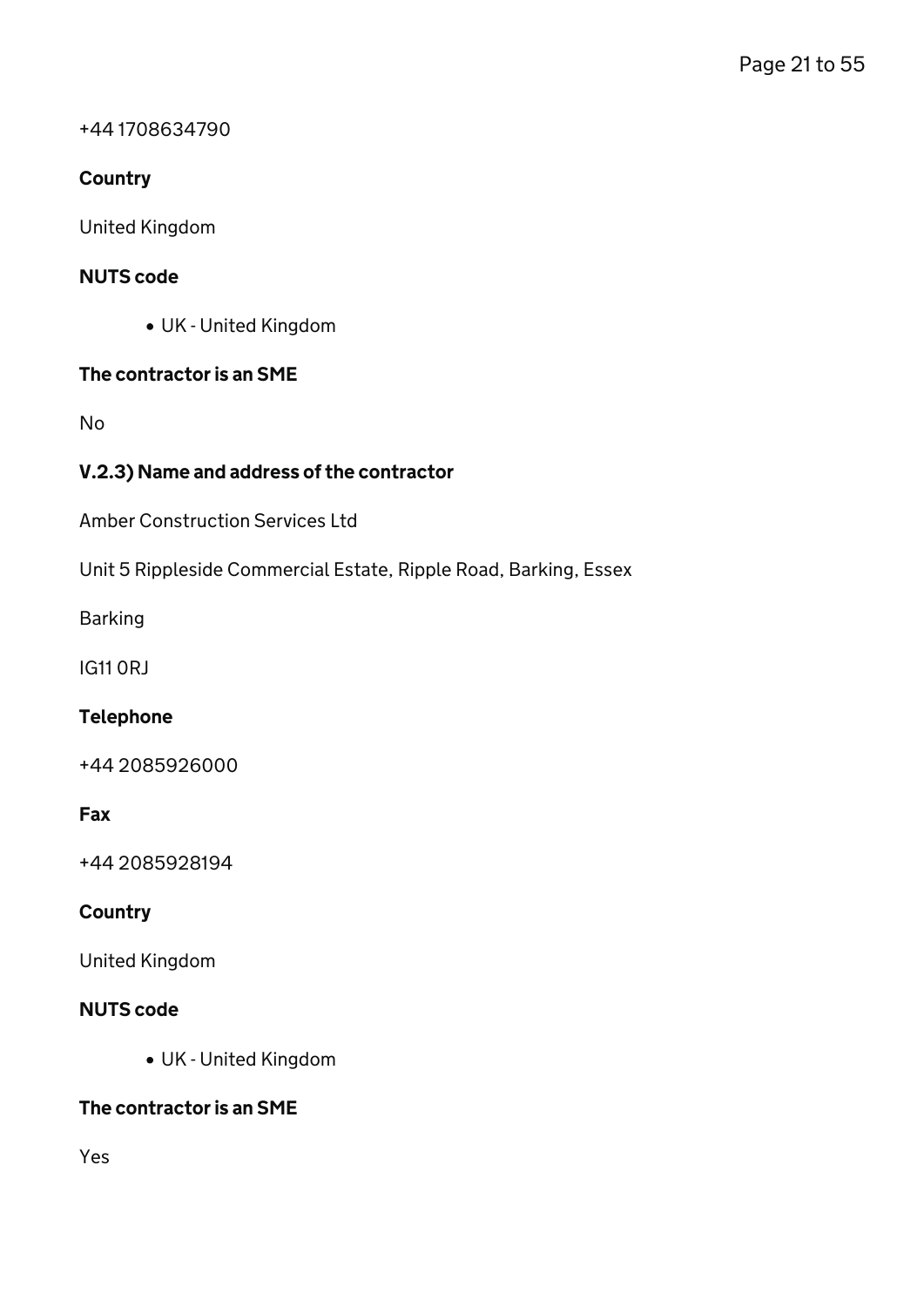# V.2.3) Name and address of the contractor

ENGIE Regeneration Limited

Titan Court, 3 Bishops Square, Hatfield

Hertfordshire

AL10 9NE

### Telephone

+44 01992650333

### Fax

+44 1992650999

### **Country**

United Kingdom

#### NUTS code

UK - United Kingdom

#### The contractor is an SME

No

# V.2.4) Information on value of contract/lot (excluding VAT)

Total value of the contract/lot: £30,000,000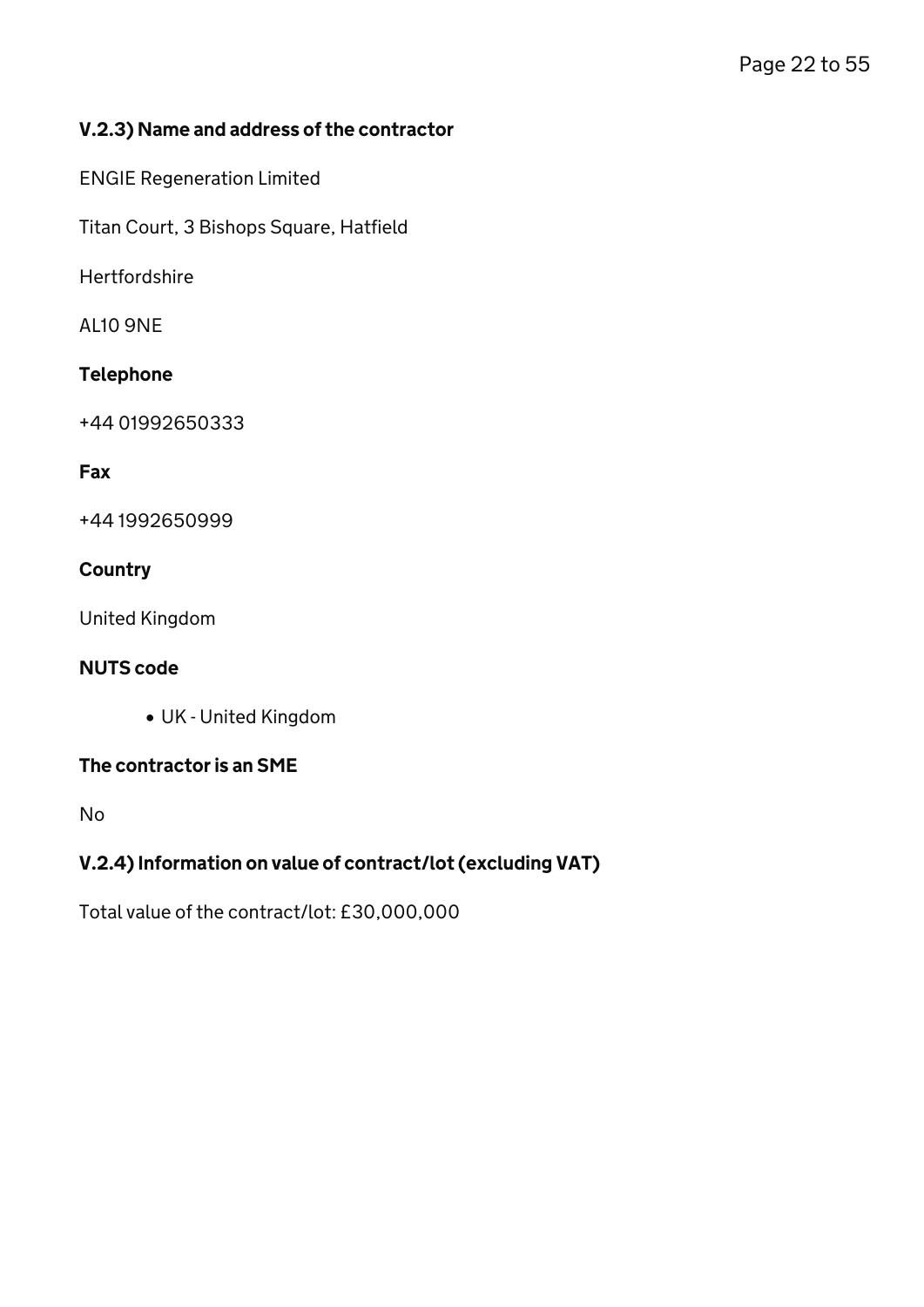# Section V. Award of contract

# Lot No

3

# Title

External Fire Protection

A contract/lot is awarded: Yes

# V.2) Award of contract

# V.2.1) Date of conclusion of the contract

24 January 2022

# V.2.2) Information about tenders

Number of tenders received: 13

Number of tenders received from SMEs: 5

Number of tenders received from tenderers from other EU Member States: 13

Number of tenders received from tenderers from non-EU Member States: 0

Number of tenders received by electronic means: 13

The contract has been awarded to a group of economic operators: Yes

# V.2.3) Name and address of the contractor

ENGIE Regeneration Limited

Titan Court, 3 Bishops Square, Hatfield

**Hertfordshire** 

AL10 9NE

# Telephone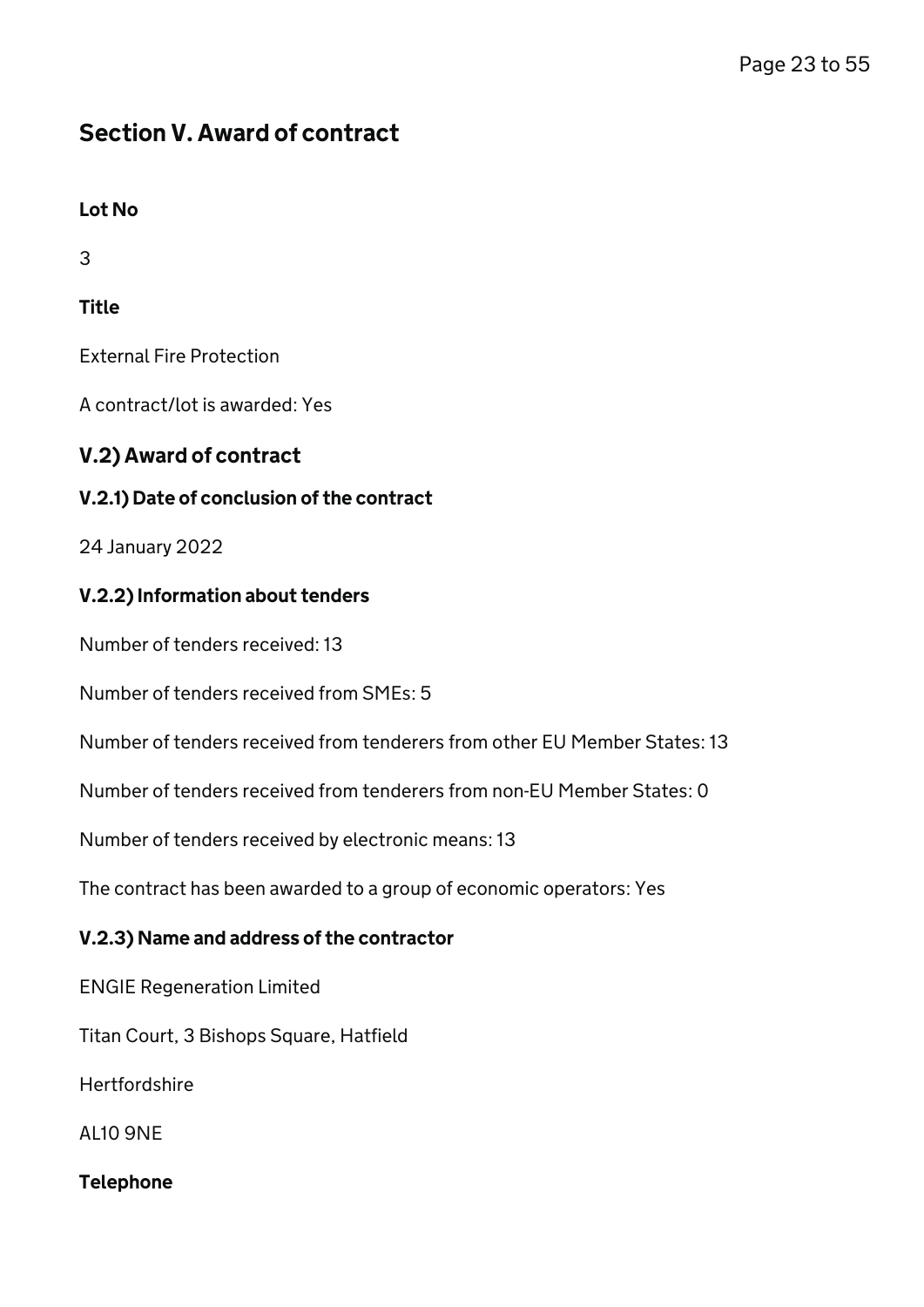#### +44 01992650333

# Fax

+44 1992650999

# **Country**

United Kingdom

# NUTS code

UK - United Kingdom

### The contractor is an SME

No

# V.2.3) Name and address of the contractor

Breyer Group PLC

Faringdon Avenue, Harold Hill

Romford

RM3 8ST

# Telephone

+44 1708383500

# **Country**

United Kingdom

# NUTS code

UK - United Kingdom

# The contractor is an SME

No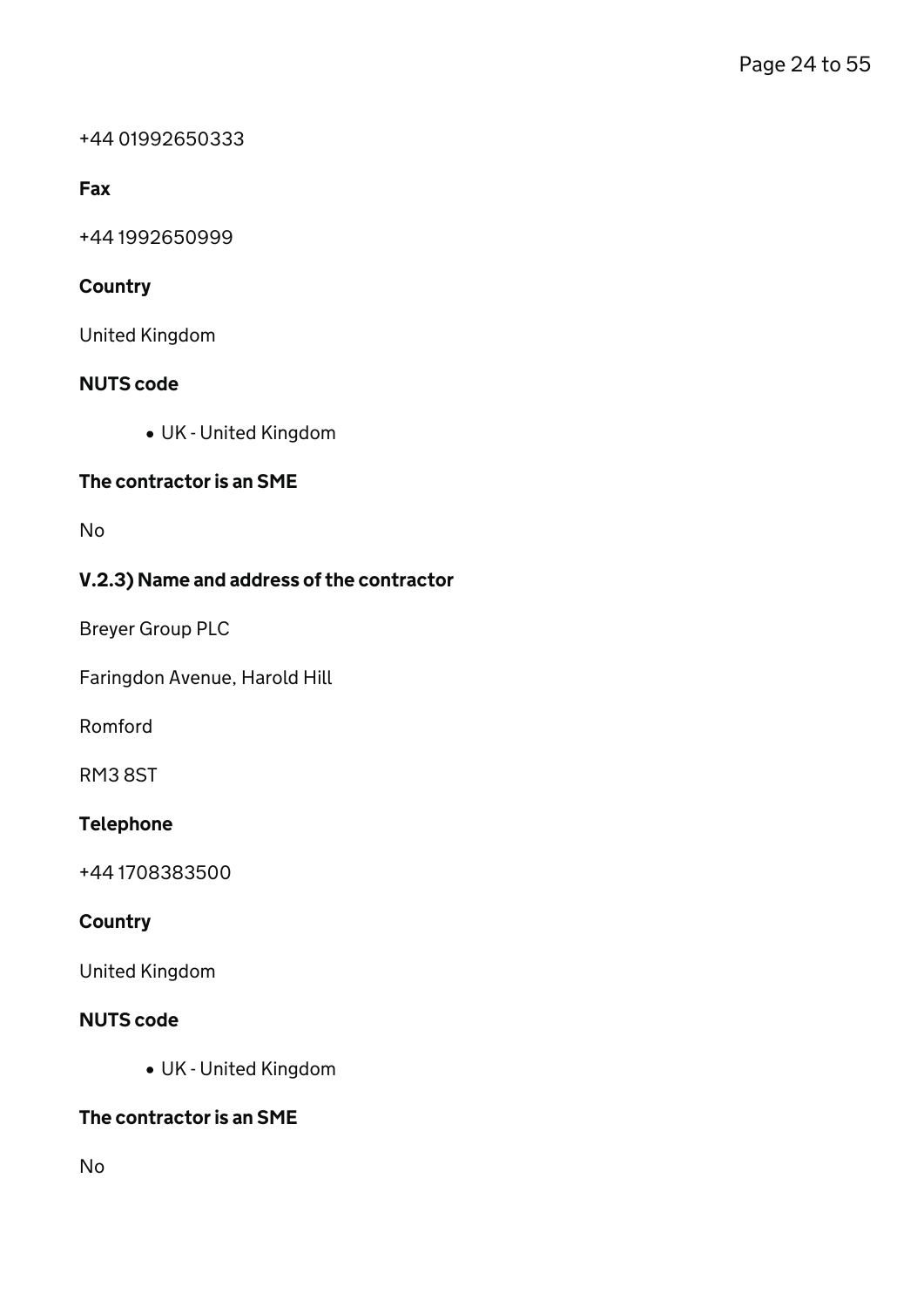### V.2.3) Name and address of the contractor

Mulalley and Company Limited

Teresa Gavin House, Woodford Avenue

Woodford

IG8 8FA

### Telephone

+44 2085519999

#### Fax

+44 2085511363

### **Country**

United Kingdom

#### NUTS code

UKI - London

### The contractor is an SME

No

#### V.2.3) Name and address of the contractor

Chas Berger

Power House Unit G, Peek Business Centre, Woodside, Dunmow Road,, Unit 9 Peek Business Unit, Woodside, Dunmow Rd

Bishops Stortford

CM23 5RG

# Telephone

+44 7973905682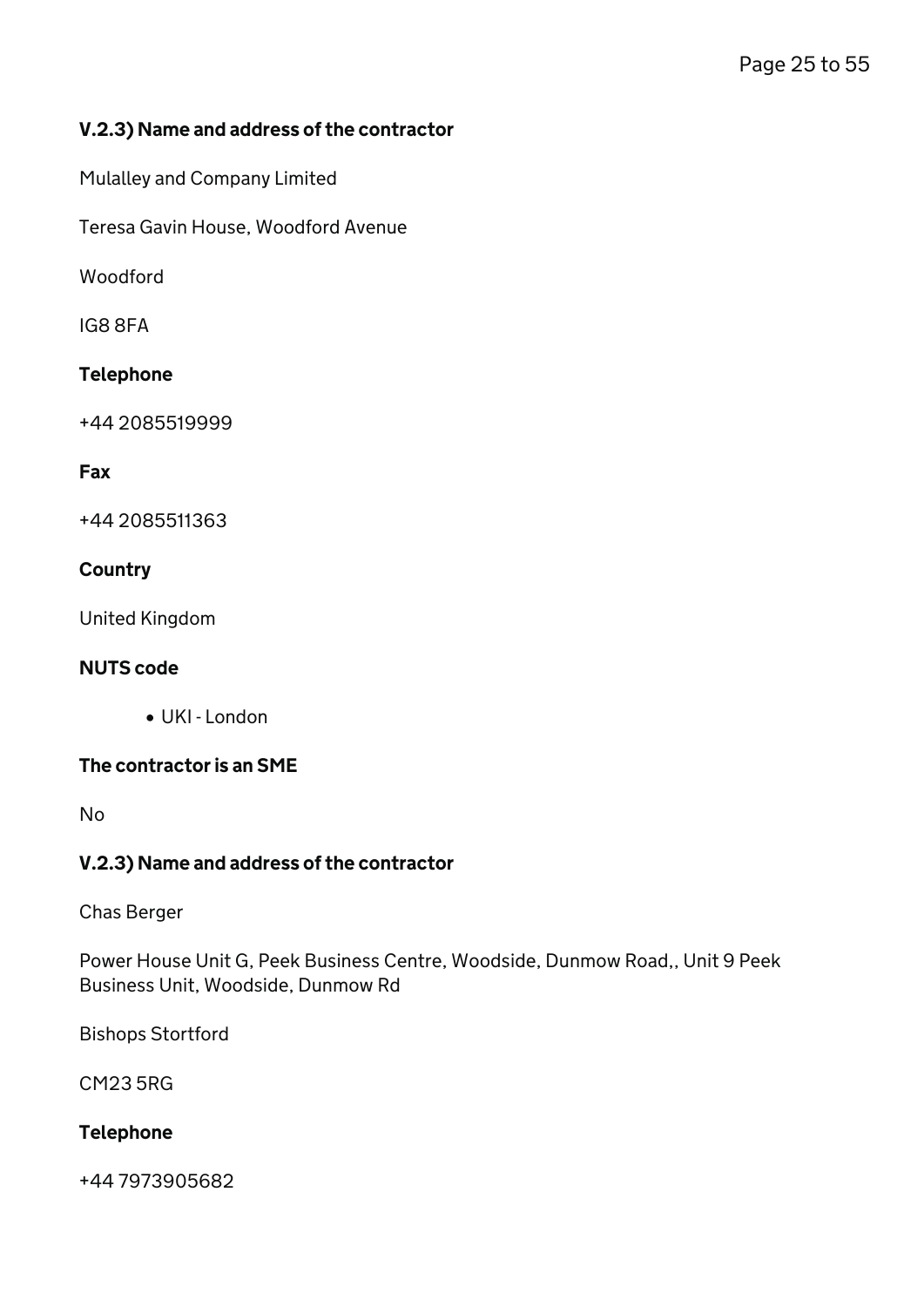# Fax

+44 2083573609

# **Country**

United Kingdom

# NUTS code

UKJ - South East (England)

### The contractor is an SME

Yes

# V.2.3) Name and address of the contractor

Sureserve Fire and Electrical Ltd (Formally Allied Protection)

Unit 2, Regent Business Centre, Jubilee Road

Burgess Hill

BN6 8BA

#### Telephone

+44 1708758838

#### **Country**

United Kingdom

### NUTS code

UK - United Kingdom

# The contractor is an SME

No

### V.2.3) Name and address of the contractor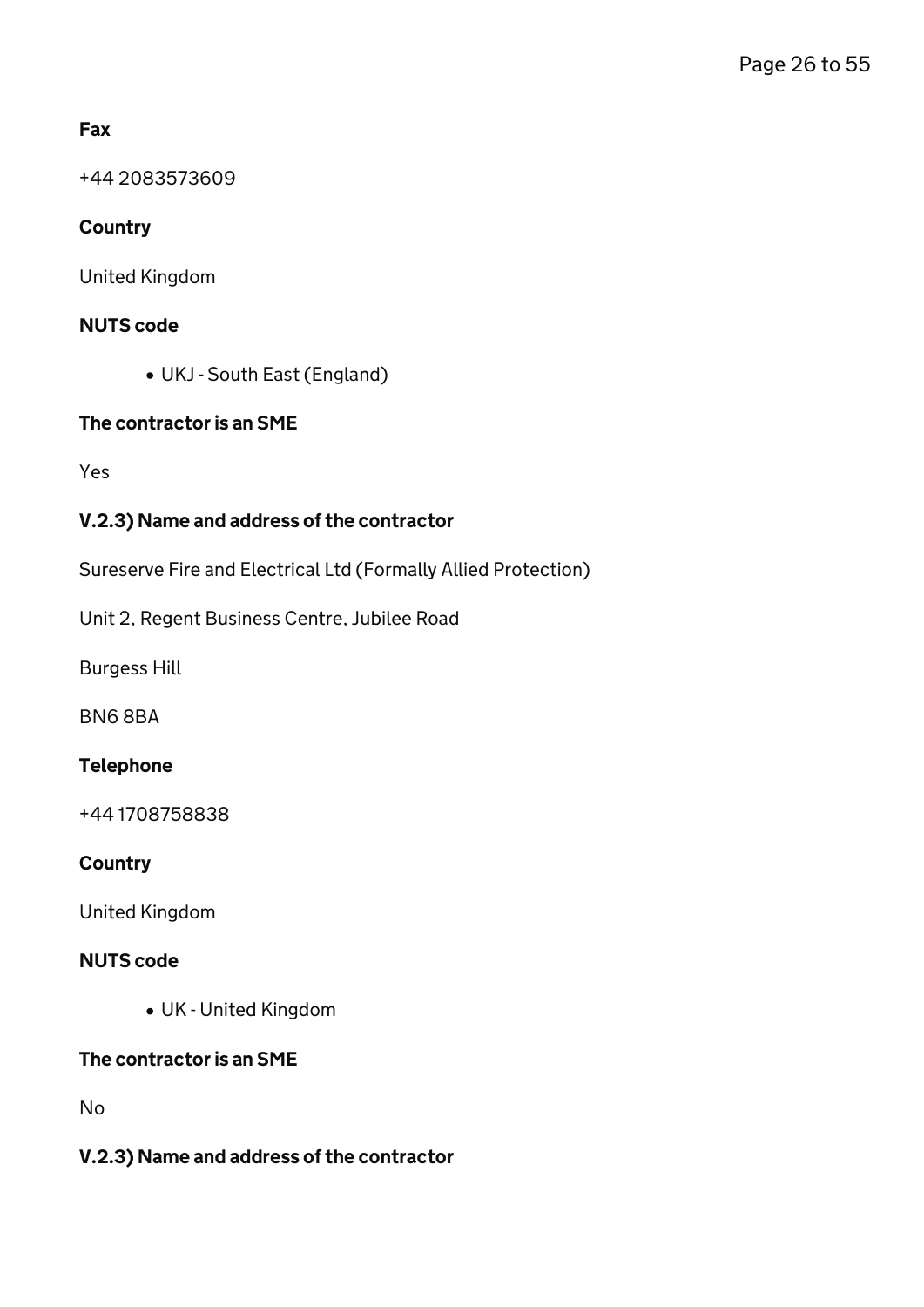### VINCI Facilities

Stuart House, Rainham

Essex

RM13 8RH

# Telephone

+44 1708634650

Fax

+44 1708634790

### **Country**

United Kingdom

### NUTS code

UK - United Kingdom

# The contractor is an SME

No

# V.2.3) Name and address of the contractor

Amber Construction Services Ltd

Unit 5 Rippleside Commercial Estate, Ripple Road, Barking, Essex

Barking

IG11 0RJ

# Telephone

+44 2085926000

Fax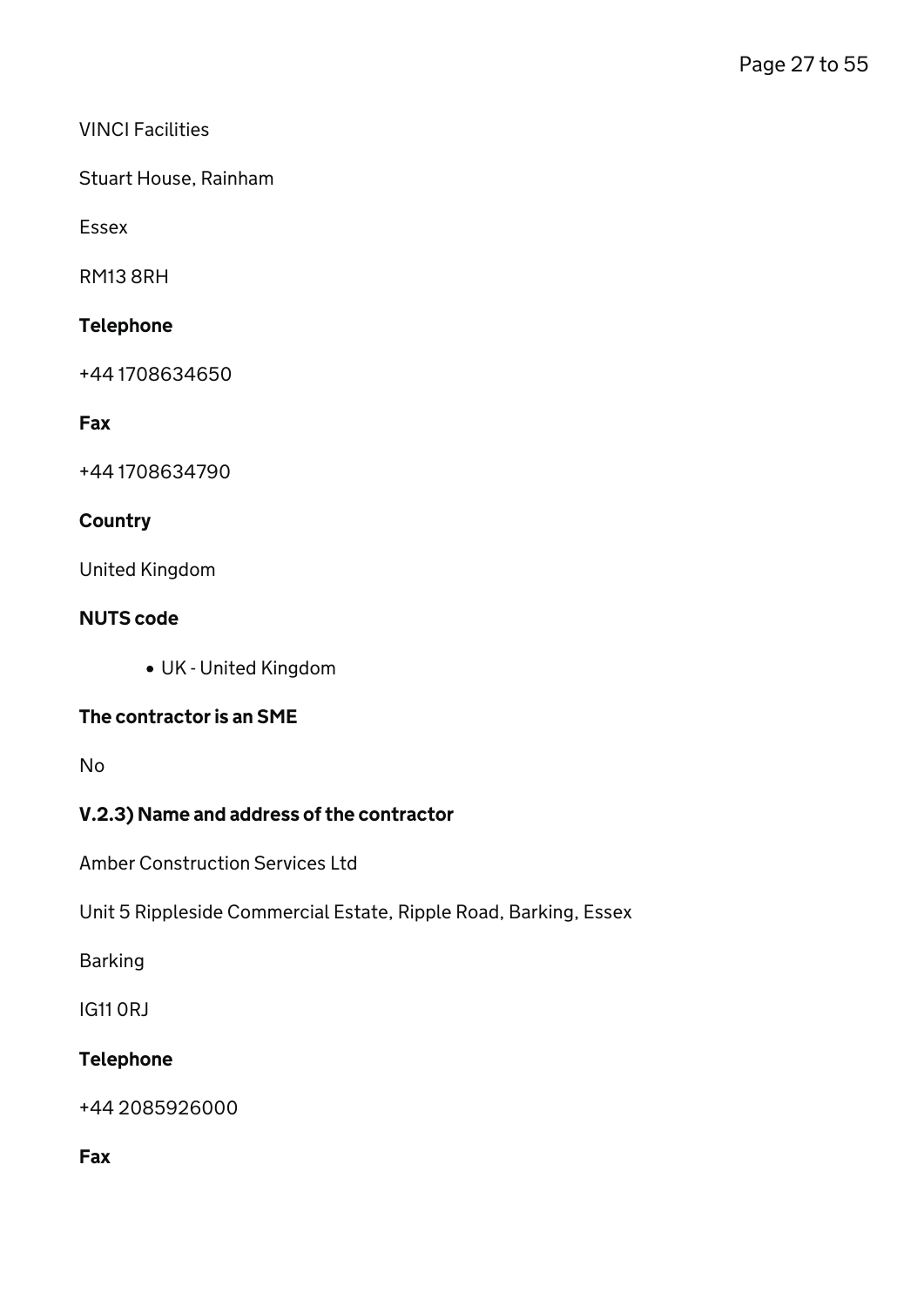+44 2085928194

# **Country**

United Kingdom

### NUTS code

UK - United Kingdom

#### The contractor is an SME

Yes

# V.2.3) Name and address of the contractor

Morgan Sindall Property Services

Valiant House, 4-10 Heneage Lane

London

EC3A 5DQ

#### Telephone

+44 2070907354

#### **Country**

United Kingdom

### NUTS code

UK - United Kingdom

#### The contractor is an SME

No

### V.2.3) Name and address of the contractor

Harmony Fire Ltd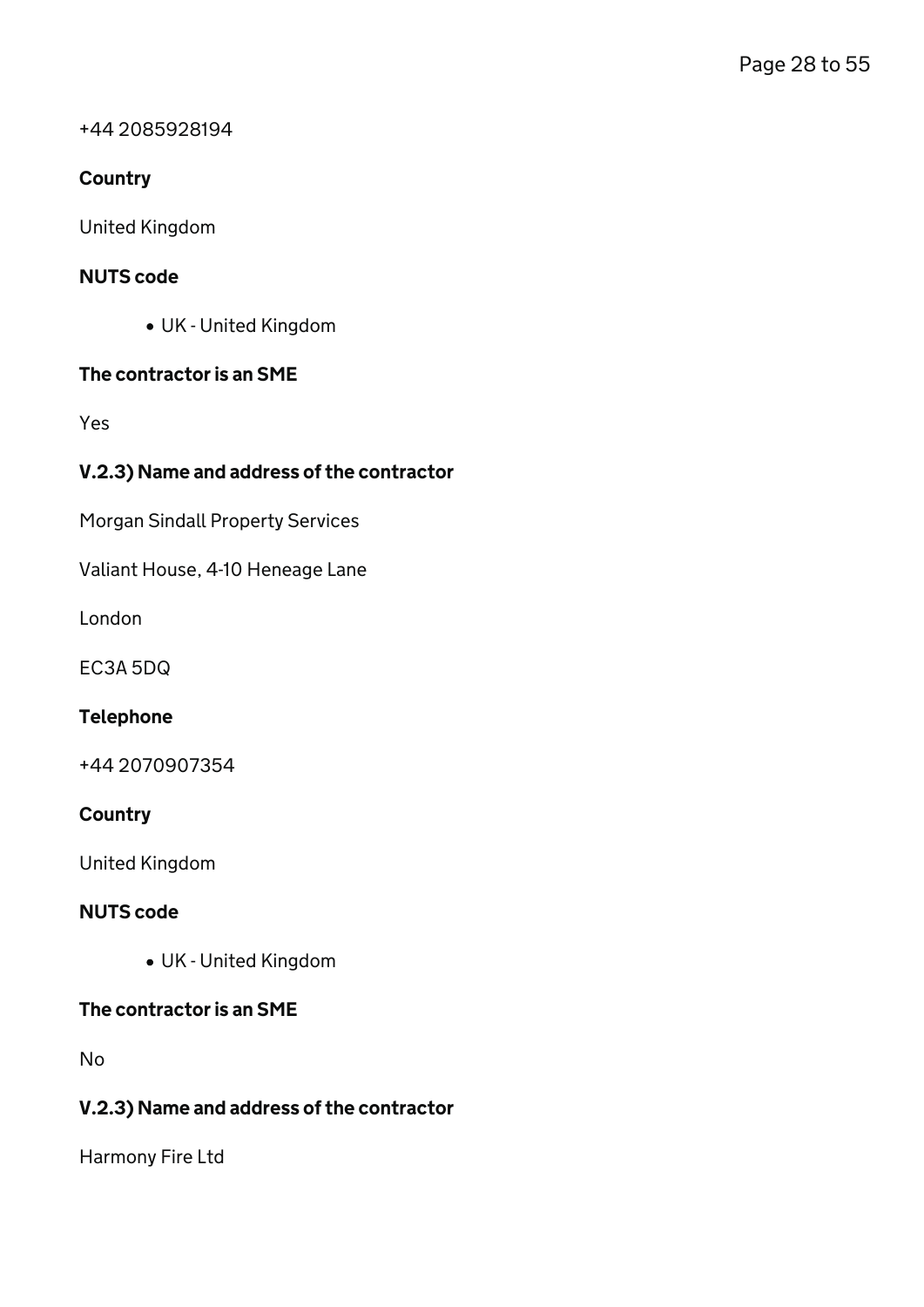Clark House

Sherborne

dt9 5eb

# Telephone

+44 1963361250

# **Country**

United Kingdom

# NUTS code

UK - United Kingdom

### The contractor is an SME

Yes

# V.2.4) Information on value of contract/lot (excluding VAT)

Total value of the contract/lot: £40,000,000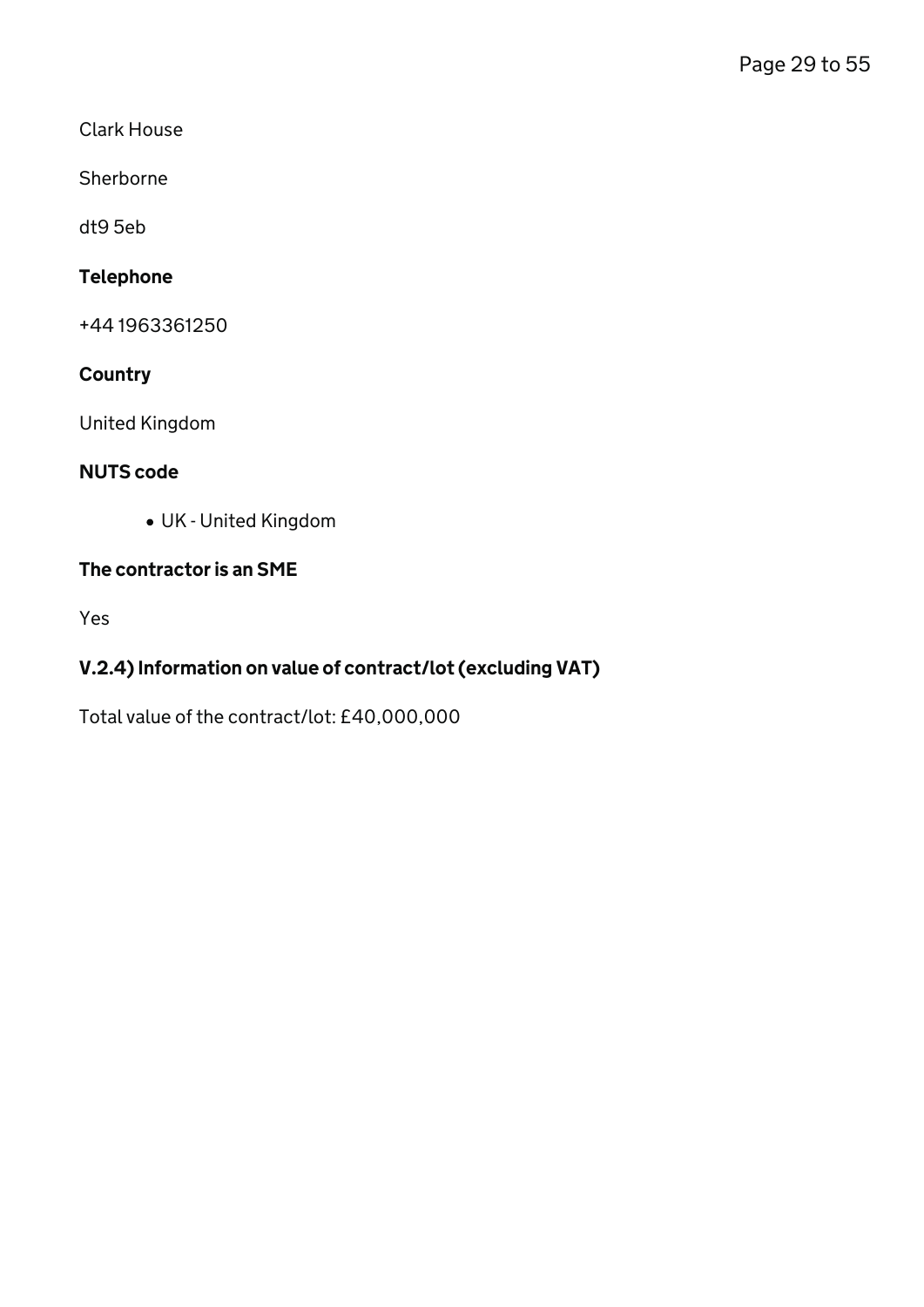# Section V. Award of contract

# Lot No

4

# **Title**

Fire Alarms and Emergency Lighting

A contract/lot is awarded: Yes

# V.2) Award of contract

# V.2.1) Date of conclusion of the contract

24 January 2022

# V.2.2) Information about tenders

Number of tenders received: 13

Number of tenders received from SMEs: 8

Number of tenders received from tenderers from other EU Member States: 13

Number of tenders received from tenderers from non-EU Member States: 0

Number of tenders received by electronic means: 13

The contract has been awarded to a group of economic operators: Yes

# V.2.3) Name and address of the contractor

Breyer Group PLC

Faringdon Avenue, Harold Hill

Romford

RM3 8ST

Telephone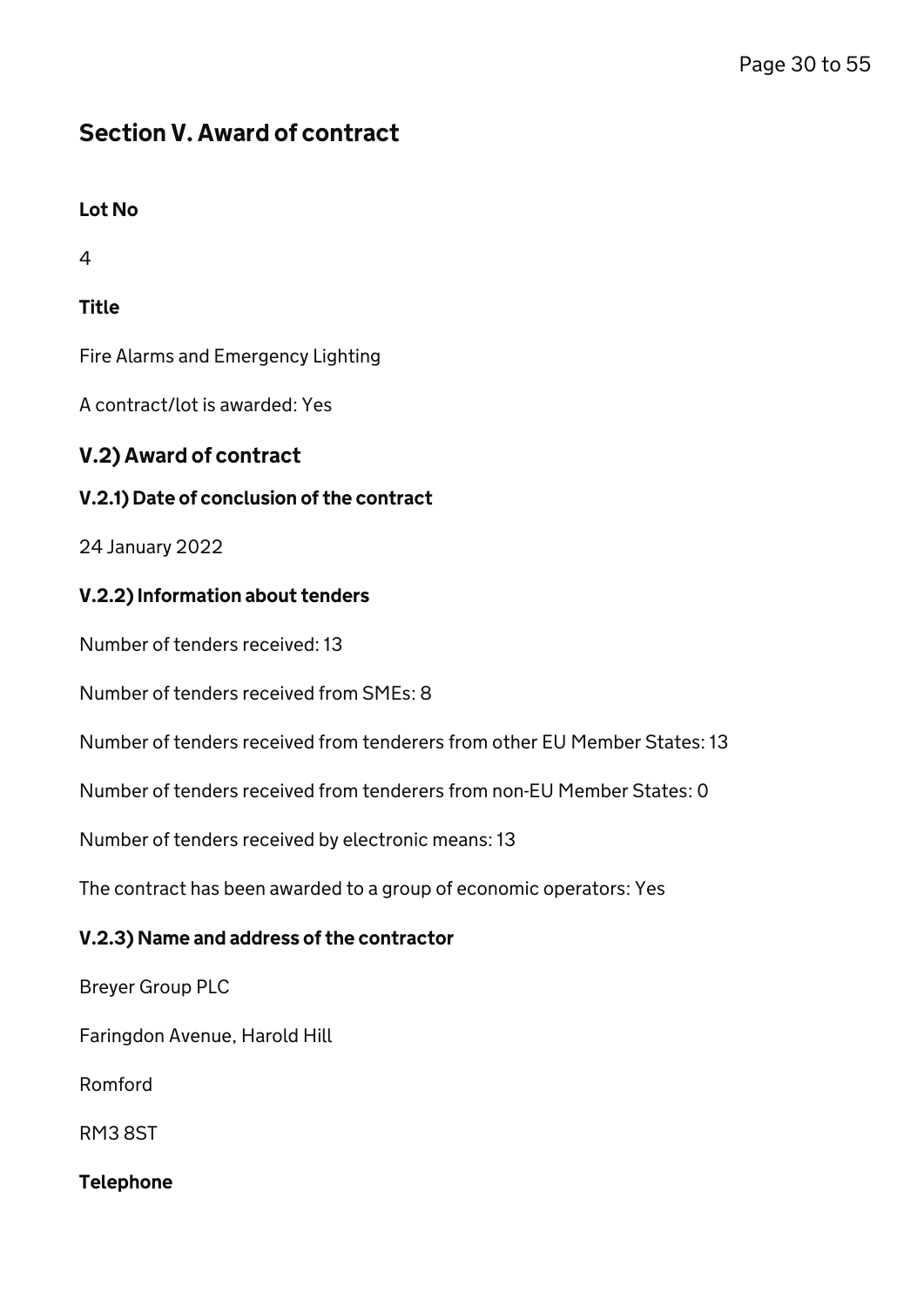#### +44 1708383500

### **Country**

United Kingdom

### NUTS code

UK - United Kingdom

#### The contractor is an SME

No

# V.2.3) Name and address of the contractor

Sureserve Fire and Electrical Ltd (Formally Allied Protection)

Unit 2, Regent Business Centre, Jubilee Road

Burgess Hill

BN6 8BA

#### Telephone

+44 1708758838

#### **Country**

United Kingdom

#### NUTS code

UK - United Kingdom

### The contractor is an SME

No

# V.2.3) Name and address of the contractor

VINCI Facilities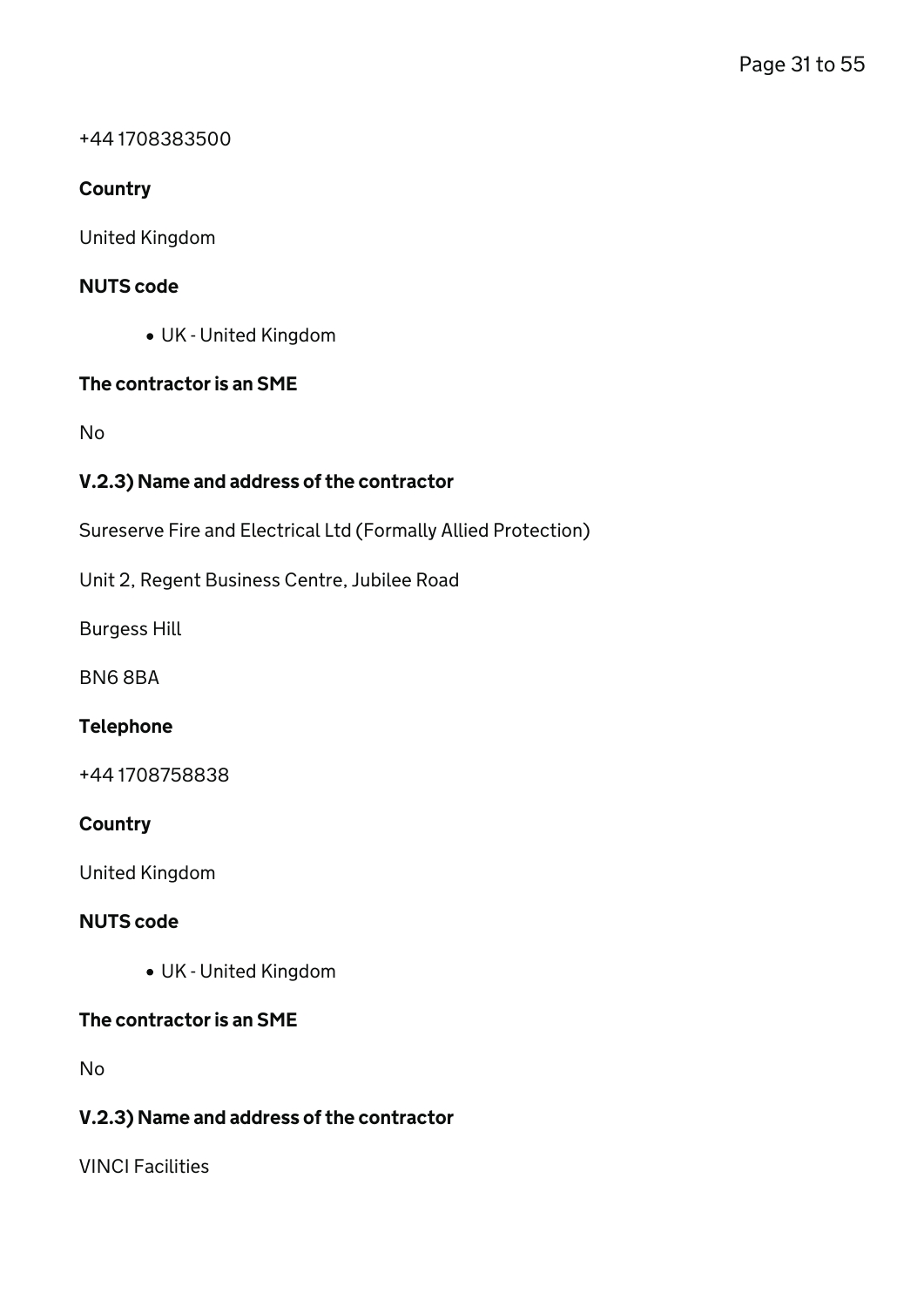Stuart House, Rainham

Essex

RM13 8RH

# Telephone

+44 1708634650

### Fax

+44 1708634790

# **Country**

United Kingdom

#### NUTS code

UK - United Kingdom

#### The contractor is an SME

No

# V.2.3) Name and address of the contractor

Morgan Sindall Property Services

Valiant House, 4-10 Heneage Lane

London

EC3A 5DQ

### Telephone

+44 2070907354

### **Country**

United Kingdom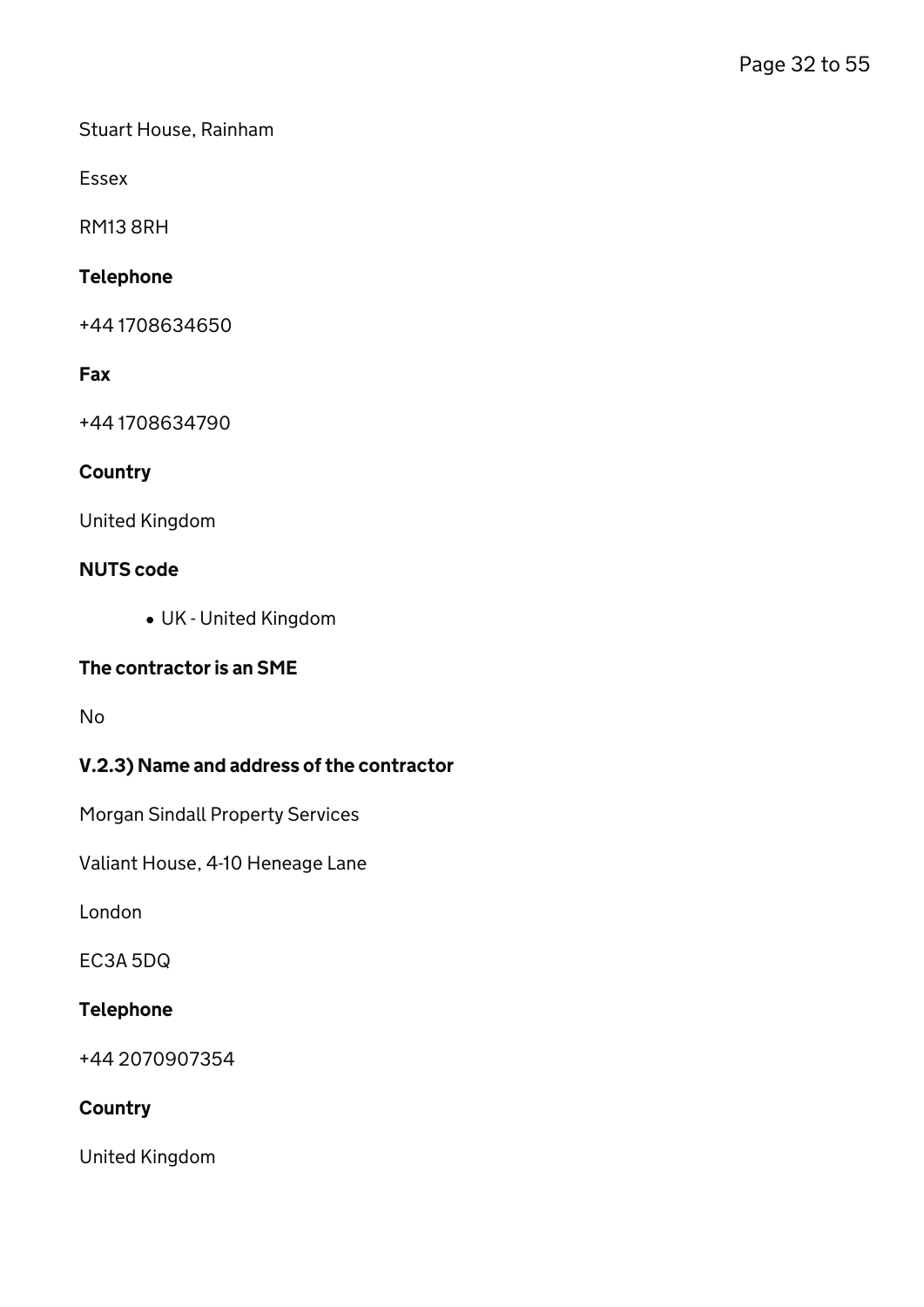### NUTS code

UK - United Kingdom

#### The contractor is an SME

No

### V.2.3) Name and address of the contractor

Ventro Ltd

Aquilam House, 7 Darklake View, Estover

Plymouth

PL6 7TL

#### Telephone

+44 8453810999

#### Fax

+44 8453820999

### **Country**

United Kingdom

#### NUTS code

UK - United Kingdom

#### The contractor is an SME

Yes

# V.2.3) Name and address of the contractor

Arc Group London Ltd

4a Nobel Road, Edmonton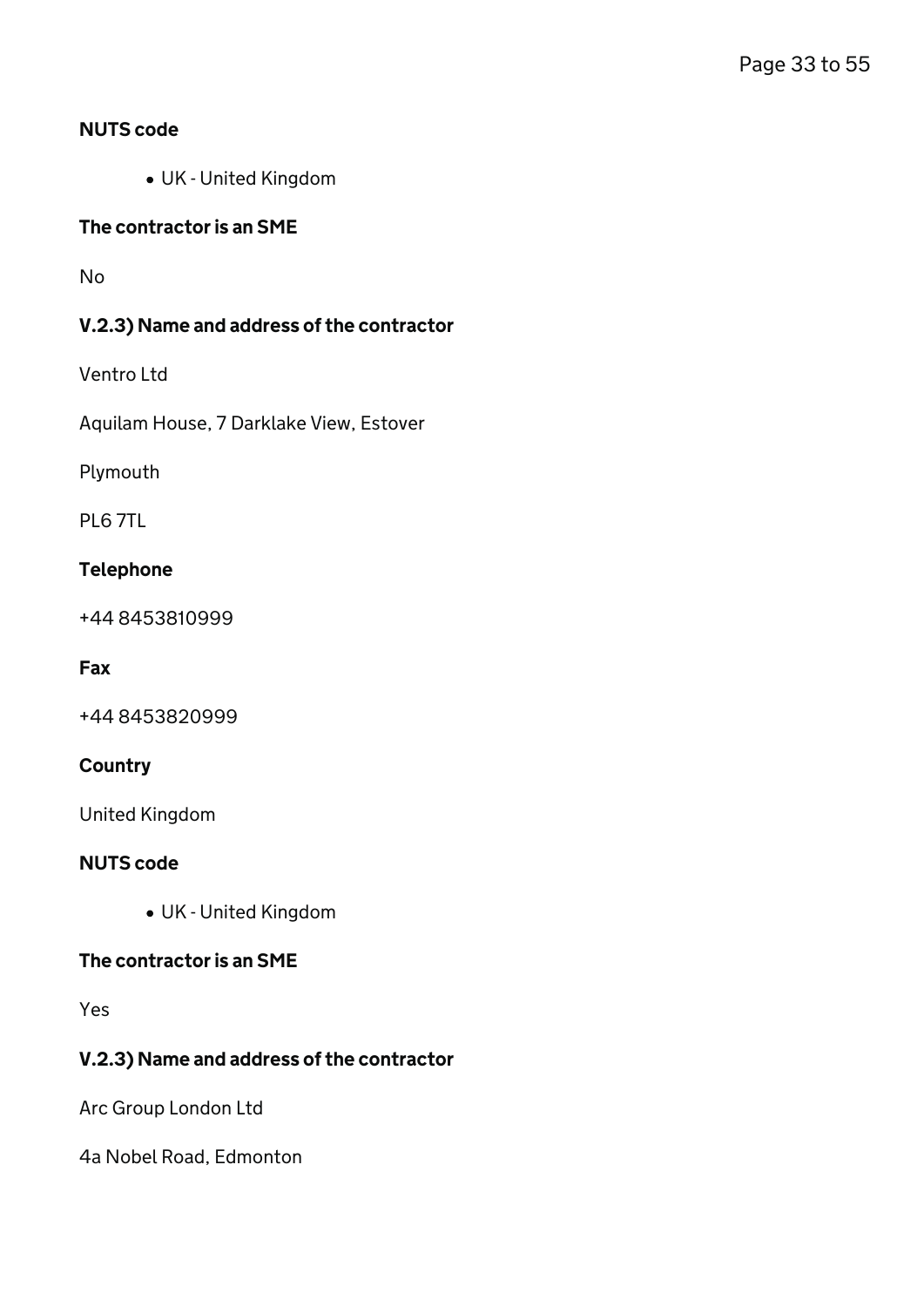London

N18 3BH

# Telephone

+44 2085396967

# **Country**

United Kingdom

### NUTS code

UKJ - South East (England)

# The contractor is an SME

Yes

# V.2.3) Name and address of the contractor

Turnkey Fire Services Ltd

September Cottage, Leeds Road

Langley

ME17 3JH

# Telephone

+44 1622824337

# **Country**

United Kingdom

# NUTS code

UK - United Kingdom

# The contractor is an SME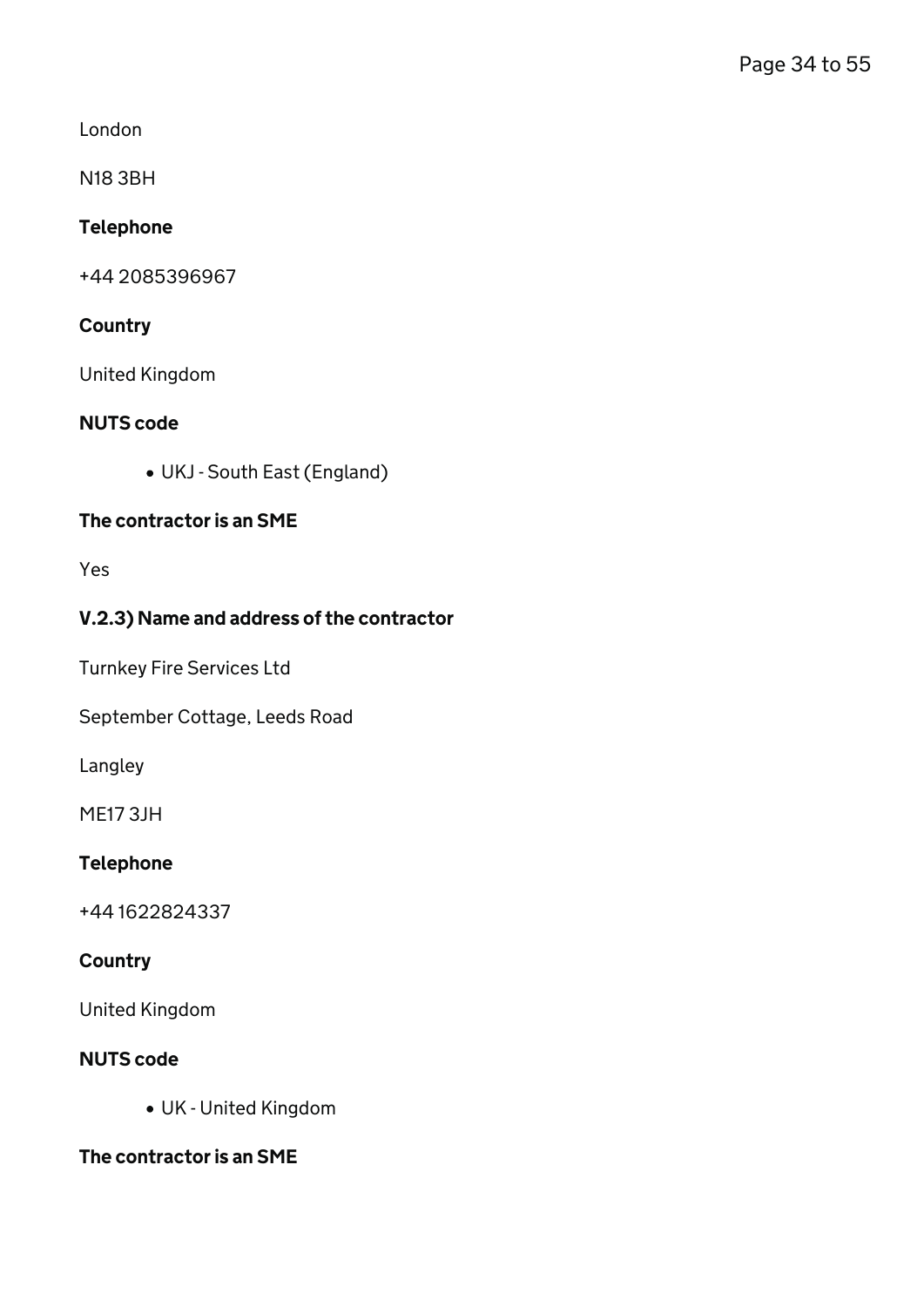Yes

# V.2.3) Name and address of the contractor

Spokemead Maintenance Ltd

9 Apsley Mill Cottage, Stationers Place

Apsley

HP3 9QU

### Telephone

+44 2074030772

### **Country**

United Kingdom

### NUTS code

UKI - London

# The contractor is an SME

Yes

# V.2.4) Information on value of contract/lot (excluding VAT)

Total value of the contract/lot: £10,000,000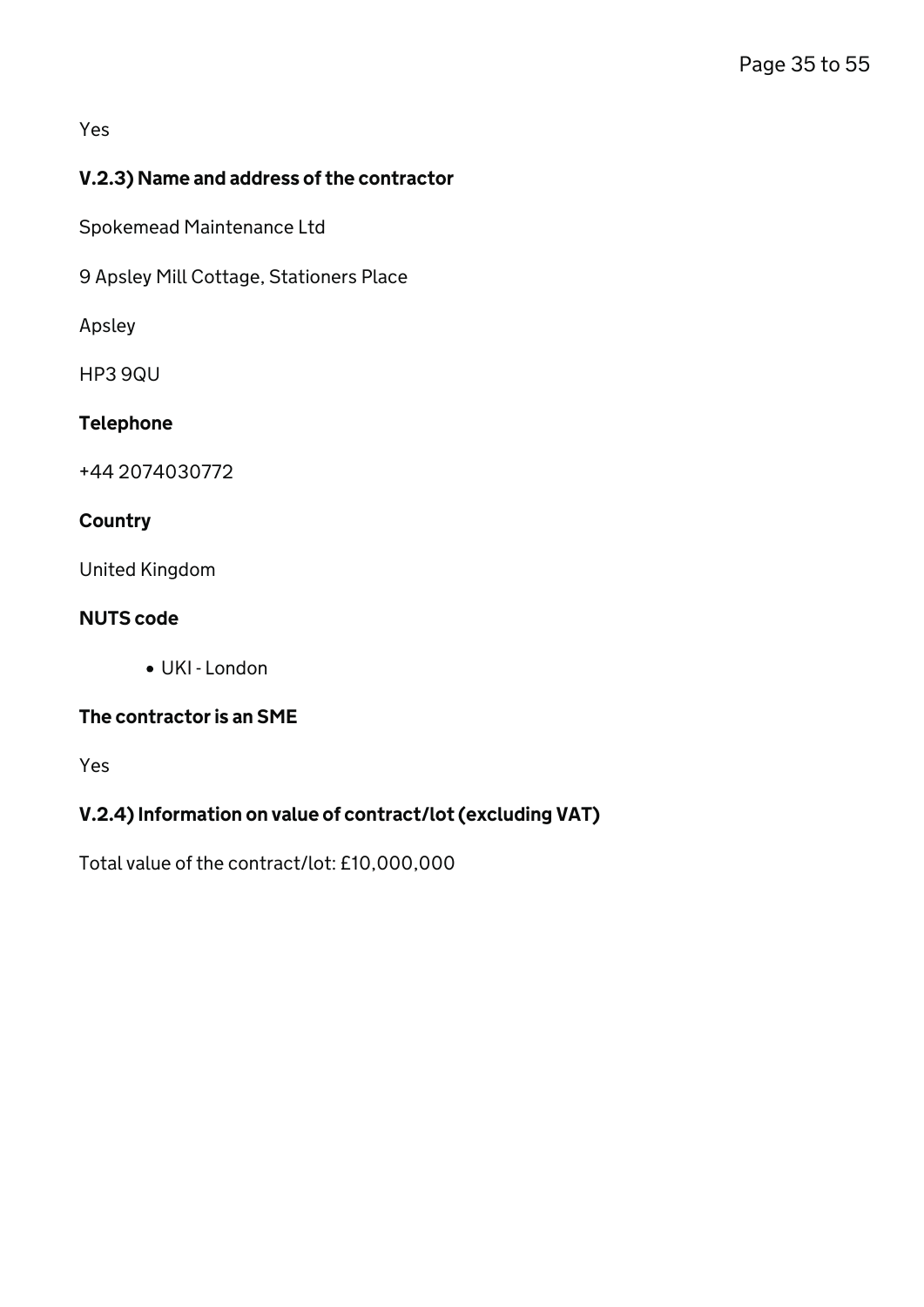# Section V. Award of contract

# Lot No

5

# **Title**

Fire Suppression Systems

A contract/lot is awarded: Yes

# V.2) Award of contract

# V.2.1) Date of conclusion of the contract

24 January 2022

# V.2.2) Information about tenders

Number of tenders received: 20

Number of tenders received from SMEs: 10

Number of tenders received from tenderers from other EU Member States: 20

Number of tenders received from tenderers from non-EU Member States: 0

Number of tenders received by electronic means: 20

The contract has been awarded to a group of economic operators: Yes

# V.2.3) Name and address of the contractor

Breyer Group PLC

Faringdon Avenue, Harold Hill

Romford

RM3 8ST

Telephone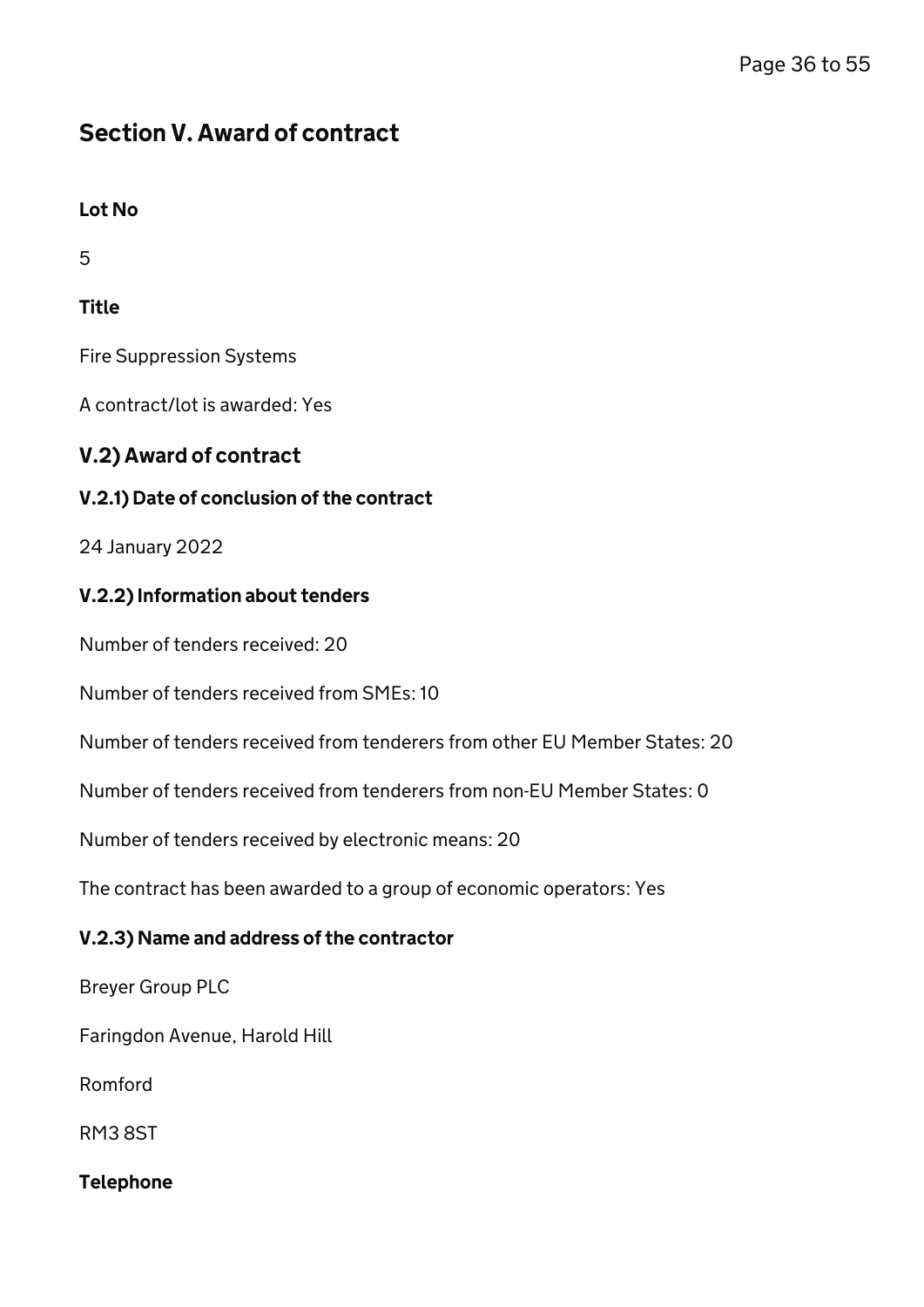#### +44 1708383500

# **Country**

United Kingdom

### NUTS code

UK - United Kingdom

### The contractor is an SME

No

# V.2.3) Name and address of the contractor

Mulalley and Company Limited

Teresa Gavin House, Woodford Avenue

Woodford

IG8 8FA

#### Telephone

+44 2085519999

#### Fax

+44 2085511363

### **Country**

United Kingdom

### NUTS code

UKI - London

# The contractor is an SME

No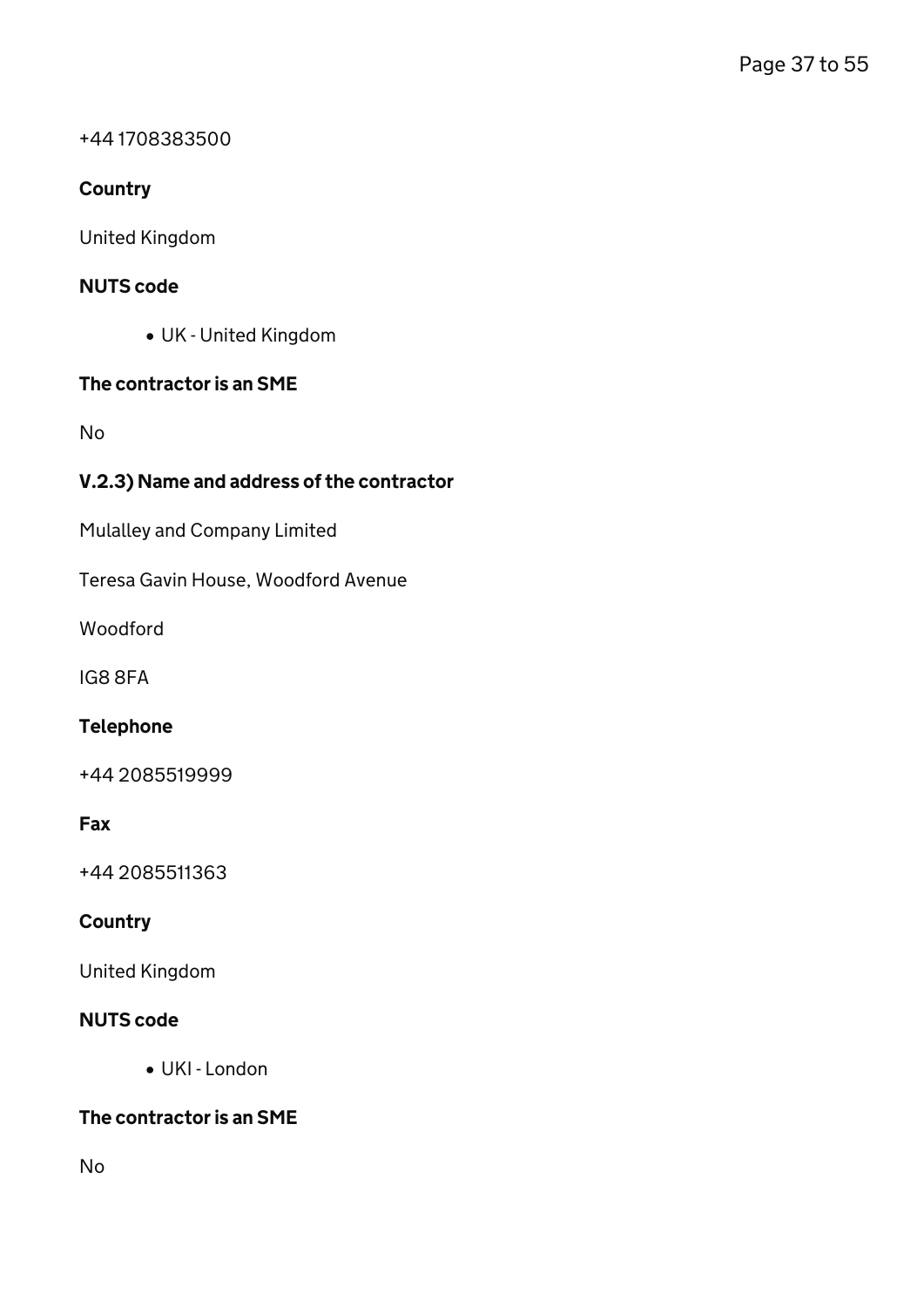### V.2.3) Name and address of the contractor

### Chas Berger

Power House Unit G, Peek Business Centre, Woodside, Dunmow Road,, Unit 9 Peek Business Unit, Woodside, Dunmow Rd

Bishops Stortford

CM23 5RG

### Telephone

+44 7973905682

### Fax

+44 2083573609

### **Country**

United Kingdom

### NUTS code

UKJ - South East (England)

#### The contractor is an SME

Yes

# V.2.3) Name and address of the contractor

Sureserve Fire and Electrical Ltd (Formally Allied Protection)

Unit 2, Regent Business Centre, Jubilee Road

Burgess Hill

BN6 8BA

# Telephone

+44 1708758838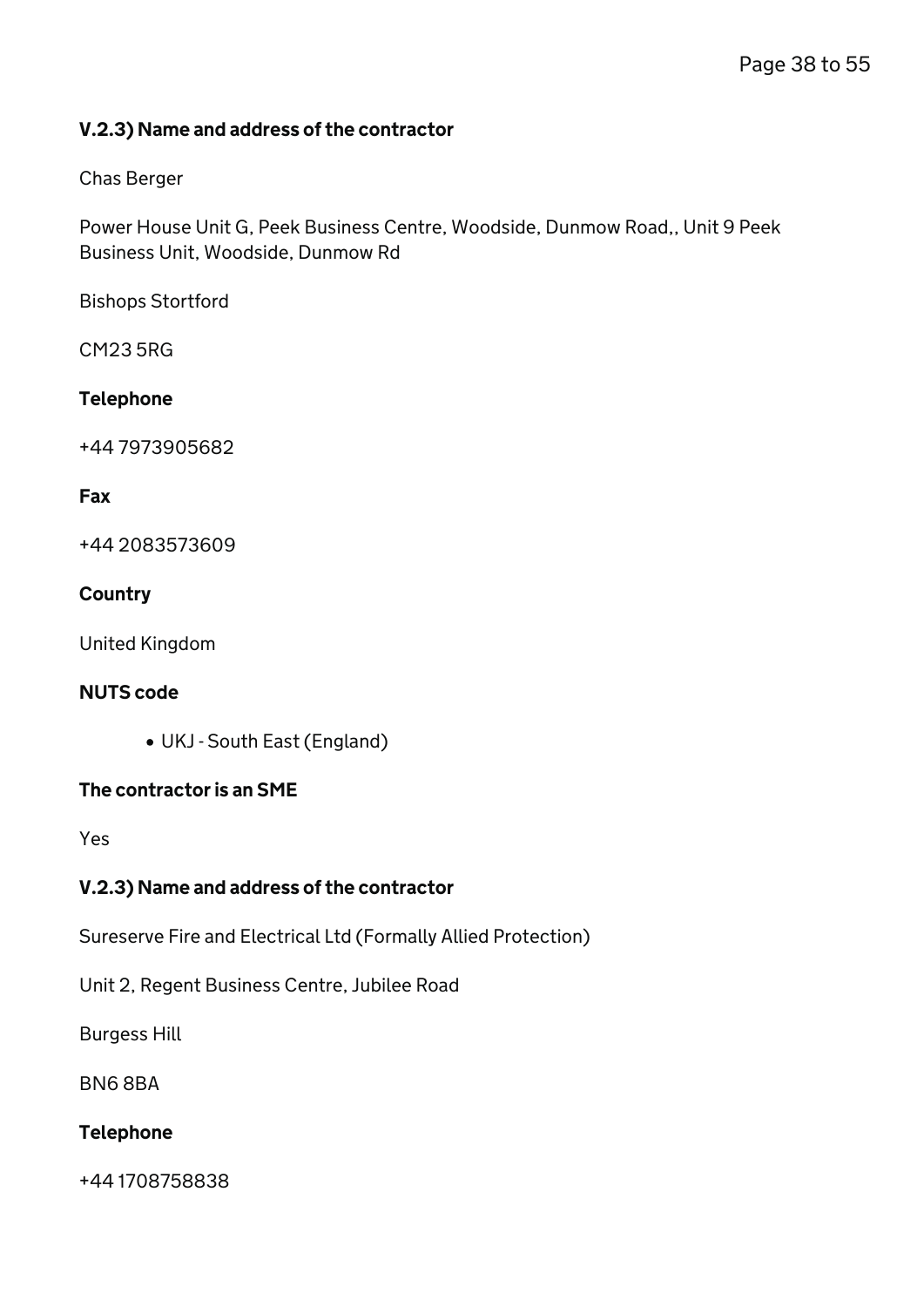# **Country**

United Kingdom

# NUTS code

UK - United Kingdom

# The contractor is an SME

No

# V.2.3) Name and address of the contractor

VINCI Facilities

Stuart House, Rainham

Essex

RM13 8RH

# Telephone

+44 1708634650

# Fax

+44 1708634790

### **Country**

United Kingdom

### NUTS code

UK - United Kingdom

# The contractor is an SME

No

# V.2.3) Name and address of the contractor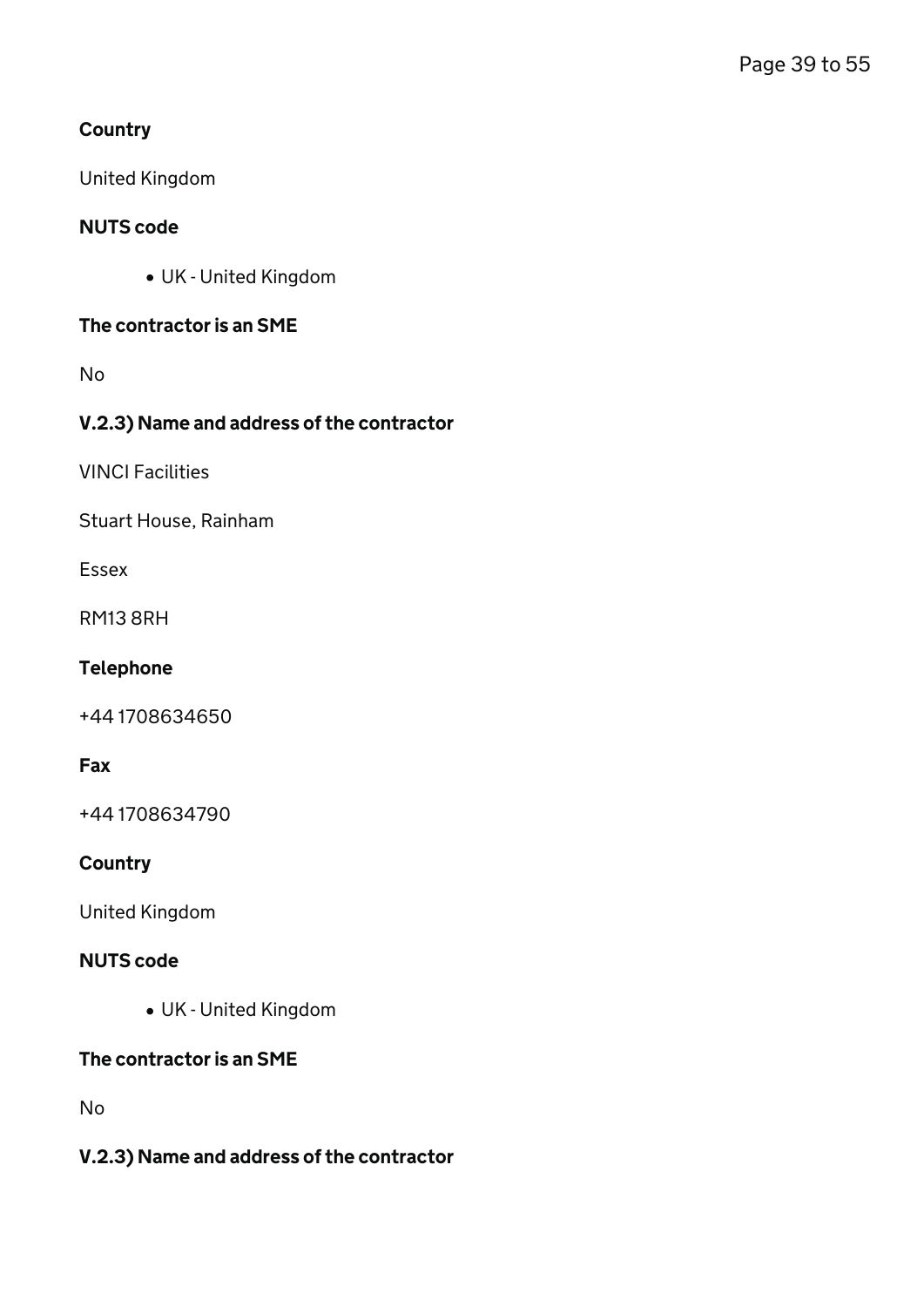Harmony Fire Ltd

Clark House

Sherborne

dt9 5eb

# Telephone

+44 1963361250

# **Country**

United Kingdom

### NUTS code

UK - United Kingdom

# The contractor is an SME

Yes

# V.2.3) Name and address of the contractor

Ventro Ltd

Aquilam House, 7 Darklake View, Estover

Plymouth

PL6 7TL

# Telephone

+44 8453810999

# Fax

+44 8453820999

# **Country**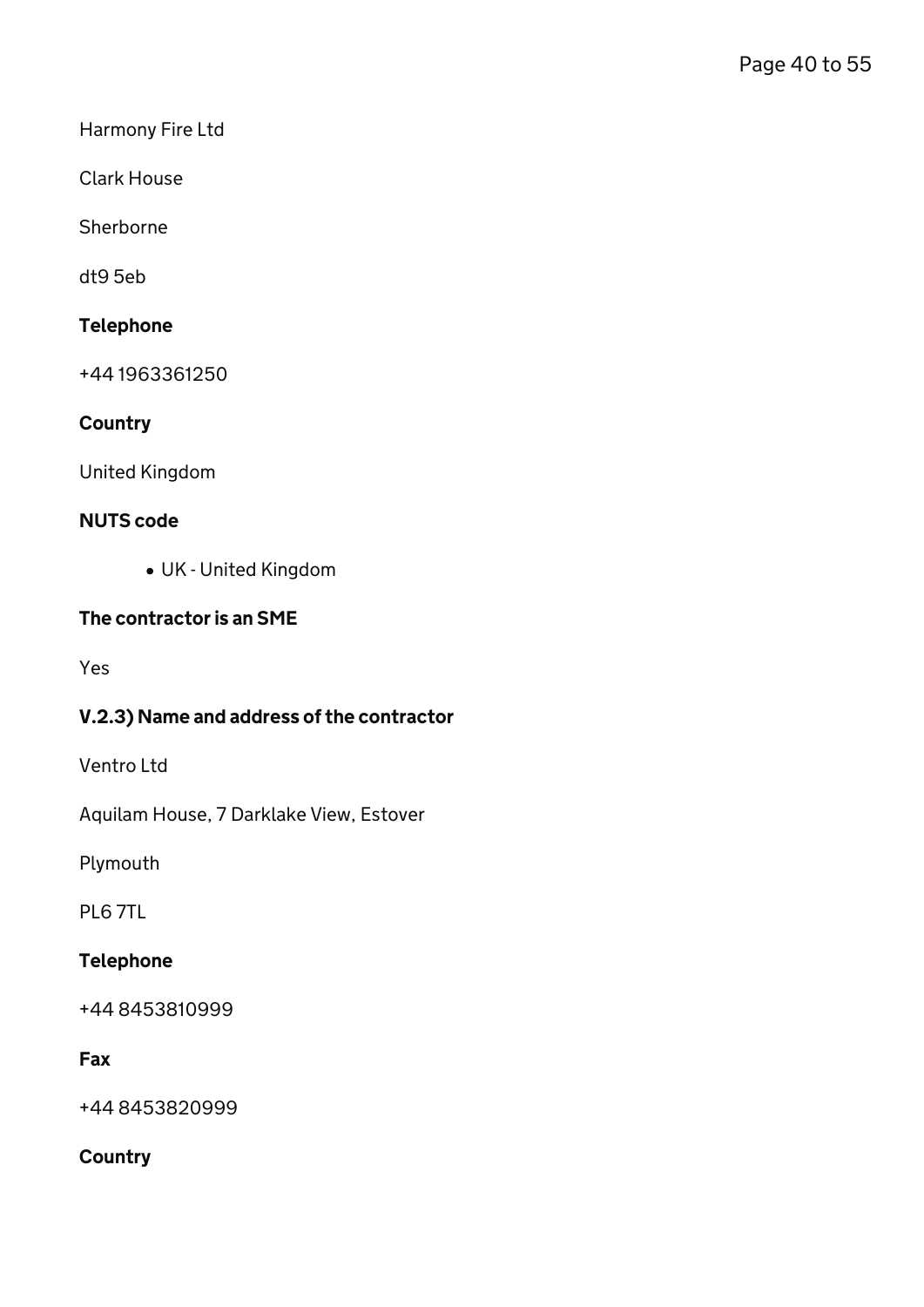### United Kingdom

### NUTS code

UK - United Kingdom

### The contractor is an SME

Yes

# V.2.3) Name and address of the contractor

Domestic Sprinklers Ltd

Unit 16/17 Hamm Beach Road

Portland

DT5 1DX

#### Telephone

+44 7308211223

#### **Country**

United Kingdom

#### NUTS code

UK - United Kingdom

# The contractor is an SME

Yes

# V.2.3) Name and address of the contractor

Plumis Ltd

unit 4 Pheonix Trading Estate, Bilton Lane

London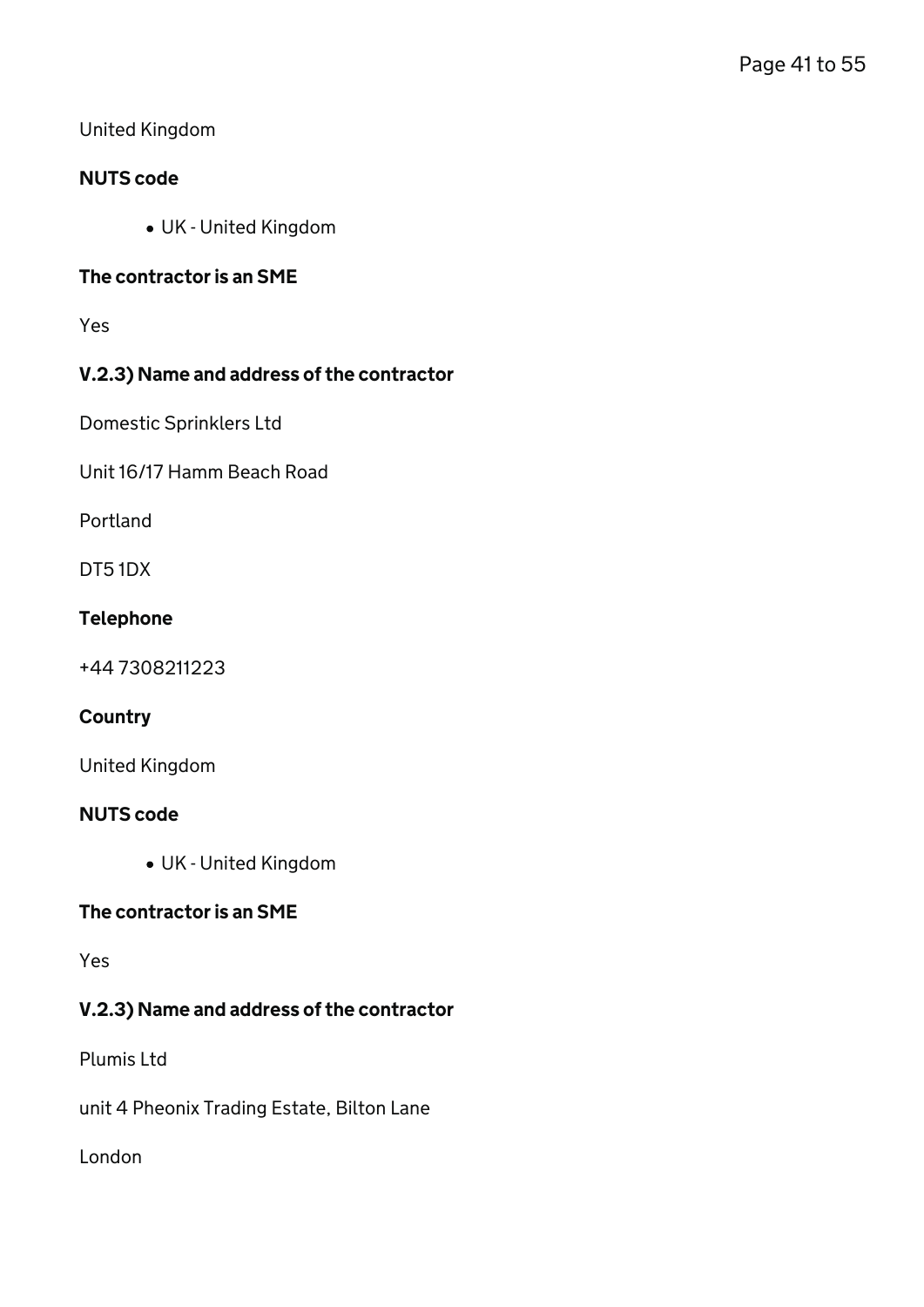### UB67DS

# Telephone

+44 2078713899

# **Country**

United Kingdom

# NUTS code

UK - United Kingdom

# The contractor is an SME

Yes

# V.2.4) Information on value of contract/lot (excluding VAT)

Total value of the contract/lot: £10,000,000

# Section V. Award of contract

# Lot No

6

**Title** 

Combined Works (Lots 2 to 5)

A contract/lot is awarded: Yes

# V.2) Award of contract

# V.2.1) Date of conclusion of the contract

24 January 2022

# V.2.2) Information about tenders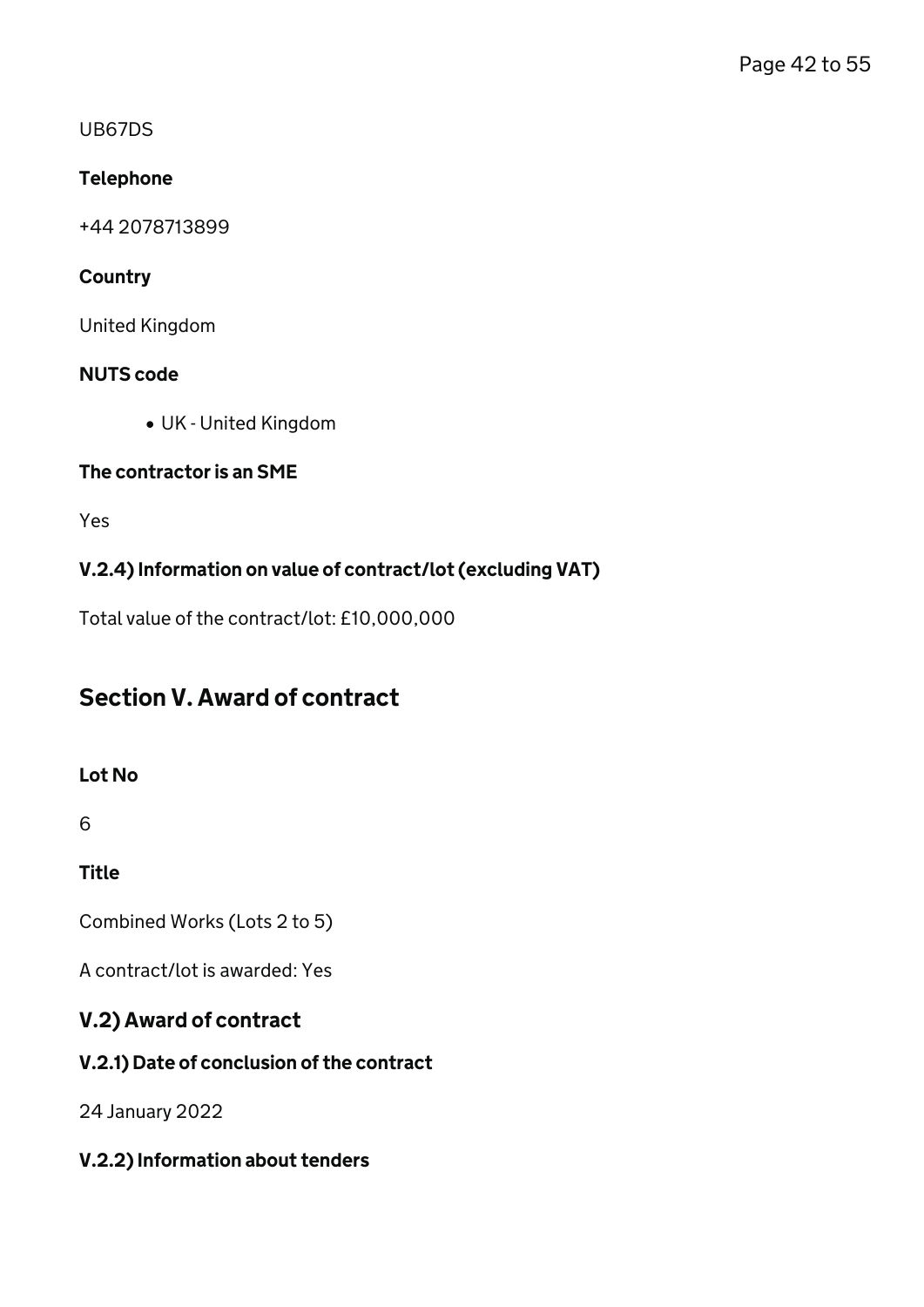Number of tenders received: 14

Number of tenders received from SMEs: 6

Number of tenders received from tenderers from other EU Member States: 14

Number of tenders received from tenderers from non-EU Member States: 0

Number of tenders received by electronic means: 14

The contract has been awarded to a group of economic operators: Yes

### V.2.3) Name and address of the contractor

Mulalley and Company Limited

Teresa Gavin House, Woodford Avenue

Woodford

IG8 8FA

#### Telephone

+44 2085519999

#### Fax

+44 2085511363

#### **Country**

United Kingdom

#### NUTS code

UKI - London

# The contractor is an SME

No

#### V.2.3) Name and address of the contractor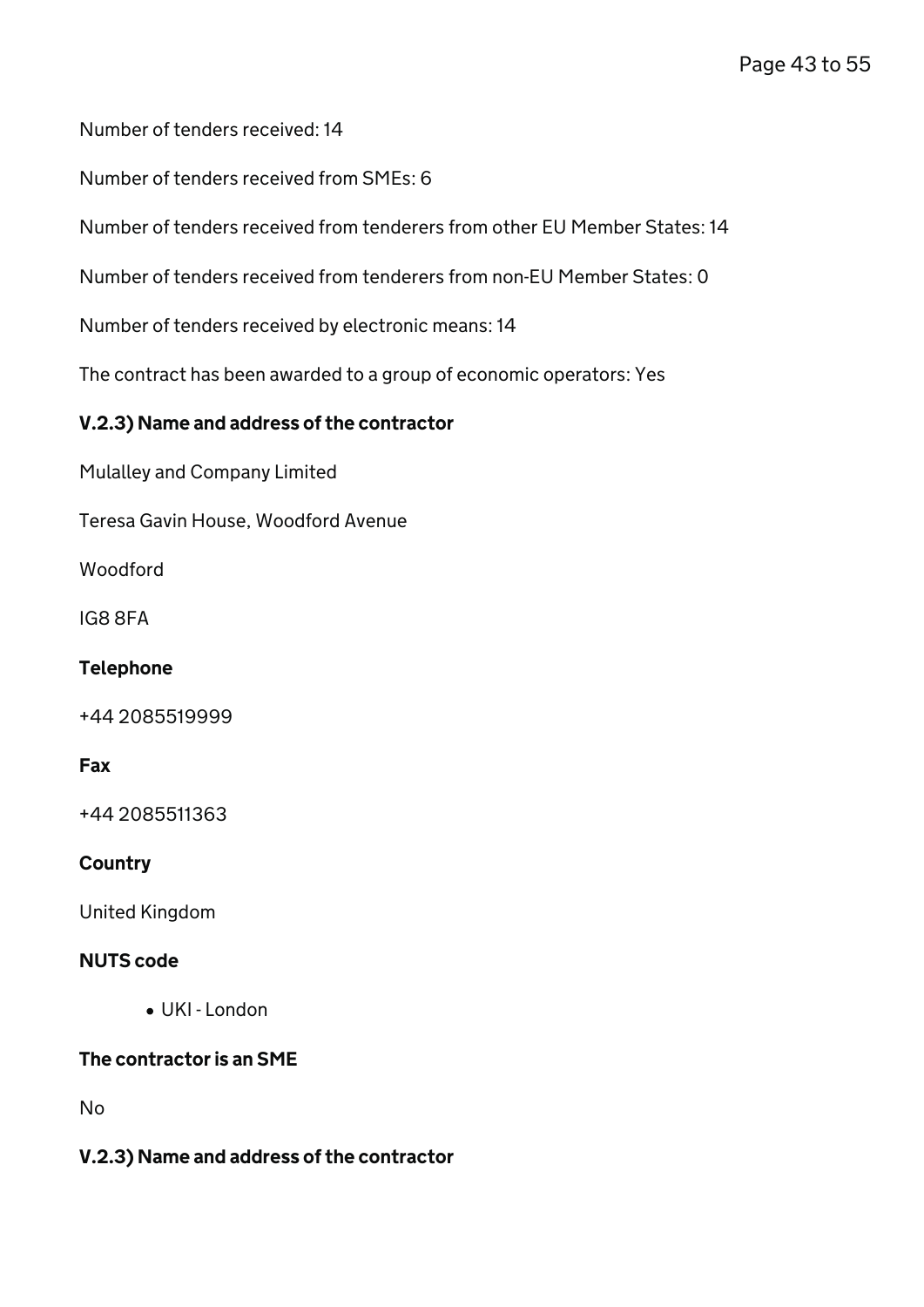Sureserve Fire and Electrical Ltd (Formally Allied Protection)

Unit 2, Regent Business Centre, Jubilee Road

Burgess Hill

BN6 8BA

### Telephone

+44 1708758838

### **Country**

United Kingdom

### NUTS code

UK - United Kingdom

### The contractor is an SME

No

# V.2.3) Name and address of the contractor

VINCI Facilities

Stuart House, Rainham

Essex

RM13 8RH

#### Telephone

+44 1708634650

# Fax

+44 1708634790

### **Country**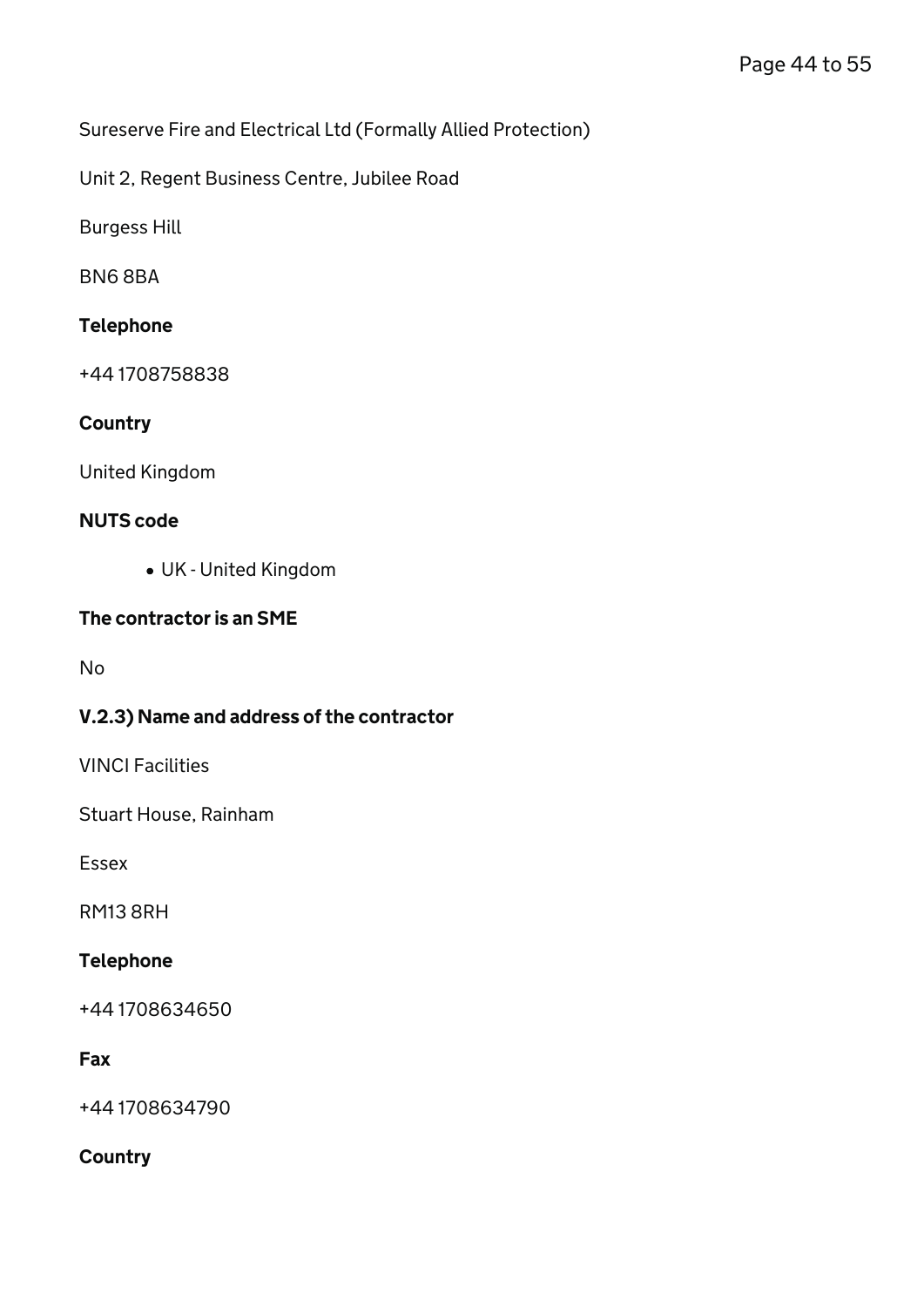### United Kingdom

### NUTS code

UK - United Kingdom

### The contractor is an SME

No

# V.2.3) Name and address of the contractor

Amber Construction Services Ltd

Unit 5 Rippleside Commercial Estate, Ripple Road, Barking, Essex

Barking

IG11 0RJ

#### Telephone

+44 2085926000

#### Fax

+44 2085928194

#### **Country**

United Kingdom

### NUTS code

UK - United Kingdom

#### The contractor is an SME

Yes

### V.2.3) Name and address of the contractor

Ventro Ltd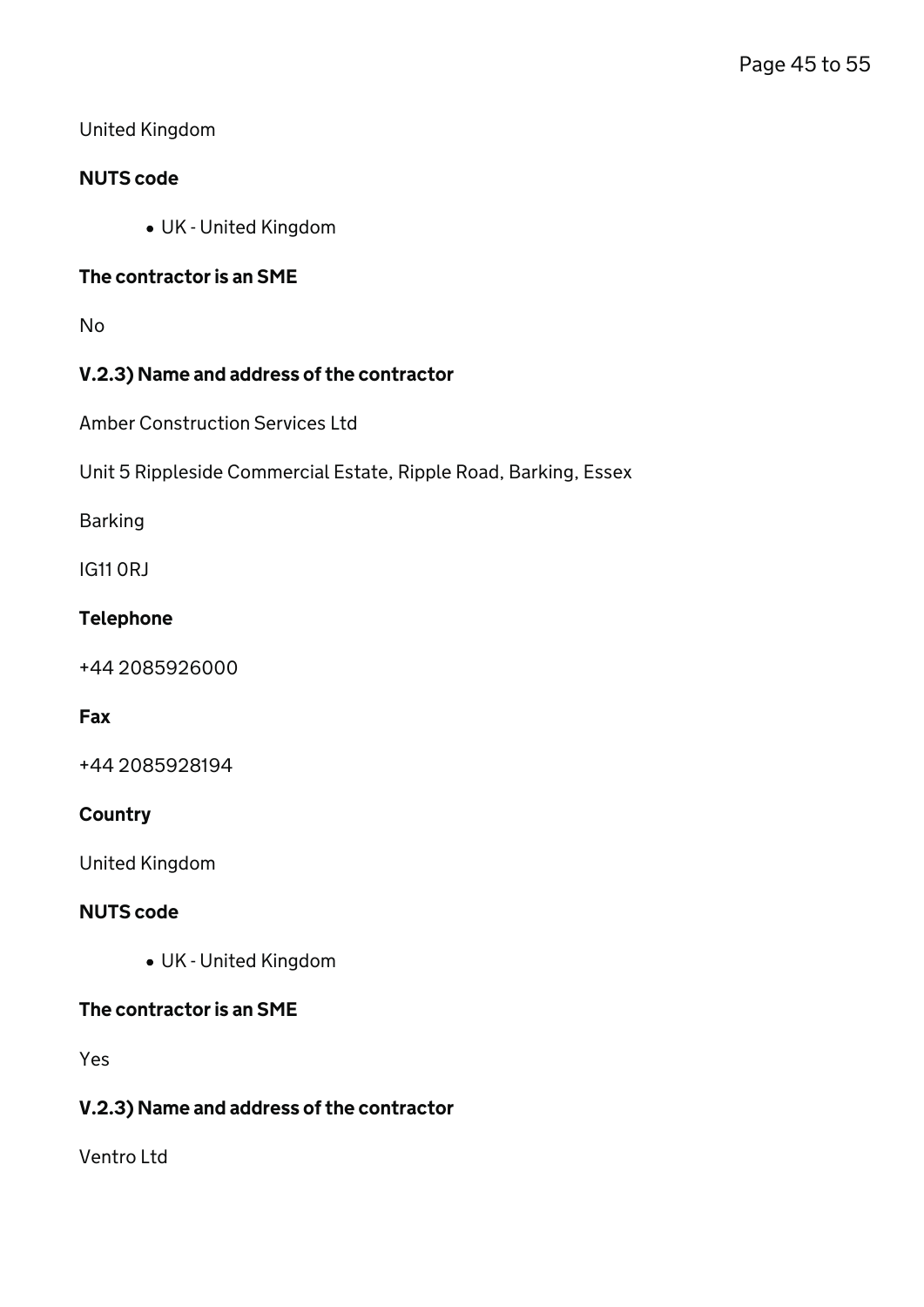Aquilam House, 7 Darklake View, Estover

Plymouth

PL6 7TL

### Telephone

+44 8453810999

### Fax

+44 8453820999

# **Country**

United Kingdom

#### NUTS code

UK - United Kingdom

#### The contractor is an SME

Yes

# V.2.3) Name and address of the contractor

United Living

Media House, Azalea Drive, Swanley

Kent

BR8 8HU

### Telephone

+44 1322665522

# **Country**

United Kingdom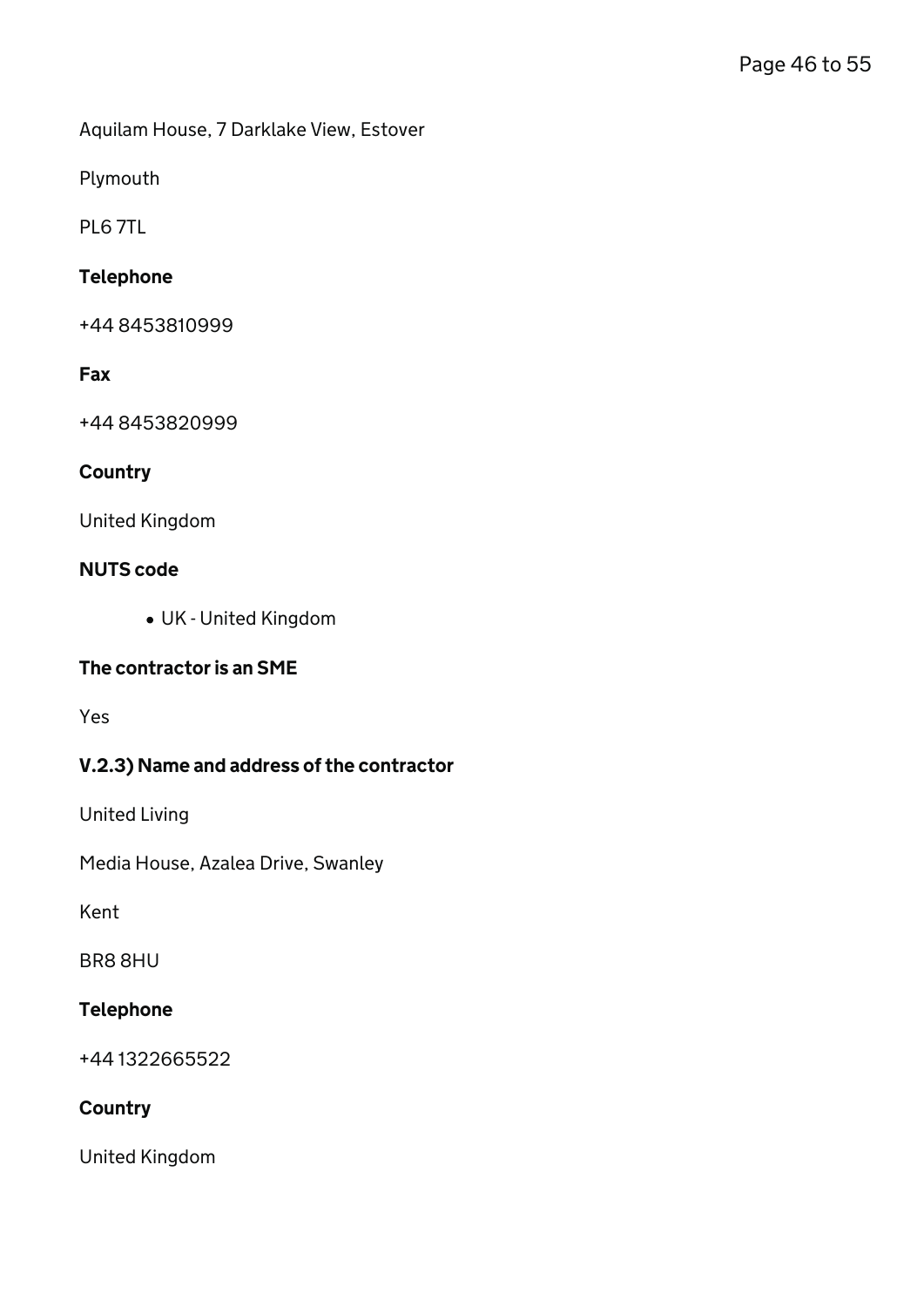### NUTS code

UKJ4 - Kent

### The contractor is an SME

No

# V.2.3) Name and address of the contractor

Wates Living Space

Civic Centre, Silver Street

Middlesex

EN1 3XA

#### Telephone

+44 2088047777

# Fax

+44 2088057077

### **Country**

United Kingdom

#### NUTS code

UKI - London

### The contractor is an SME

No

# V.2.3) Name and address of the contractor

Kier Services Limited

Unit 5, Newton Business Centre, Newton Chambers Road, Chapletown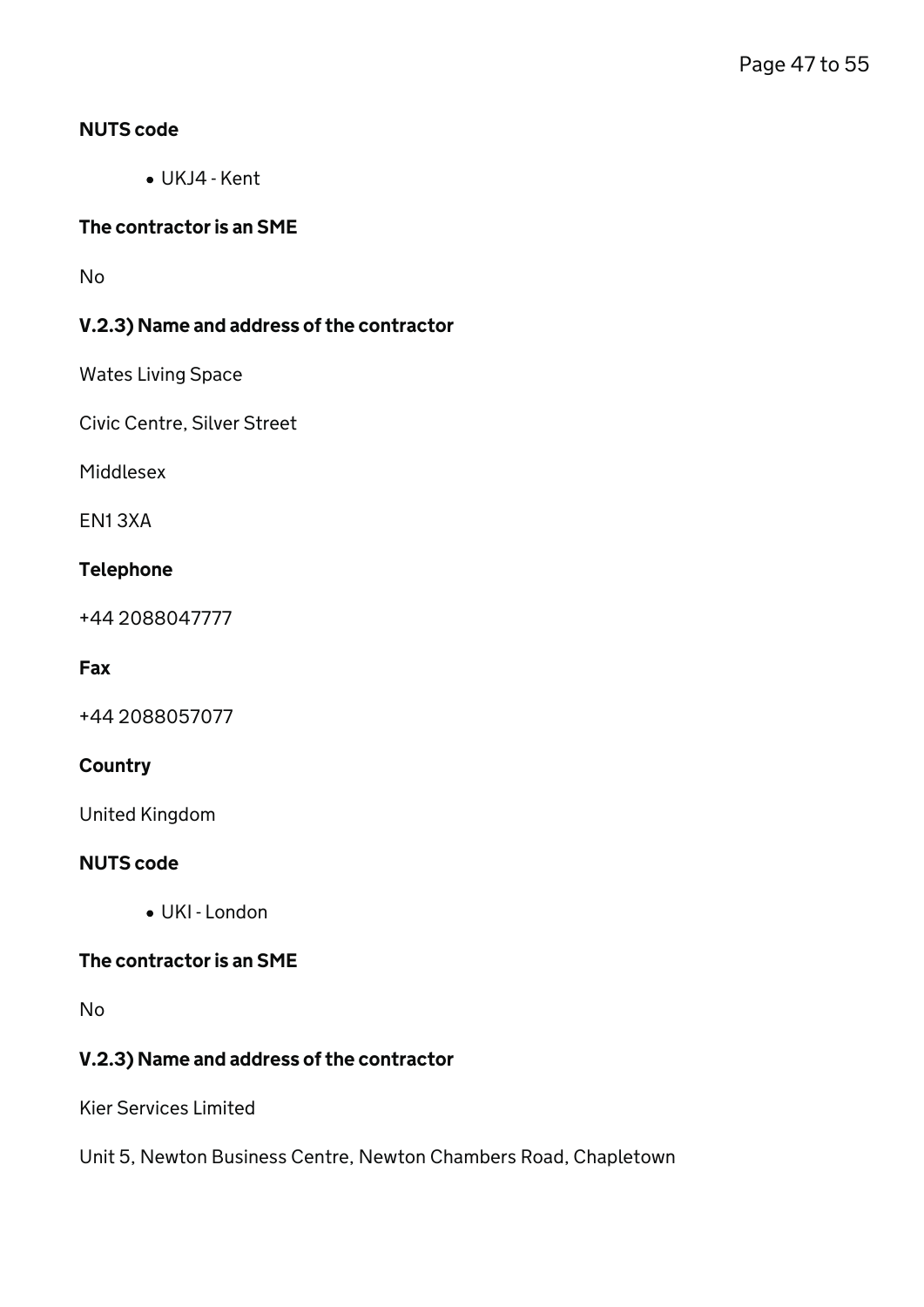**Sheffield** 

S35 2PH

# Telephone

+44 7771944167

# **Country**

United Kingdom

# NUTS code

UK - United Kingdom

# The contractor is an SME

No

# V.2.4) Information on value of contract/lot (excluding VAT)

Total value of the contract/lot: £30,000,000

# Section V. Award of contract

# Lot No

7

# **Title**

Bespoke Lot for Dacorum Borough Council - Fire Improvement Works

A contract/lot is awarded: Yes

# V.2) Award of contract

# V.2.1) Date of conclusion of the contract

24 January 2022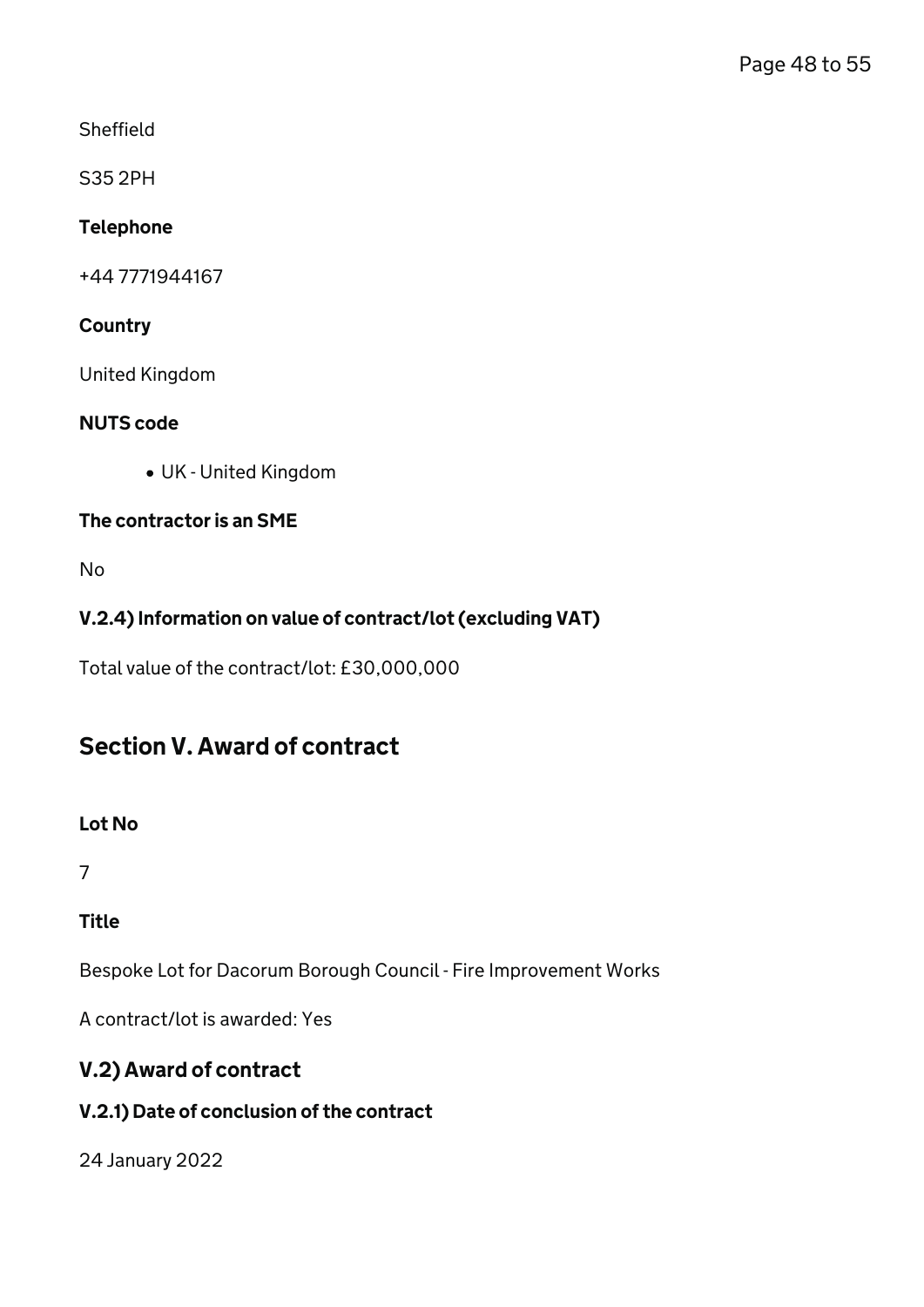# V.2.2) Information about tenders

Number of tenders received: 12

Number of tenders received from SMEs: 4

Number of tenders received from tenderers from other EU Member States: 12

Number of tenders received from tenderers from non-EU Member States: 0

Number of tenders received by electronic means: 12

The contract has been awarded to a group of economic operators: Yes

#### V.2.3) Name and address of the contractor

ENGIE Regeneration Limited

Titan Court, 3 Bishops Square, Hatfield

**Hertfordshire** 

AL10 9NE

#### Telephone

+44 01992650333

#### Fax

+44 1992650999

#### **Country**

United Kingdom

#### NUTS code

UK - United Kingdom

#### The contractor is an SME

No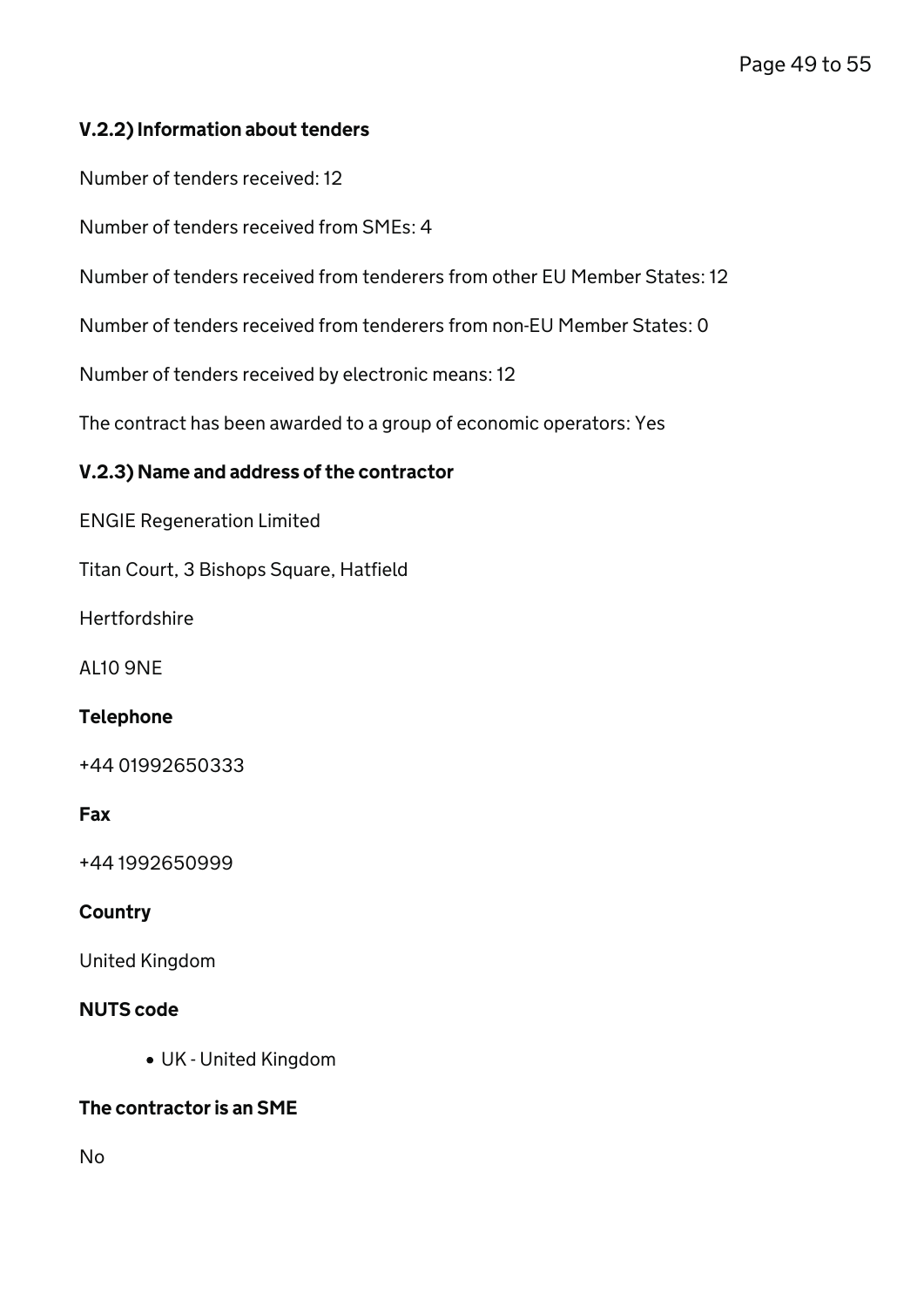### V.2.3) Name and address of the contractor

Breyer Group PLC

Faringdon Avenue, Harold Hill

Romford

RM3 8ST

### Telephone

+44 1708383500

#### **Country**

United Kingdom

#### NUTS code

UK - United Kingdom

#### The contractor is an SME

No

# V.2.3) Name and address of the contractor

Amber Construction Services Ltd

Unit 5 Rippleside Commercial Estate, Ripple Road, Barking, Essex

Barking

IG11 0RJ

#### Telephone

+44 2085926000

# Fax

+44 2085928194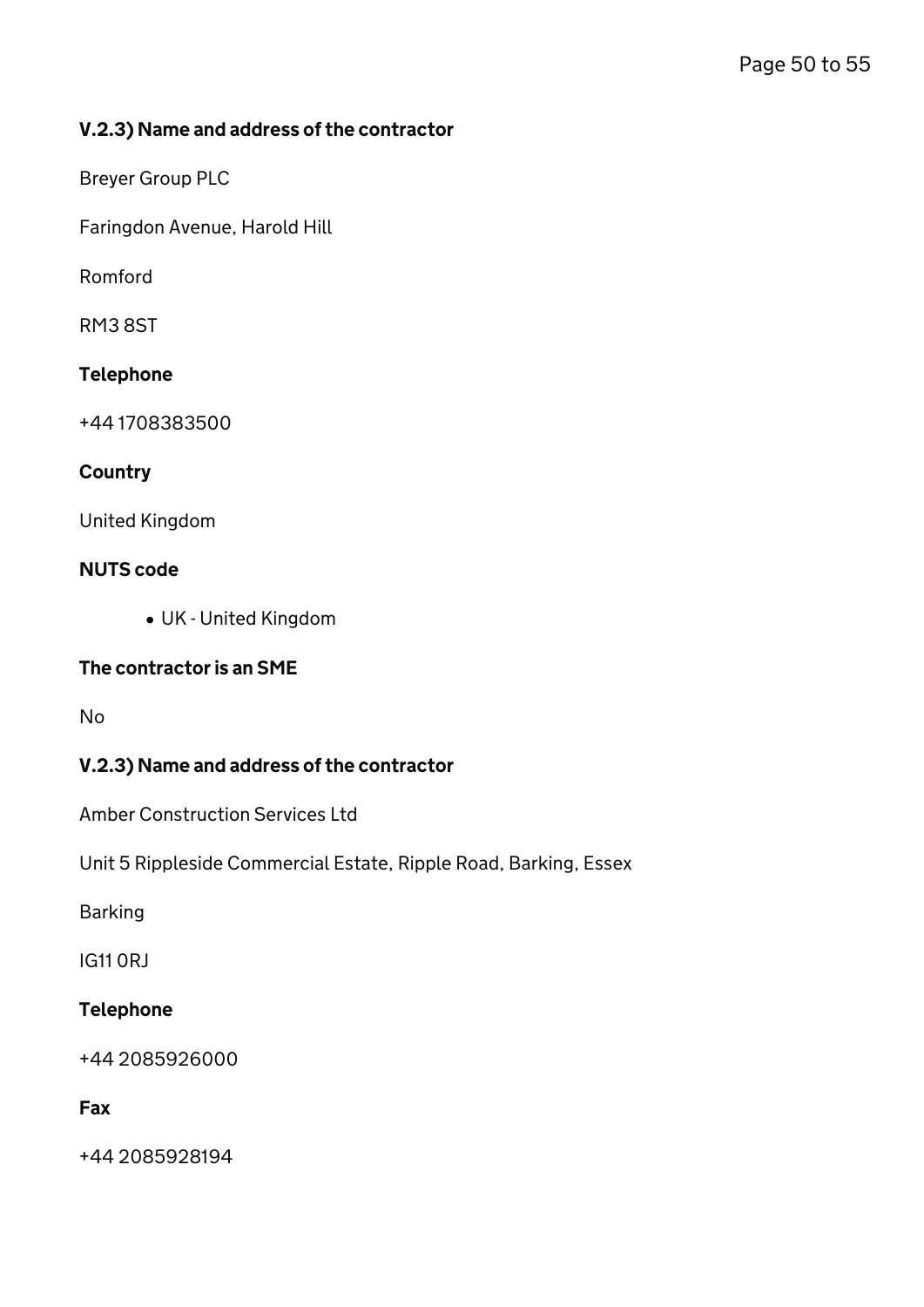# **Country**

United Kingdom

# NUTS code

UK - United Kingdom

# The contractor is an SME

Yes

# V.2.3) Name and address of the contractor

Morgan Sindall Property Services

Valiant House, 4-10 Heneage Lane

London

EC3A 5DQ

# Telephone

+44 2070907354

# **Country**

United Kingdom

# NUTS code

UK - United Kingdom

### The contractor is an SME

No

# V.2.3) Name and address of the contractor

United Living

Media House, Azalea Drive, Swanley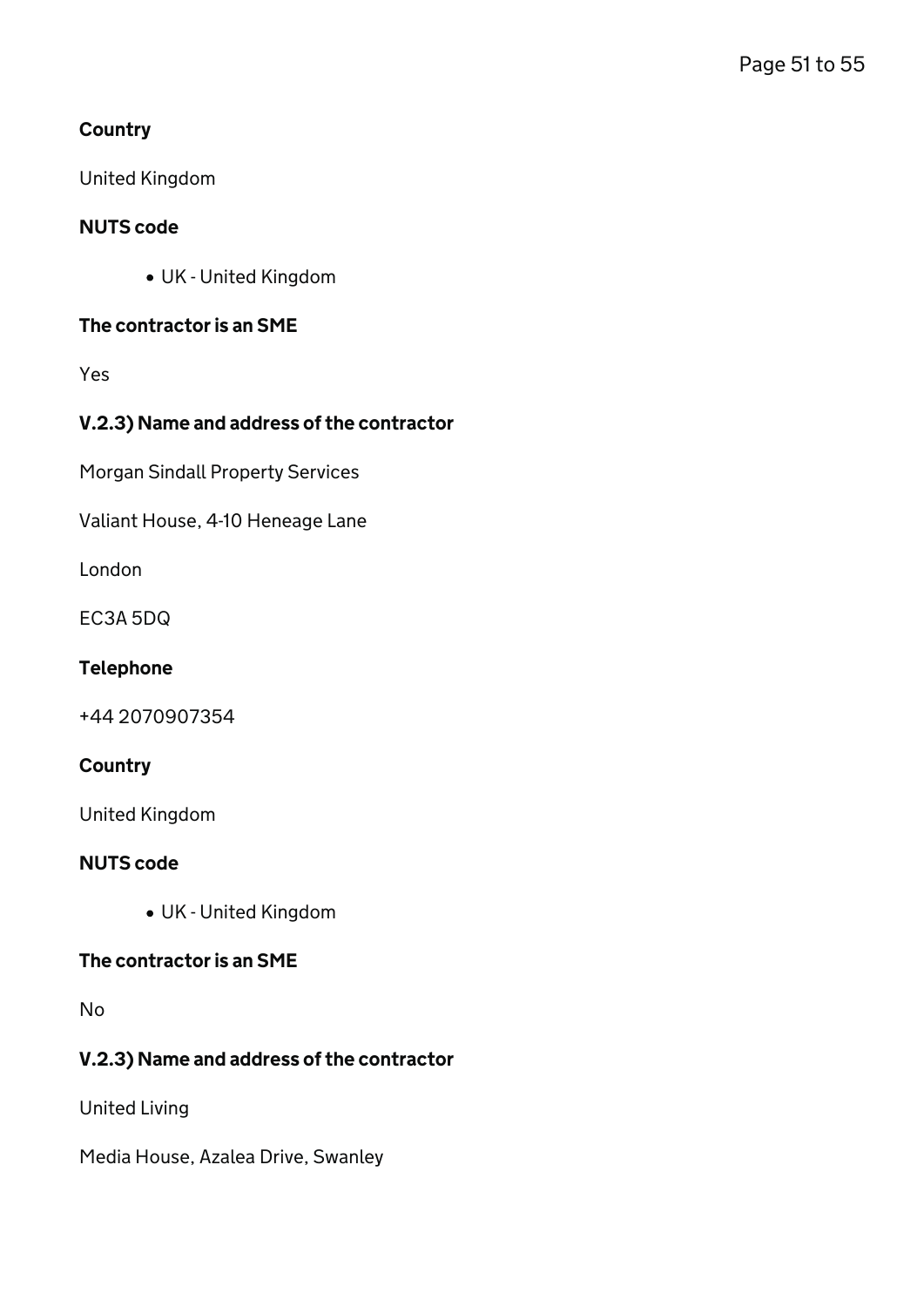Kent

BR8 8HU

# Telephone

+44 1322665522

# **Country**

United Kingdom

### NUTS code

UKJ4 - Kent

# The contractor is an SME

No

# V.2.3) Name and address of the contractor

Wates Living Space

Civic Centre, Silver Street

Middlesex

EN1 3XA

# Telephone

+44 2088047777

# Fax

+44 2088057077

# **Country**

United Kingdom

### NUTS code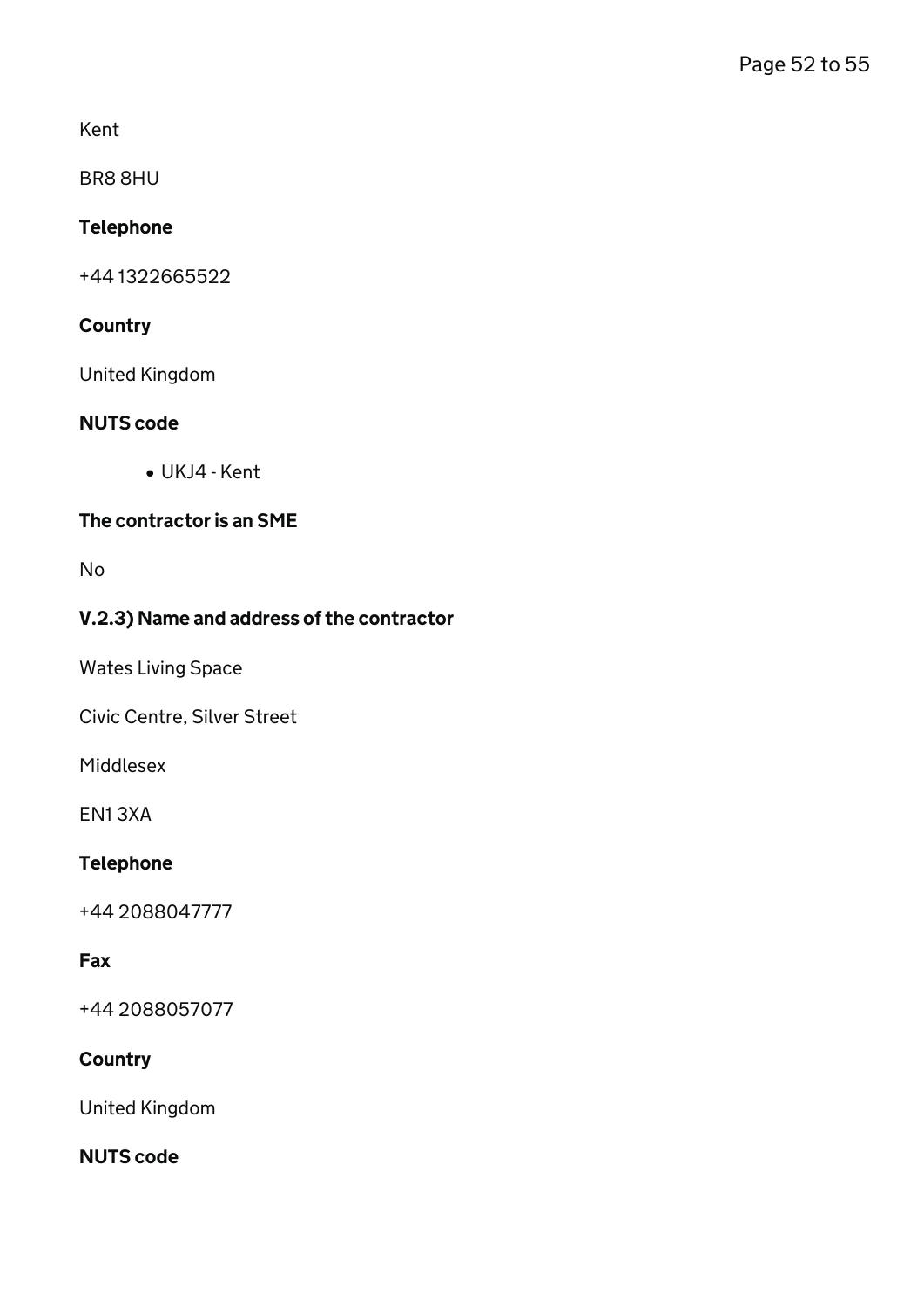UKI - London

# The contractor is an SME

No

# V.2.3) Name and address of the contractor

Kier Services Limited

Unit 5, Newton Business Centre, Newton Chambers Road, Chapletown

Sheffield

S35 2PH

# Telephone

+44 7771944167

### **Country**

United Kingdom

# NUTS code

UK - United Kingdom

# The contractor is an SME

No

# V.2.4) Information on value of contract/lot (excluding VAT)

Total value of the contract/lot: £10,000,000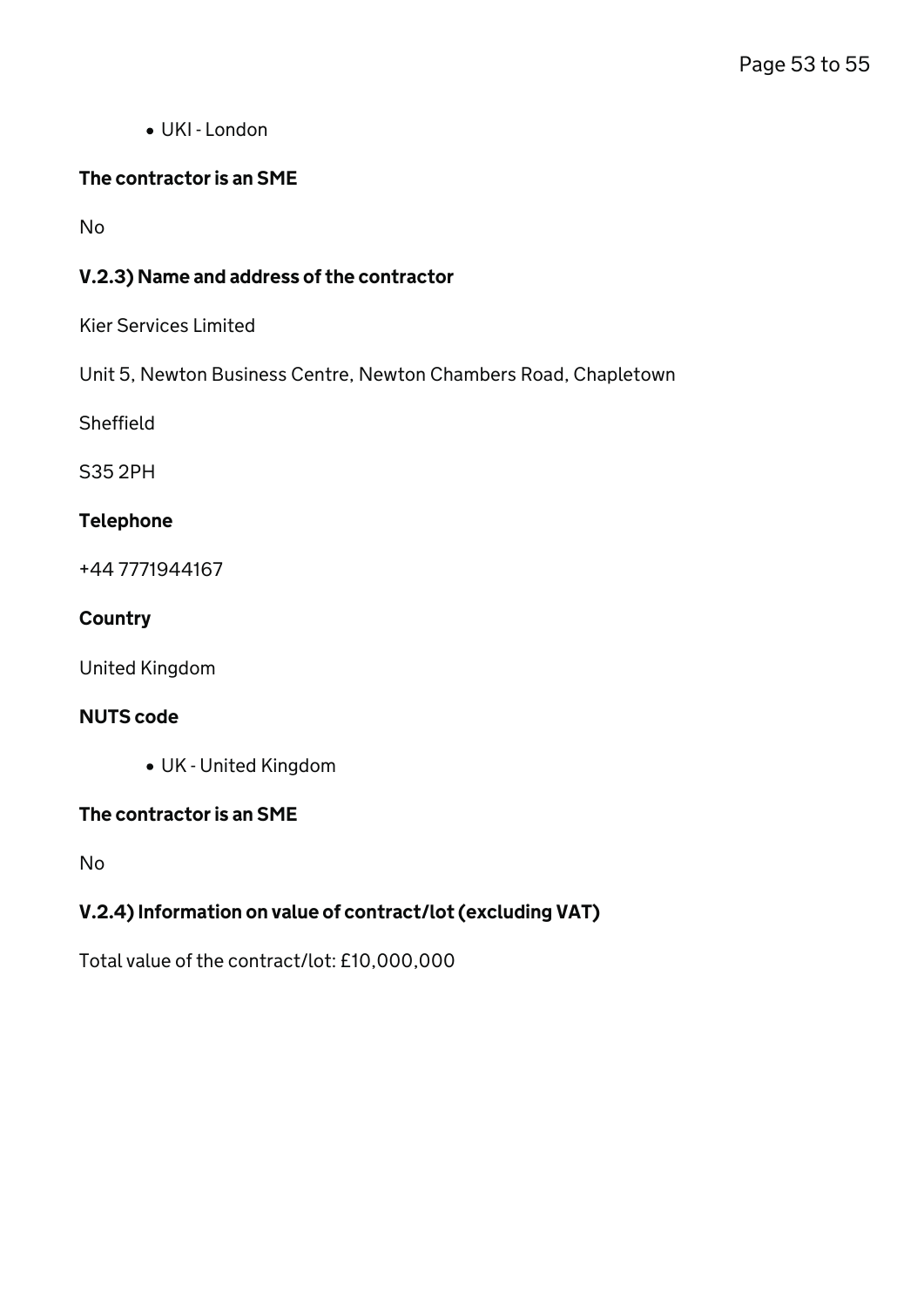# Section VI. Complementary information

# VI.3) Additional information

SEC Frameworks may be accessed by all publicly funded organisations — access is not limited to SEC

Members alone.

South East Consortium Frameworks can be used by any organisation that fall in to one or more of the

categories listed in the following link

[https://www.southeastconsortium.org.uk/services/how-to-use-our-services/who-can-use](https://www.southeastconsortium.org.uk/services/how-to-use-our-services/who-can-use-our-frameworks)[our-frameworks](https://www.southeastconsortium.org.uk/services/how-to-use-our-services/who-can-use-our-frameworks)

Note: to register your interest in this notice and obtain any additional information please visit the myTenders

Web Site at [https://www.mytenders.co.uk/Search/Search\\_Switch.aspx?ID=220126](https://www.mytenders.co.uk/Search/Search_Switch.aspx?ID=220126)

The buyer has indicated that it will accept electronic responses to this notice via the Postbox facility. A user

guide is available at https://www.mytenders.co.uk/sitehelp/help\_quides.aspx

Suppliers are advised to allow adequate time for uploading documents and to dispatch the electronic response

well in advance of the closing time to avoid any last minute problems.

(MT Ref:225193)

# VI.4) Procedures for review

# VI.4.1) Review body

Public Procurement Review Service

Cabinet Office